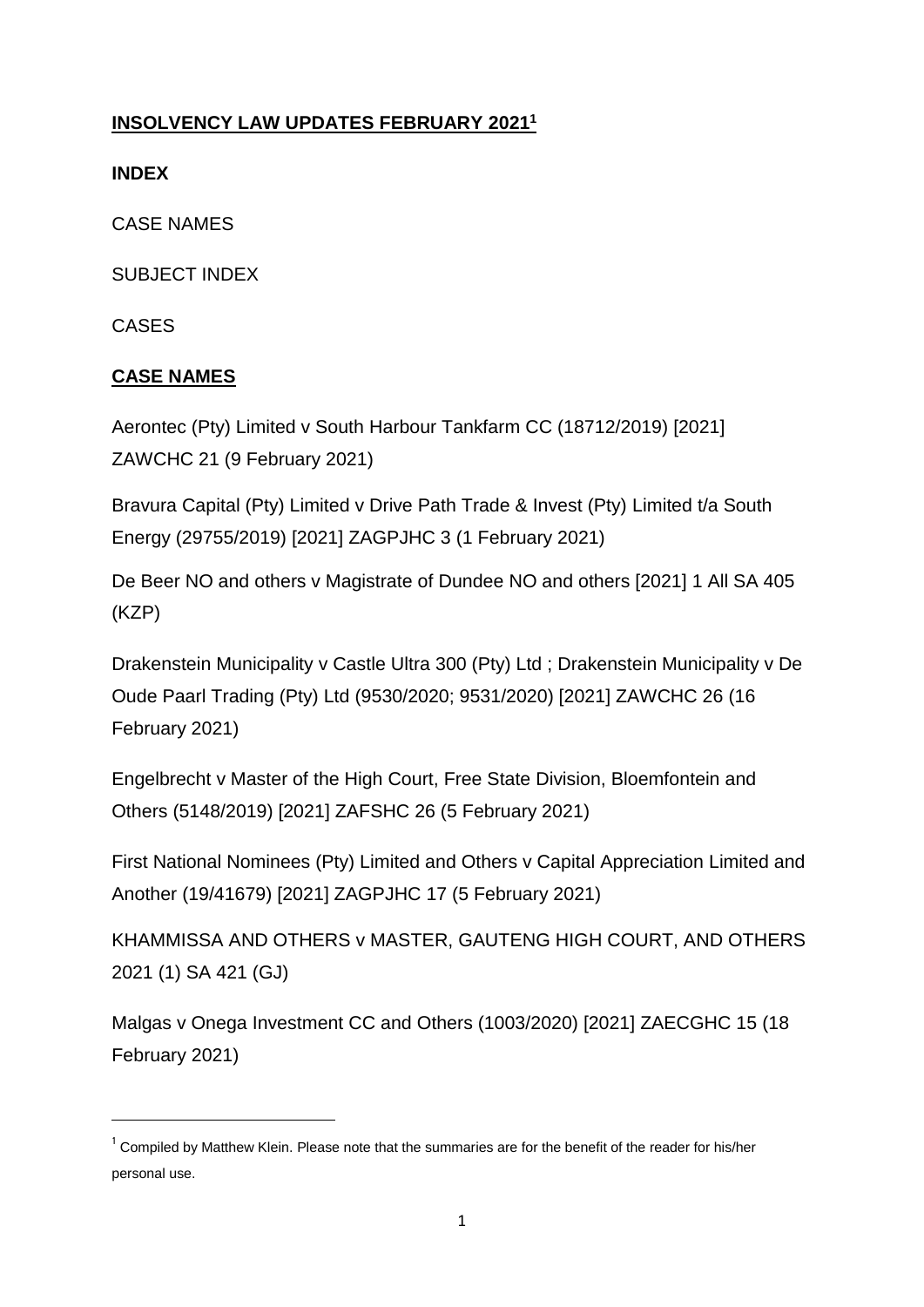Matjhabeng Local Municipality v McDonald and Others (4075/2020; 4077/2020; 4078/2020) [2021] ZAFSHC 34 (19 February 2021)

Mfazwe v A N Gadi Property Investments (Pty) Ltd and Others (EL 604/2020) [2021] ZAECELLC 2 (23 February 2021)

Montic Dairy (Pty) Ltd and Others v Mazars Recovery and Structuring (Pty) Ltd and Others (7523/19) [2021] ZAWCHC 20 (10 February 2021)

New Approach Trading 73 CC v Precision Rigging Pty Ltd (15059/2020) [2021] ZAWCHC 29 (19 February 2021)

OMV Proprietary Limited v Alleyroads Construction Proprietary Limited (2019/7213) [2021] ZAGPJHC 6 (2 February 2021)

Umbane Technology CC v Master of the High Court of SA Pretoria Division and Others (14471/18) [2021] ZAGPPHC 50 (9 February 2021)

## **SUBJECT INDEX**

Business rescue-BRP remuneration- BRP's caused two payments totalling R1,5m to be made to them- payments made by the BRP's after their application for an order of liquidation had been lodged on 16 May 2016 is hit by the provisions of s341(2) of the old Act and fall to be repaid. Montic Dairy (Pty) Ltd and Others v Mazars Recovery and Structuring (Pty) Ltd and Others (7523/19) [2021] ZAWCHC 20 (10 February 2021)

Claims- rejected-review application- The decision of the first respondent to reject the claim of the applicant against the estate of the second respondent;set aside. The decision of the first respondent to disallow the applicant the opportunity to present further evidence, as applicant is entitled to do in terms of [Section 44\(7\)](http://www.saflii.org/za/legis/consol_act/ia1936149/index.html#s44) of the [Insolvency Act. 1936](http://www.saflii.org/za/legis/consol_act/ia1936149/) and to postpone the meeting of creditors for that purpose; The decision refusing a postponement of the meeting for purposes of 35.1.2 above.35.3 That the reviewed decisions be substituted with the following order:The first respondent is directed to reconvene a Special Meeting of Creditors for the purpose of allowing the applicant an opportunity to present further evidence in accordance with [Section 44\(7\)](http://www.saflii.org/za/legis/consol_act/ia1936149/index.html#s44) of the [Insolvency](http://www.saflii.org/za/legis/consol_act/ia1936149/) [Act, 1936.](http://www.saflii.org/za/legis/consol_act/ia1936149/)Costs to be costs in the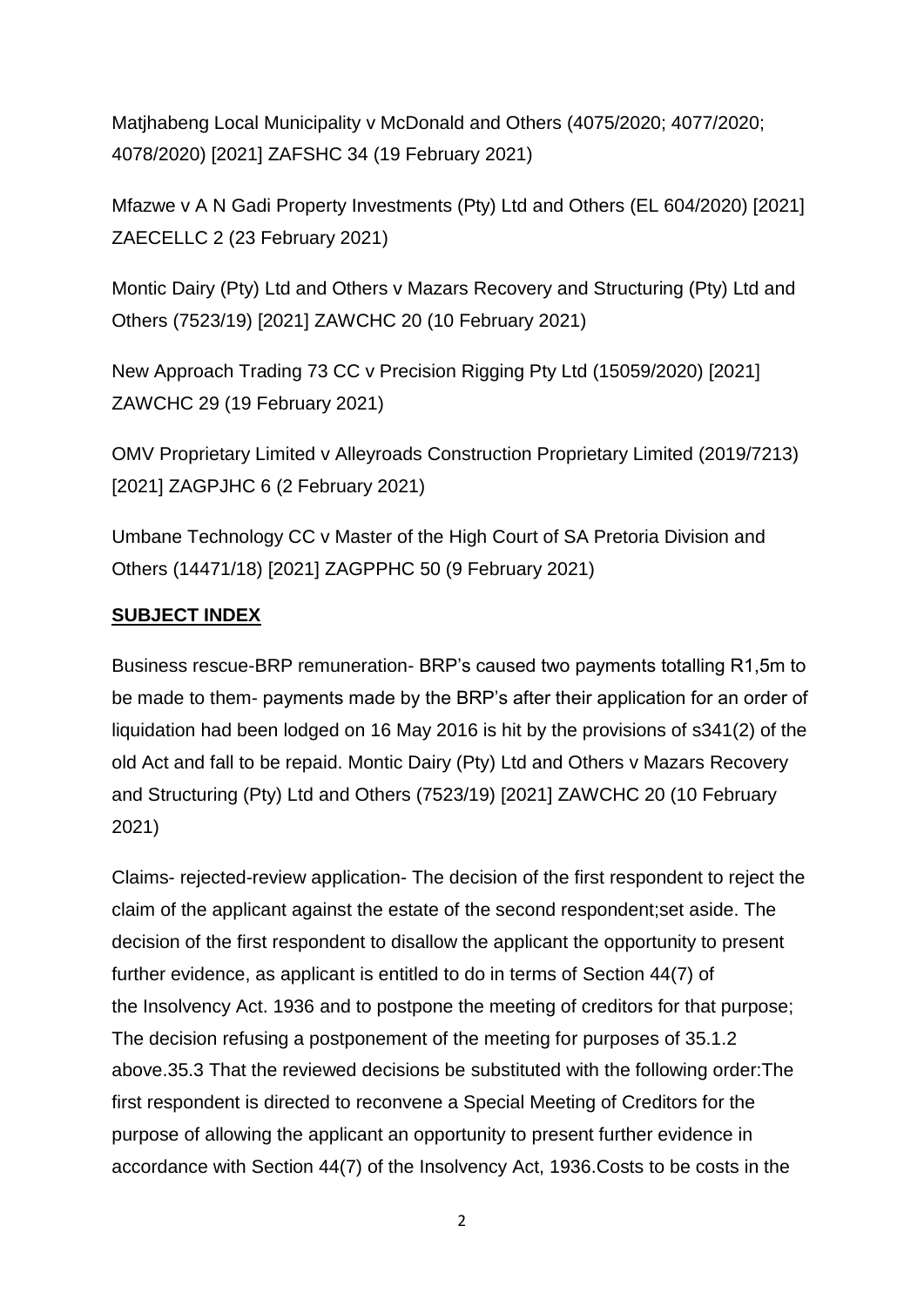administration of the estate of the second respondent. Umbane Technology CC v Master of the High Court of SA Pretoria Division and Others (14471/18) [2021] ZAGPPHC 50 (9 February 2021)

Company law- deregistration of the three companies. The properties automatically became vested in the State upon deregistration of the three companies. Nothing prohibits National Treasury to decide on how the properties should be liquidated and what to do with the proceeds thereof. Matjhabeng Local Municipality v McDonald and Others (4075/2020; 4077/2020; 4078/2020) [2021] ZAFSHC 34 (19 February 2021)

Company -Section 164 of the Companies Act, 71 -appraisal rights afforded to dissenting shareholders First National Nominees (Pty) Limited and Others v Capital Appreciation Limited and Another (19/41679) [2021] ZAGPJHC 17 (5 February 2021)

Enquiry- sections 417 and 418 of the Companies Act 61 of 1973- view held by the liquidators that, on the available evidence, no such funds exist in any attorney's trust account Mfazwe v A N Gadi Property Investments (Pty) Ltd and Others (EL 604/2020) [2021] ZAECELLC 2 (23 February 2021)

Enquiry-section 417-review application to set aside-decision of the Master on 21 October 2019 to have continued with the enquiry in terms of section 417 of the Companies Act, 61 of 1973, in circumstances where it was allowed that counsel for the respondents conducted the enquiry, is hereby reviewed and set aside. Engelbrecht v Master of the High Court, Free State Division, Bloemfontein and Others (5148/2019) [2021] ZAFSHC 26 (5 February 2021)

Impeachable transactions- Business rescue-BRP remuneration- BRP's caused two payments totalling R1,5m to be made to them-iquidators claim that these payments are void in terms of s341(2) of the Companies Act, 1973 ("the old Act") and seek repayment of the amount of R1,5m to the company in liquidation-: after presentation of the application for winding-up to the court (*in casu* 16 May 2016) the company was precluded from making any payments to third parties Montic Dairy (Pty) Ltd and Others v Mazars Recovery and Structuring (Pty) Ltd and Others (7523/19) [2021] ZAWCHC 20 (10 February 2021)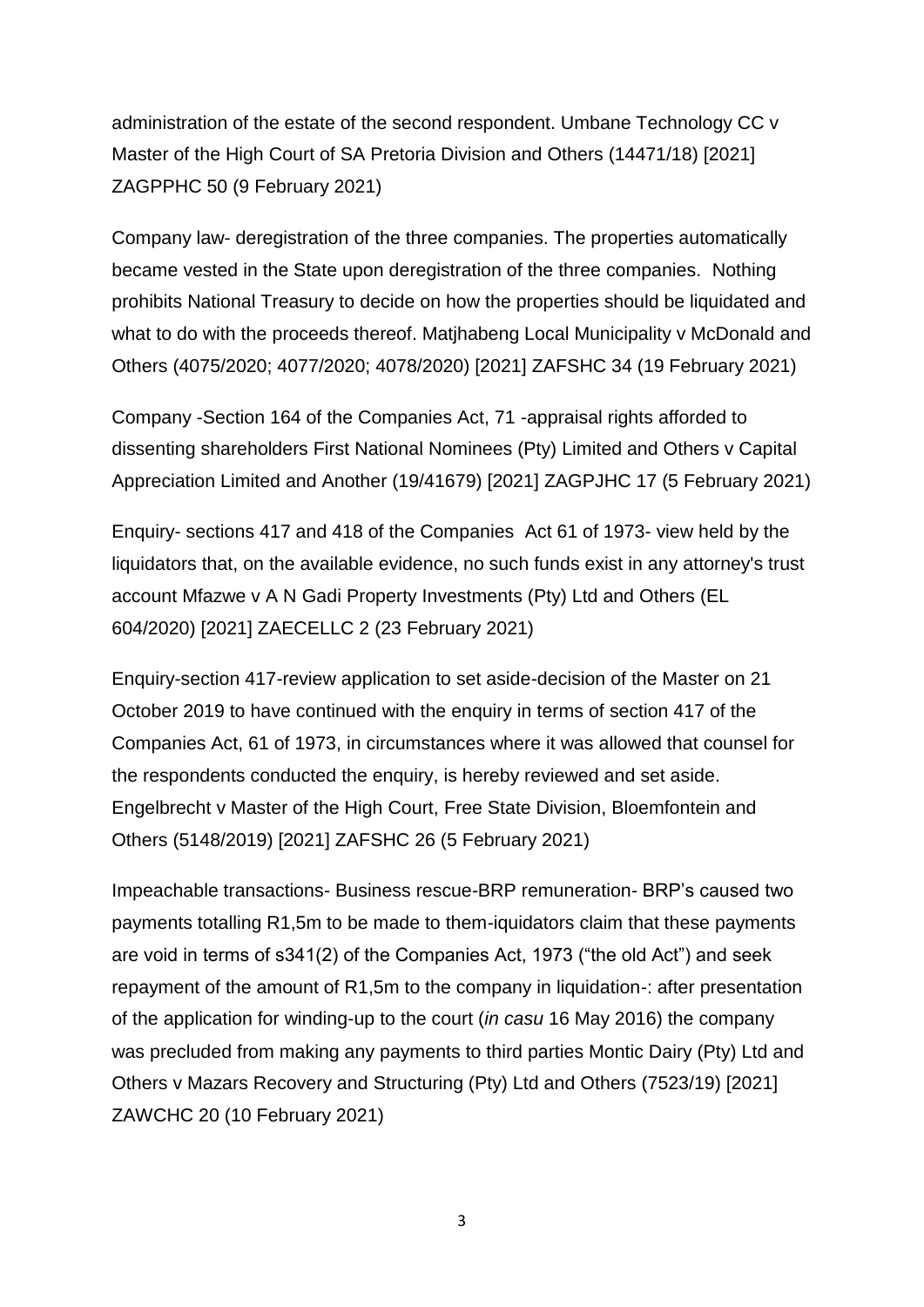Liquidator — Appointment — Master appointing liquidators whom another Master had refused to appoint — Master functus officio after first decision and second appointment ultra vires — Companies Act 61 of 1973, s 370(1). KHAMMISSA AND OTHERS v MASTER, GAUTENG HIGH COURT, AND OTHERS 2021 (1) SA 421 (GJ)

Liquidator — Appointment — 'Person aggrieved' by appointment of liquidator — Not to be narrowly construed — Companies Act 61 of 1973, s 371. KHAMMISSA AND OTHERS v MASTER, GAUTENG HIGH COURT, AND OTHERS 2021 (1) SA 421 (GJ)

Liquidators– Appointment of provisional liquidators – Validity of acts by liquidators prior to formal appointment – Court having no power to declare valid any acts performed by provisional liquidator before appointment. De Beer NO and others v Magistrate of Dundee NO and others [2021] 1 All SA 405 (KZP)

Provisional liquidation – Search and seizure operation – Search warrant – Execution of operation contrary to terms of warrant rendering operation unlawful. De Beer NO and others v Magistrate of Dundee NO and others[2021] 1 All SA 405 (KZP)

Winding up application- unable to pay its debts-respondent has shown that it is bona fide in disputing the applicant's claim and that the grounds upon which it does so are reasonable, by all of which expressions I understand is meant that the claim is genuinely disputed on apparently cogent grounds New Approach Trading 73 CC v Precision Rigging Pty Ltd (15059/2020) [2021] ZAWCHC 29 (19 February 2021)

Winding up application-applicant seeks the winding up of the respondent on the basis that the respondent is unable to pay its debts. OMV Proprietary Limited v Alleyroads Construction Proprietary Limited (2019/7213) [2021] ZAGPJHC 6 (2 February 2021)

Winding up application-final order[-section 81](http://www.saflii.org/za/legis/consol_act/ca2008107/index.html#s81) (1)(d) of the [Companies Act, No 71 of](http://www.saflii.org/za/legis/consol_act/ca2008107/)  [2008-](http://www.saflii.org/za/legis/consol_act/ca2008107/) deadlock has arisen or it would be just and equitable to do so. Malgas v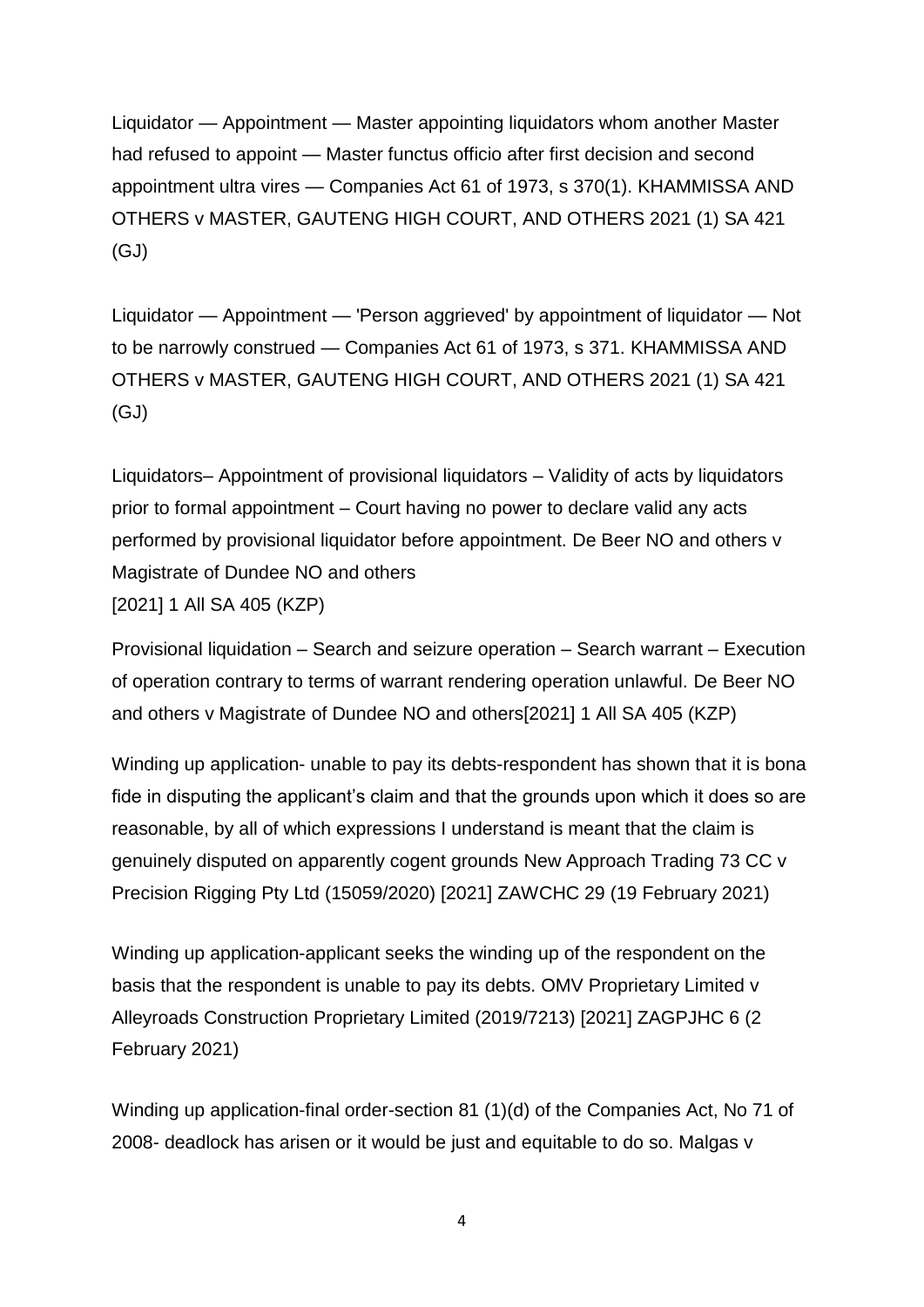Onega Investment CC and Others (1003/2020) [2021] ZAECGHC 15 (18 February 2021)

Winding up application-section 344(f) as read with section 345(1)(a) of the Companies Act, 1973.The applicant contends that it is a creditor of the respondent and that the respondent is deemed to be unable to pay its debts. Bravura Capital (Pty) Limited v Drive Path Trade & Invest (Pty) Limited t/a South Energy (29755/2019) [2021] ZAGPJHC 3 (1 February 2021)

Winding up applications-municipality applicant- Section 345 of the 1973 Companies Act provides as follows in relevant part: When company deemed unable to pay its debts- the respondents have not shown that the companies are able to pay their debts Drakenstein Municipality v Castle Ultra 300 (Pty) Ltd ; Drakenstein Municipality v De Oude Paarl Trading (Pty) Ltd (9530/2020; 9531/2020) [2021] ZAWCHC 26 (16 February 2021)

Winding up of respondent on the grounds that it is unable to pay its debts as and when they have fallen due for payment in the ordinary course of its business as contemplated in terms of s 344 (f) read with s 345 (1) (a) alternatively s 345 (1) (c) of the Companies Act 61 of 1973 ('the 1973 Companies Act') together with Item 9 and Schedule 5 of the Companies Act 71 of 2008 Aerontec (Pty) Limited v South Harbour Tankfarm CC (18712/2019) [2021] ZAWCHC 21 (9 February 2021)

## **CASES**

# **Malgas v Onega Investment CC and Others (1003/2020) [2021] ZAECGHC 15 (18 February 2021)**

Winding up application-final order[-section 81](http://www.saflii.org/za/legis/consol_act/ca2008107/index.html#s81) (1)(d) of the [Companies Act, No 71 of](http://www.saflii.org/za/legis/consol_act/ca2008107/)  [2008-](http://www.saflii.org/za/legis/consol_act/ca2008107/) deadlock has arisen or it would be just and equitable to do so.

The applicant seeks confirmation of an order provisionally winding up the first respondent, granted by Roberson J on 29 September 2020. The applicant is a businessman residing at Cathcart. The first respondent is a duly registered close corporation, whose main business is the "owning of farming property and farming". The second and third respondents are also businessmen who reside at Msobomvu Location, Butterworth and Nqxaba Village, Dutywa, respectively. The parties are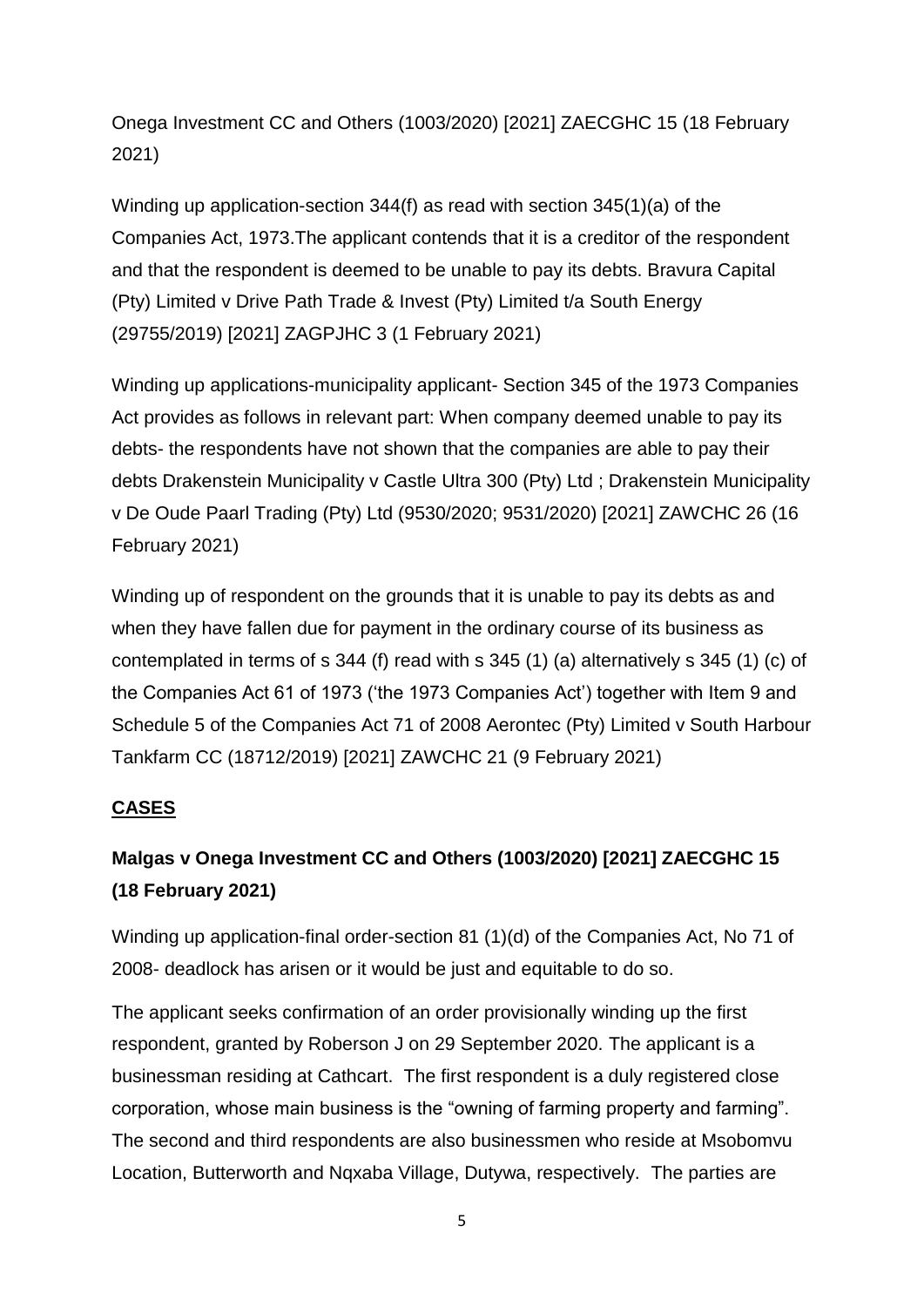related to each other, the applicant and third respondent being half-brothers and the latter and second respondent being cousins. The applicant, second and third respondents each have a one third interest in the first respondent. The matter is opposed by the third respondent only.

## **Factual background**

[3] The parties' business association commenced during 1999 when they sub-leased agricultural land in Seymour on which to graze their cattle. When the lease terminated towards the end of 1999, they relocated to Cathcart where they again leased land for this purpose.

[4] They eventually founded the first respondent in 2000, each of them holding a one third member's interest. Soon after its establishment, the first respondent purchased a farm in the Cathcart district for R180 000 and thereafter purchased another adjacent piece of land for R130 000. Both properties were purchased with loans obtained from the Land Bank. The properties were consolidated during February 2006 and is the first respondent's only significant asset. The applicant asserts that they had an informal agreement to the effect that each of them would contribute equally to the servicing of the Land Bank loans.

[5] The applicant avers that the causes for the breakdown of the relationship between the members of the first respondent hark back to 2008. He alleges that during 2009, he had purchased seven herd of cattle and delivered them to the farm for grazing. At the time the first respondent had employed two casual labourers as herders. When he went to the farm to inspect his cattle, he found that the cattle had wandered onto municipal land. He enquired from the casual employees why his cattle were not grazing on the farm and was told that they had been instructed by the second and third respondents to remove them from the farm.

[6] During 2010 or 2011 a meeting took place at the offices of the first respondent's accountants, namely Charteris & Barnes, to discuss the fact that employees were only tending the cattle of the second and third respondents. It was then decided that more herders should be employed to look after the cattle of all three members. That resolution was, however, never implemented.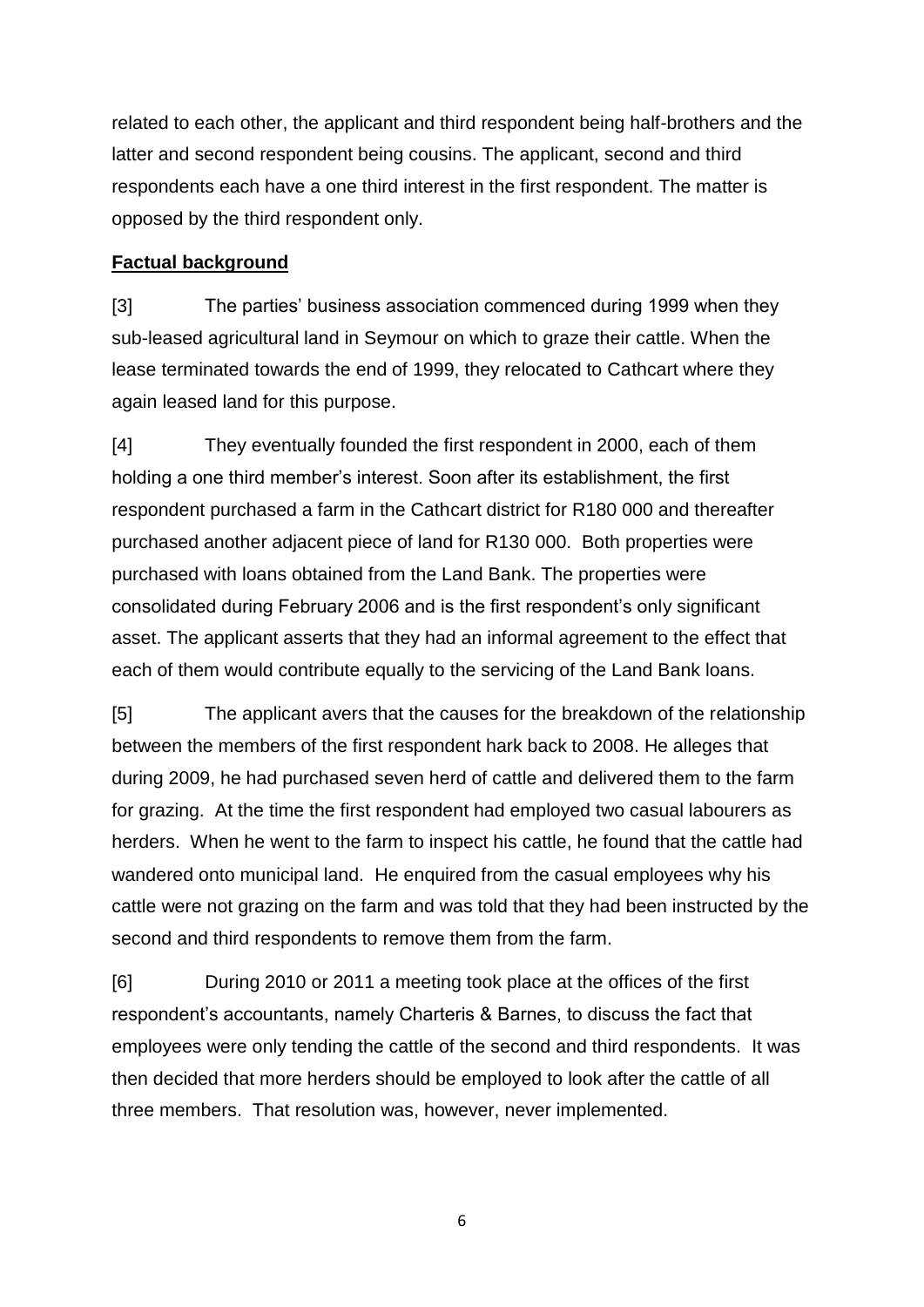[7] The relationship between the parties further deteriorated thereafter. As a result the applicant removed his cattle from the farm, being of the view that he could no longer risk keeping them there since (on instructions from the second and third respondents) they were clearly not being looked after. After he had removed his cattle from the farm, the second and third respondents caused locks to be installed on the gates, thereby denying him access to the farm.

[8] During 2013 he called an informal meeting of the members, to discuss, *inter alia*, how the balance of the mortgage bond would be paid and to address the fact that the working relationship between them had broken down completely.

[9] At that stage there was effectively no communication between them, he had no access to the farm, and was not kept abreast of the affairs of the first respondent. The meeting, however, ended inconclusively.

[10] He did not pursue these matters again until 2015, when Charteris & Barnes wrote to his attorneys stating, *inter alia*, that: since the members were unable to work together constructively, they proposed that the second and third respondents must be allowed either to subdivide the land, purchase his membership, or sell the farm and divide the proceeds thereof. They also mentioned the fact that he did not receive any rental income from the farm and was thus financially prejudiced.

[11] Thereafter, during early 2016, he was summoned to the Charteris & Barnes offices where he was presented with a document purporting to be his resignation from the first respondent and an undated minute of a meeting reflecting his resignation and recording that the second and third respondents would have 50% interest each in the first respondent. He was shocked at the brazenness of this attempt to get rid of him and thus refused to sign the documents.

[39] It is also manifest that even though they may well have been able initially to conduct the business successfully in this manner, the subsequent disagreements compromised their ability to continue on this basis.

[40] It is also significant that the first respondent's only real asset of value is the consolidated farm, which had been purchased for the sole purpose of grazing for the cattle owned by the members. As is evident from the papers, that operation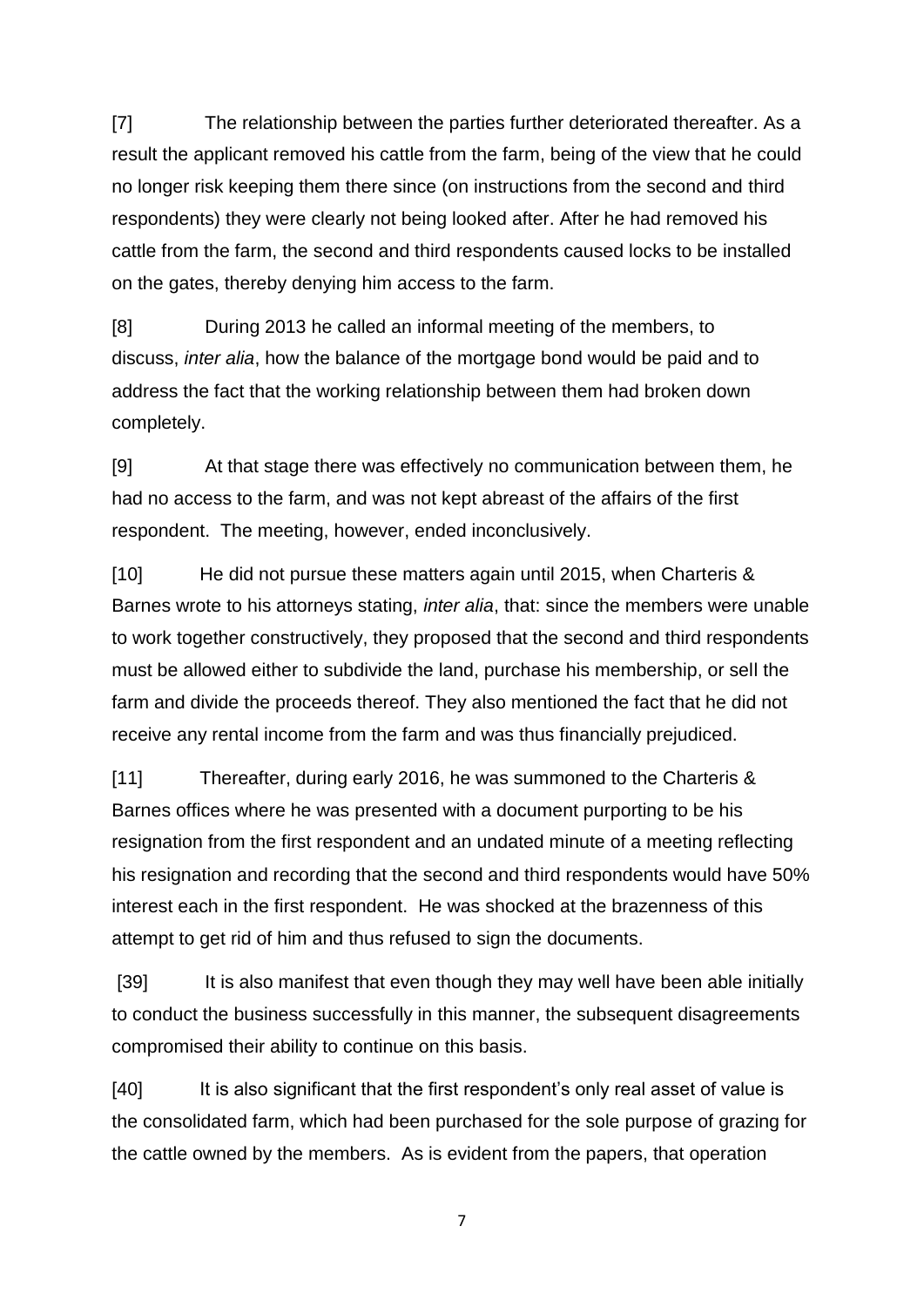required continuous co-operation and effective communication between the members. It is therefore extremely unlikely that an outsider would purchase the applicant's member interest. He is effectively therefore stuck in an arrangement where his rights as a member are being ignored and without the ability to take his stake and go elsewhere.

[41] I am accordingly satisfied that the applicant has established that the members are deadlocked in the management of the first respondent, which is resulting in irreparable harm to that business and that it cannot be operated to the benefit of all the members. For the reasons stated above, I am accordingly of the view that it is just and equitable for the first respondent to be wound up.

## **Costs**

[42] Regarding the issue of costs, I take into account that the second and third respondents were cited only as interested parties and given notice that costs orders would be sought against them in the event that they unsuccessfully oppose the application. The third respondent decided to oppose the relief and although he purported to act on behalf of the second respondent, there was no evidence that the latter had in fact become a party to the proceedings. For these reasons, I am of the view that it would be proper for the third respondent to bear the costs of the application.

## **Order**

[43] In the result the following order issues:

(1) The first respondent be and is hereby placed under final winding up in the hands of the Master of the High Court of South Africa.

(2) The costs incurred and occasioned by the opposition of the application shall be paid by the third respondent, including the reserved costs of 3 November 2020.

(3) Any costs not included in paragraph 2 above shall be costs in the winding up of the first respondent.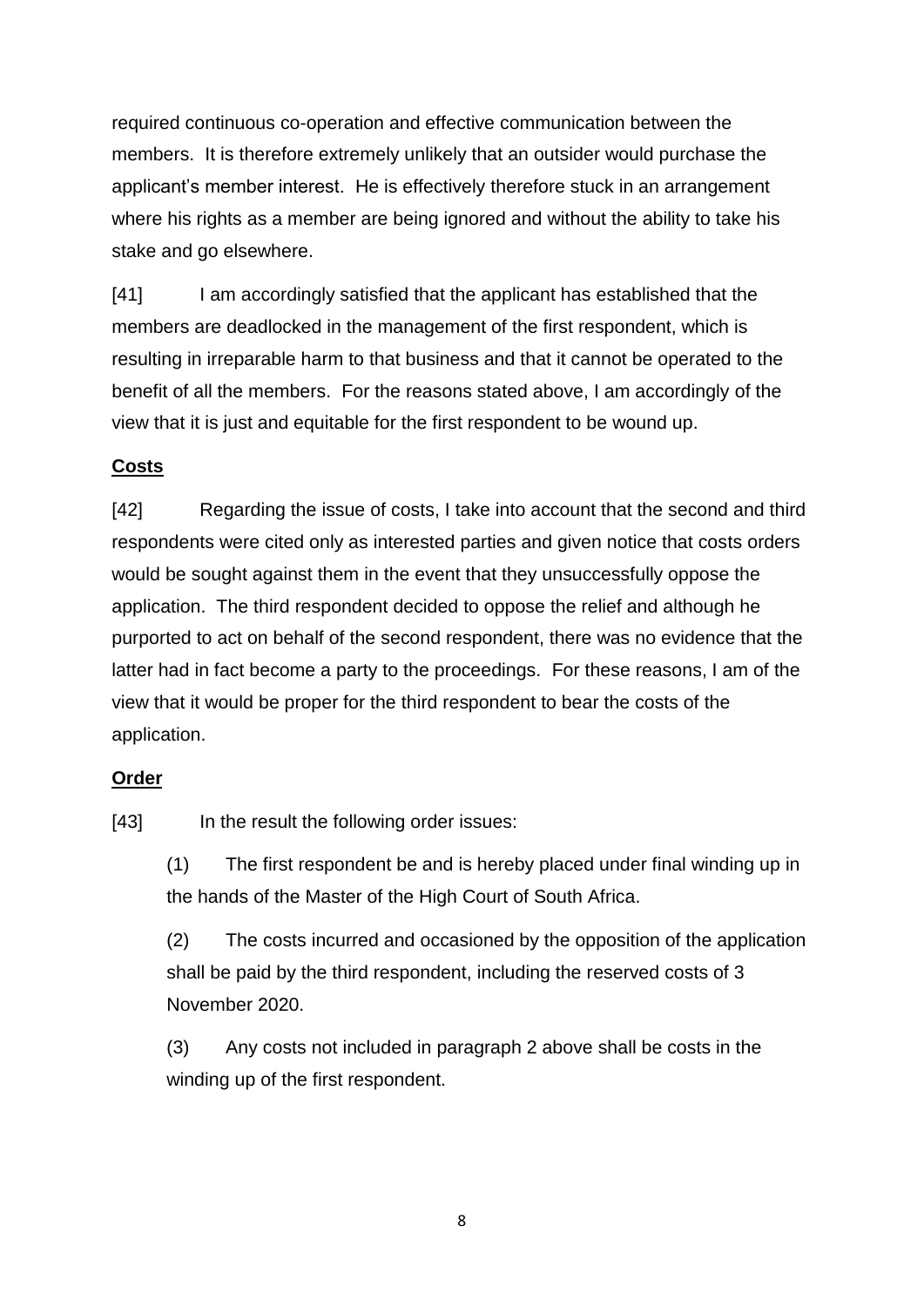# **Mfazwe v A N Gadi Property Investments (Pty) Ltd and Others (EL 604/2020) [2021] ZAECELLC 2 (23 February 2021)**

Enquiry- sections 417 and 418 of the Companies Act 61 of 1973- view held by the liquidators that, on the available evidence, no such funds exist in any attorney's trust account

The applicant, Benjamin Mzuvukile Mfazwe, seeks an order that an enquiry relating to two entities namely, Mnandi Fast Foods and Mpeto Attorneys be conducted in terms of sections 417 and 418 of the Companies Act 61 of 1973. He has alleged that they have received or are holding funds in the sum of R4 200 935, which sum is due to AN Gadi Property Investments (Pty) Ltd (in liquidation), the first respondent.

[2] Mr Mfazwe believes that the funds were in the trust account of Mpeto Attorneys at the instance of the two entities. His contentions are that once this court has authorised an enquiry, the entities would account for the funds and also disclose their whereabouts. According to him, the enquiry would result in the recovery of the funds. He rejects the view held by the liquidators that, on the available evidence, no such funds exist in any attorney's trust account.

[3] In opposing the application, the respondents have challenged Mr Mfazwe's *locus standi* to institute these proceedings. They also contended that the proposed enquiry would serve no purpose as the alleged funds had, in previous litigation involving the first respondent , the applicant or his wife, Nontende Stella Mfazwe, been found by this court, to be non-existent. The liquidators contended that they have also investigated the allegations of funds being held in the trust accounts of the entities, and found no evidence supporting the allegations. According to the respondents, the proposed enquiry would be an abuse of the process of this Court and there is no valid ground for this application.

[4] The respondents have also been aggrieved by some allegations made in the applicant's replying affidavit. They have accordingly made an application for the striking out of the impugned allegations. There are accordingly two applications before this Court, the application to strike out and the main application.

## **The Parties**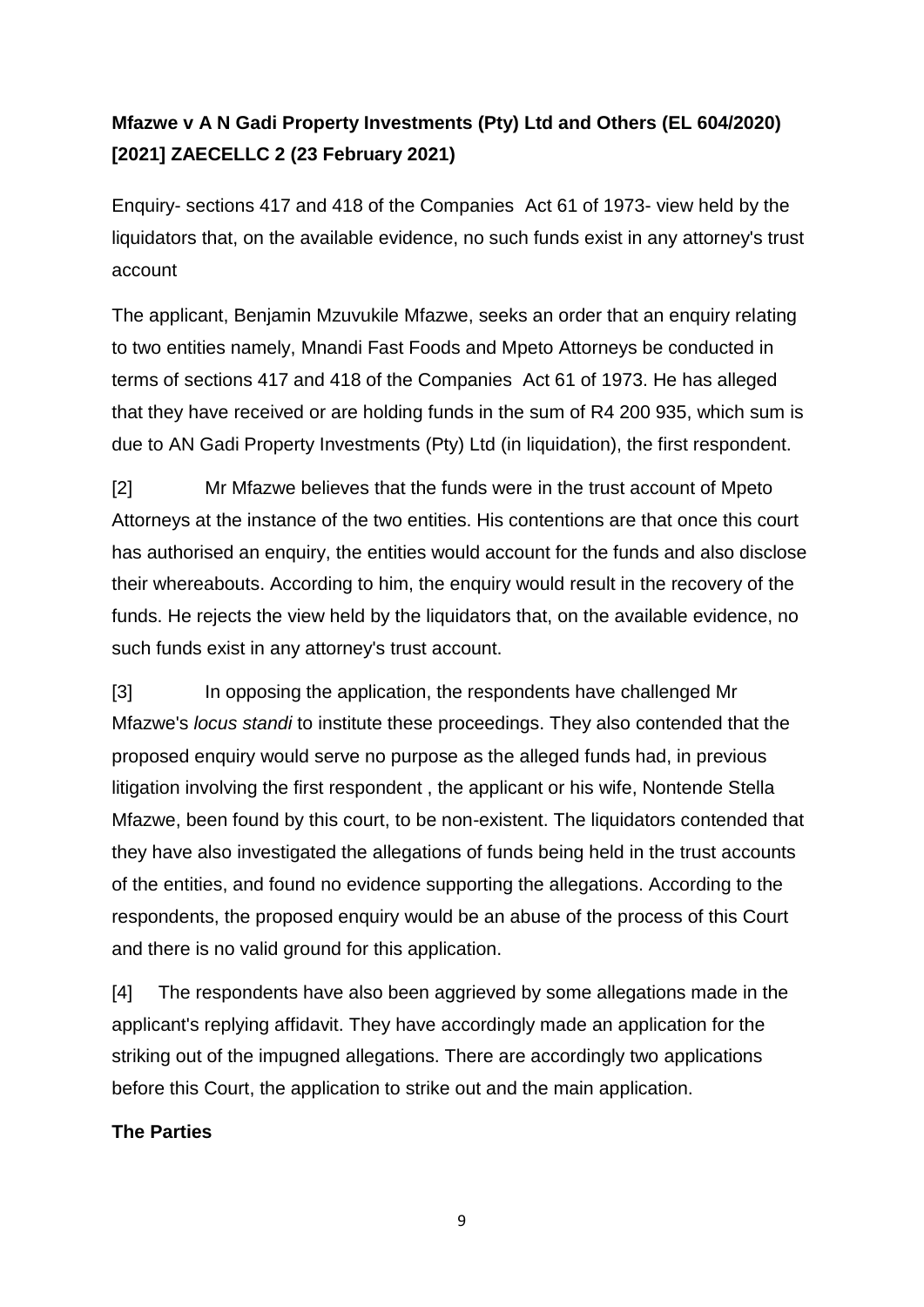[5] For the sake of convenience, the protagonists in these proceedings are referred to simply as *"Mr Mfazwe" , "Mr Voigf'* and *N Gadi Property Investments (Pty) Ltd'.* Mr Mfazwe is the applicant. Mr Voigt, the second respondent, is cited in his capacity as one of the liquidators of A N Gadi Property Investments (Pty) Ltd and a director of IDEC Financial Services (Pty) Ltd, the third respondent.

I interpose here to mention that, although the issue in paragraph 6(b) is dispositive of the application, the remaining issues will nevertheless be dealt with so as to do justice to the submissions made by the parties, respectively. The issues for determination are-

(a) whether or not the applicant has the necessary *locus standi* to institute these proceedings;

(b) whether or not the courts have previously pronounced on the funds alleged to be either held or received into the trust accounts of Mpeto Attorneys and Mnandi Fast Foods totaling to R4 200 935;

(c) whether or not reasonable grounds exist for the authorization of an enquiry in terms of sections 417 and 418 of the Companies Act;

- (d) whether or not the application is an abuse of the process of court;
- (e) the application to strike in terms of rule  $6(15)$ ; and
- (f) the appropriate costs order.

# **Engelbrecht v Master of the High Court, Free State Division, Bloemfontein and Others (5148/2019) [2021] ZAFSHC 26 (5 February 2021)**

Enquiry-section 417-review application to set aside-decision of the Master on 21 October 2019 to have continued with the enquiry in terms of section 417 of the Companies Act, 61 of 1973, in circumstances where it was allowed that counsel for the respondents conducted the enquiry, is hereby reviewed and set aside.

This is a review application in which the applicant is seeking the following relief: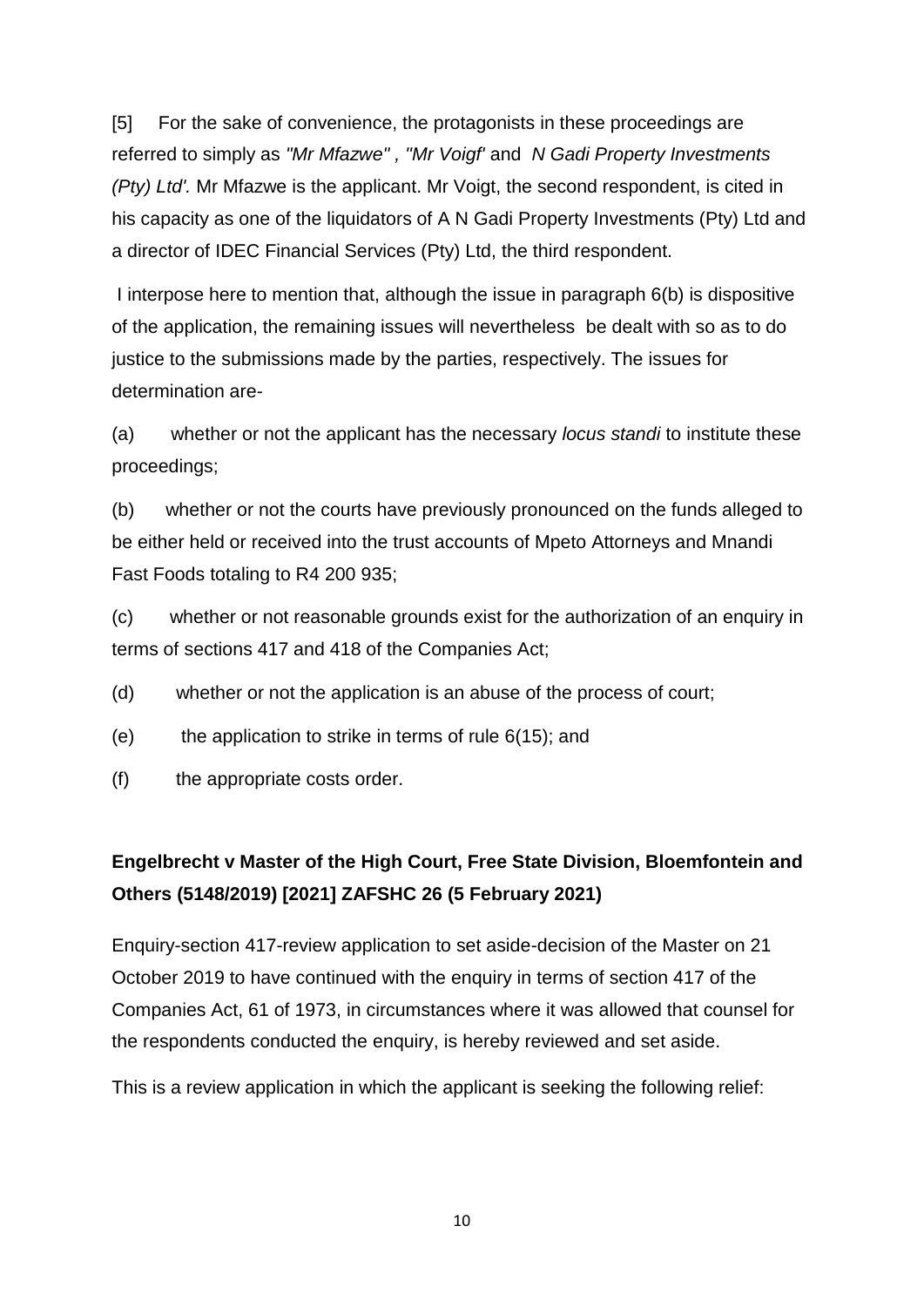- "1. That the decision of the First Respondent to allow the Section 417 of the Companies Act enquiry to be conducted by anyone else than the Master, in the insolvent estate of BZM Transport (Pty) Ltd [in liquidation], be reviewed and set aside.
- 2. In the alternative, that the First Respondent `s decision be reviewed and set aside in terms of the Promotion of Administrative Justice Act, 3 of 2000 ("PAJA").
- 3. That the proceedings and record of such enquiry be struck (out) for not complying with the statutory provisions, as well as being procedurally irregular.
- 4. That the costs of this application be costs in the administration of the company in liquidation."
- [2] The application is opposed by the second to fourth respondents ("the respondents") in their capacity as duly appointed liquidators of BZM Transport (Pty) Ltd [in liquidation] ("the liquidated company").

## **Summarised Background:**

- [3] The respondents applied to the Master to authorise an enquiry in in relation to the liquidated company in terms of section 417 of the Companies Act, 61 of 1973 ("the Act"), read with paragraph [9] of schedule 5 of **[section 224](http://www.saflii.org/za/legis/consol_act/ca2008107/index.html#s224)** (3) of the **[Companies Act,](http://www.saflii.org/za/legis/consol_act/ca2008107/) [71 of 2008](http://www.saflii.org/za/legis/consol_act/ca2008107/)**.
- [4] The Master issued subpoenas to the different witnesses, as proposed by the respondents. The subpoenas, which form part of the record of the relevant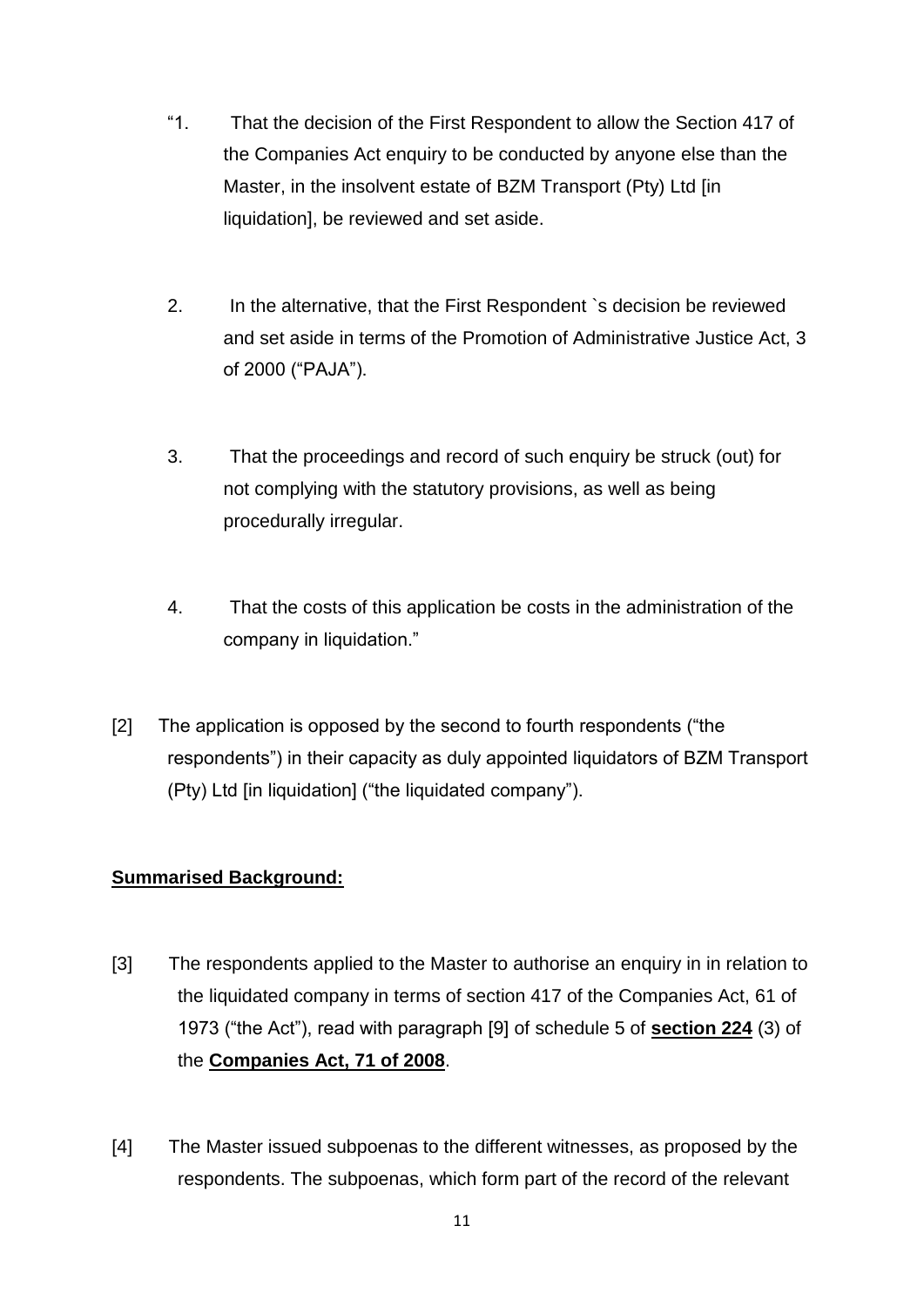proceedings, are titled "*Subpoena in terms of section 417(1) of the Previous* **[Companies Act"](http://www.saflii.org/za/legis/consol_act/ca2008107/) [and](http://www.saflii.org/za/legis/consol_act/ca2008107/)** further stipulates that the Master has ordered that an examination in terms of section 417 of the Act was due to take place on the specified date and at the specified venue.

- [5] The Assistant-Master presided over the enquiry and in her reasons for her decision she indicated that "*the enquiry was conducted"* by counsel on instructions of an attorney and that the said counsel "*appeared on behalf of the liquidators".*
- [6] It is the applicant`s case that the examination at such enquiry convened in terms of section 417 of the Act may only be conducted by the Master or the court. Therefore the decision of the Master to have allowed the examination to have been conducted by someone other than the Master or the court and the subsequent proceedings, are to be reviewed and set aside.
- [7] The crux of the application therefore lies in the interpretation of section 417 of the Act.

[7] The argument that s 417 only empowers the court or the Master to examine persons summoned before it and that only the court can allow any person to examine and not the Master cannot be sustained. This aspect is fully covered in our judgment delivered on 08 August 2014 with regards to the case of SWART, supra and R v HERHOLDT AND OTHERS **[1957 \(3\)](http://www.saflii.org/cgi-bin/LawCite?cit=1957%20%283%29%20SA%20236)  [SA 236](http://www.saflii.org/cgi-bin/LawCite?cit=1957%20%283%29%20SA%20236)** (A). I do not intend to repeat same here. S 417 (2) (a) of the Companies Act provides as follows:

'The Master or the Court may examine any person summoned under subsection (1) on oath or affirmation concerning any matter referred to in that subsection, either orally or on written interrogatories, and may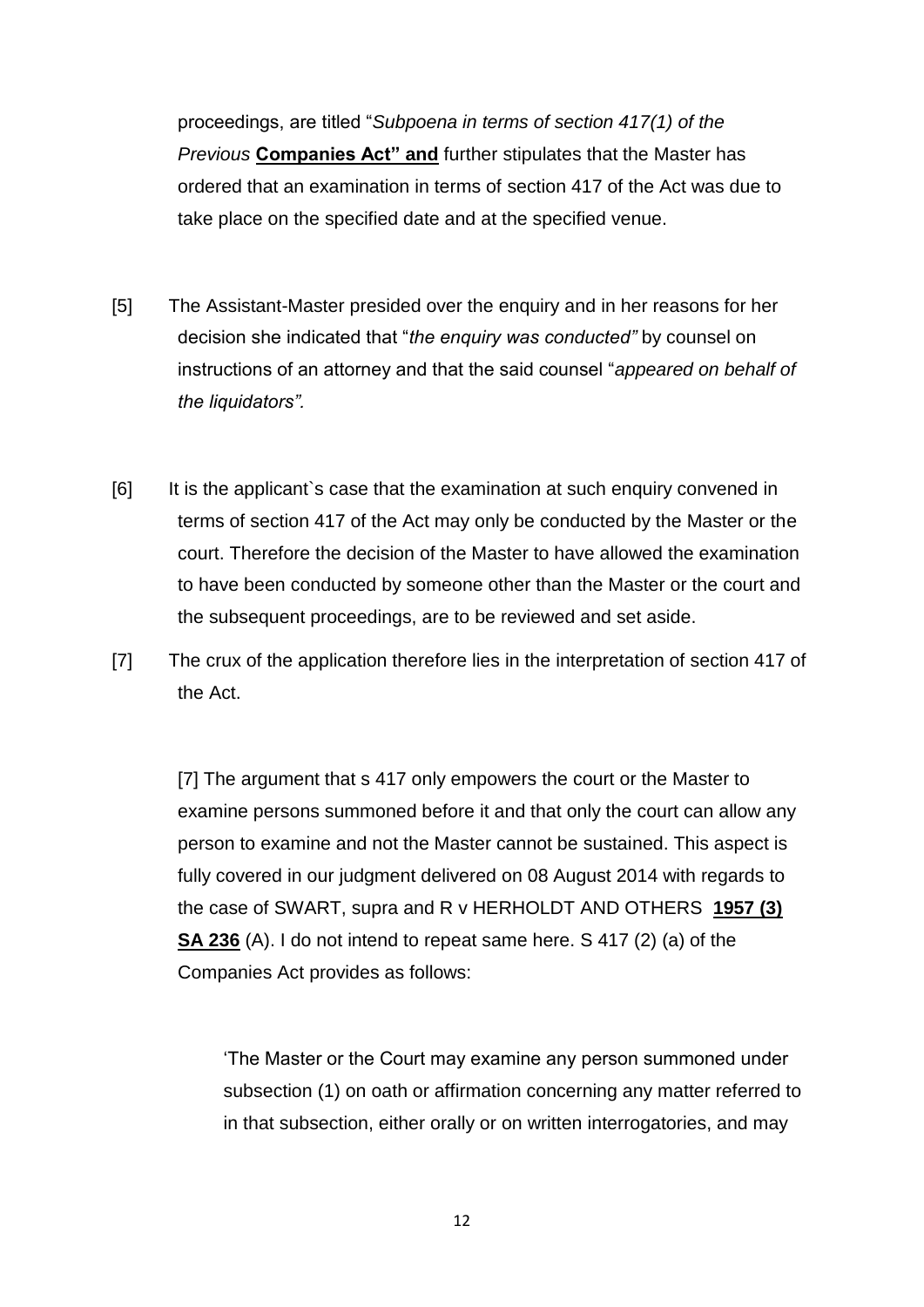reduce his answers to writing and require him to sign them.' (My underlining).

The use of the word 'may' above is obviously directory and not peremptory…."

- [15] Mr Tsangarakis consequently submitted that the **Swart**-judgment is wrong in law and that we are therefore not bound by it.
- [16] I do not agree. In my view the contention by Mr Hendriks that the **Garcao**judgment is clearly distinguishable from the present application, is correct. In that matter the court actually found that the relevant enquiry was convened in terms of sections 417 **and** 418:

"[3] The order granted by Olivier J on 10 June 2011 was by agreement between the parties. Para 2.1.2 of the said order reads thus:

'The applicants' powers as Provincial Liquidators are extended to empower them to convene an investigation in terms of Section 417 and/or Section 418 of the Companies Act 61 of 1973 (read with Section 9 of Schedule 5 of the **[Companies](http://www.saflii.org/za/legis/consol_act/ca2008107/) [Act, 71 of 2008](http://www.saflii.org/za/legis/consol_act/ca2008107/)**) ["the Act"] pertaining to the transactions recorded in the said Annexures "B1" and "B2' (My emphasis).

The heading in the subpoena addressed to the applicant clearly describes the type of enquiry that was to be held. It reads as follows:

'THE ENQUIRY IN TERMS OF SECTION 417 read with SECTION 418 OF THE COMPANIES ACT, NO 29 of 1985, AS AMENDED (the Act).'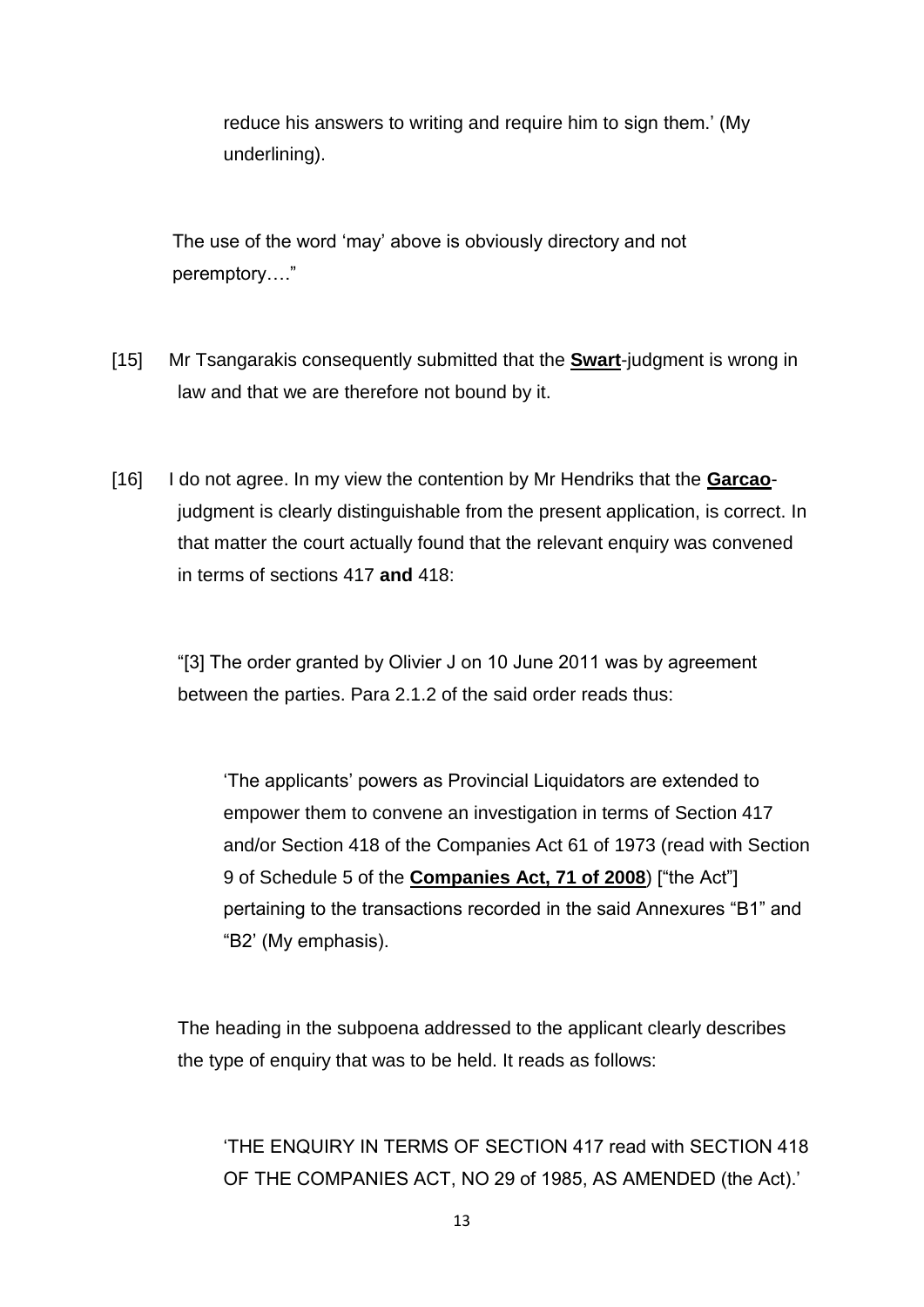[4] The argument that the content of the subpoena refers to the enquiry in terms of s 417 cannot be sustained. The heading of the subpoena and the order by Olivier J are express and clear and need no further clarification. The assistant Master, Mr WK Van Rensburg, presided as the Commissioner in terms of s 418 (1) (a) of the Act and filed a Report dated 07 September 2012. It stated in no uncertain terms that the enquiry was convened in terms of s 417 and 418 of the Companies Act. S 418 (1) (a), (b) and (c) of the Act sets out the powers of the Master and the prescribed procedure as follows…

…

[7] The enquiry was convened by the Liquidators in terms of the order granted by Olivier J on 10 June 2011. The Assistant Master therefore conducted the proceedings as a Commissioner appointed by the Master in compliance with s 418 (a) of the Act and the powers stipulated in s 418 (c)." (Own emphasis)

#### **Conclusion:**

- [17] I consequently respectfully agree with the **Swart**-judgment and I consider this court to be bound by it.
- [18] The application therefore stand to be granted.

#### **Costs:**

[19] The applicant sought in his notice of motion for an order that the costs of the application be costs in the liquidation.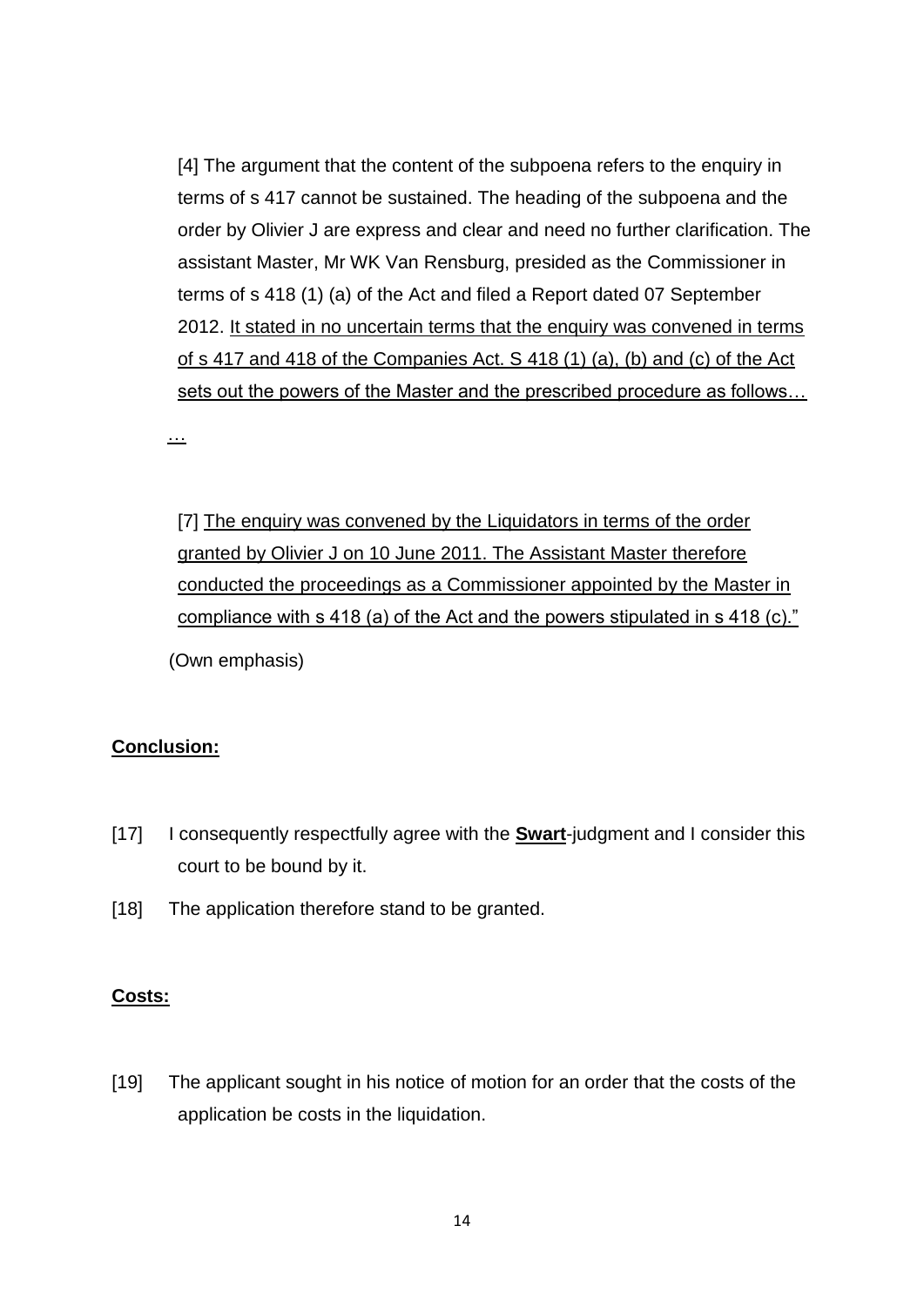## **Order:**

- [20] The following order is made:
	- 1. The decision of the Master on 21 October 2019 to have continued with the enquiry in terms of section 417 of the Companies Act, 61 of 1973, in circumstances where it was allowed that counsel for the respondents conducted the enquiry, is hereby reviewed and set aside.
	- 2. The proceedings and the record of the said enquiry are to be struck out and considered to be null and void *ab initio.*
	- 3. The costs of this application are to be costs in the liquidation.

# **Matjhabeng Local Municipality v McDonald and Others (4075/2020; 4077/2020; 4078/2020) [2021] ZAFSHC 34 (19 February 2021)**

Company law- deregistration of the three companies. The properties automatically became vested in the State upon deregistration of the three companies. Nothing prohibits National Treasury to decide on how the properties should be liquidated and what to do with the proceeds thereof.

Company law- deregistration of the three companies. The properties automatically became vested in the State upon deregistration of the three companies. Nothing prohibits National Treasury to decide on how the properties should be liquidated and what to do with the proceeds thereof. The liabilities of the deregistered companies have not been extinguished upon deregistration, but only rendered unenforceable as long as deregistration subsists.No doubt, the applicant's claims in respect of rates and taxes need to be paid as a first charge against the properties. The bondholders remain preferent and secured creditors. The application papers have not been served on the bondholders, but they are not prejudiced, bearing in mind my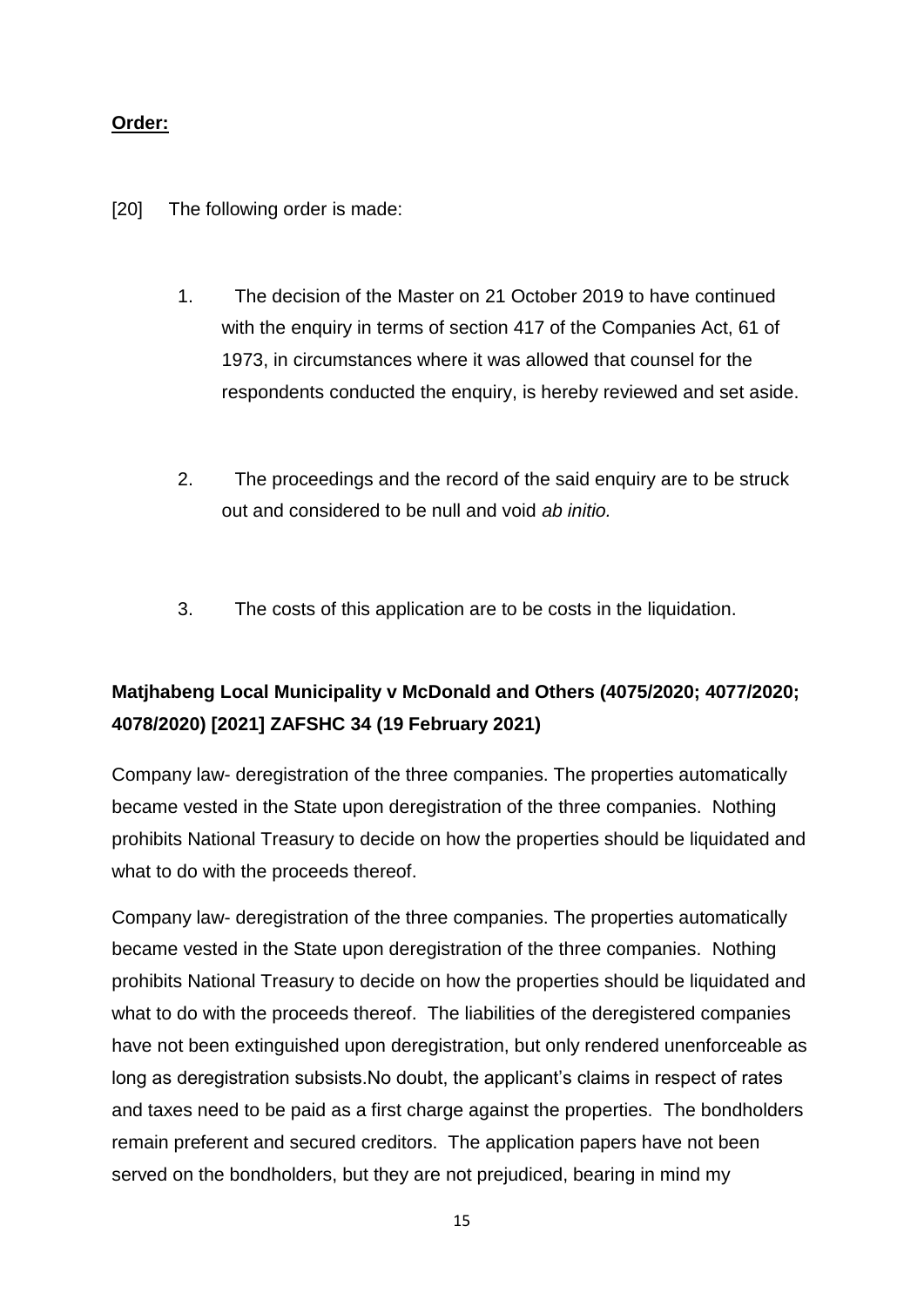conclusions.The applicant is not entitled to any relief. I am not prepared to grant the first prayer contained in the notice of motion, *ie* a declaratory order in terms whereof it is declared that the applicant is the owner of the *bona vacantia*, to wit the properties presently registered in the names of the three deregistered companies. Ownership in the immovable properties has automatically passed to the State, being the government of the Republic of South Africa. Even if the applicant was successful in respect of its first prayer, the second prayer, *ie* directing the Registrar to transfer the properties to applicant, would be superfluous for the reasons advanced herein.

## **Umbane Technology CC v Master of the High Court of SA Pretoria Division and Others (14471/18) [2021] ZAGPPHC 50 (9 February 2021)**

Claims- rejected-review application- The decision of the first respondent to reject the claim of the applicant against the estate of the second respondent;set aside. The decision of the first respondent to disallow the applicant the opportunity to present further evidence, as applicant is entitled to do in terms of **[Section 44\(7\)](http://www.saflii.org/za/legis/consol_act/ia1936149/index.html#s44)** of the **[Insolvency Act. 1936](http://www.saflii.org/za/legis/consol_act/ia1936149/)** and to postpone the meeting of creditors for that purpose; The decision refusing a postponement of the meeting for purposes of 35.1.2 above.35.3 That the reviewed decisions be **substituted** with the following order:The first respondent is directed to reconvene a Special Meeting of Creditors for the purpose of allowing the applicant an opportunity to present further evidence in accordance with **[Section 44\(7\)](http://www.saflii.org/za/legis/consol_act/ia1936149/index.html#s44)** of the **[Insolvency](http://www.saflii.org/za/legis/consol_act/ia1936149/) [Act, 1936](http://www.saflii.org/za/legis/consol_act/ia1936149/)**.Costs to be costs in the administration of the estate of the second respondent.

[1] This is a review application wherein the applicant seeks to review and set aside:

1.1 The decision of the first respondent to reject the claim of the applicant against the estate of the second respondent;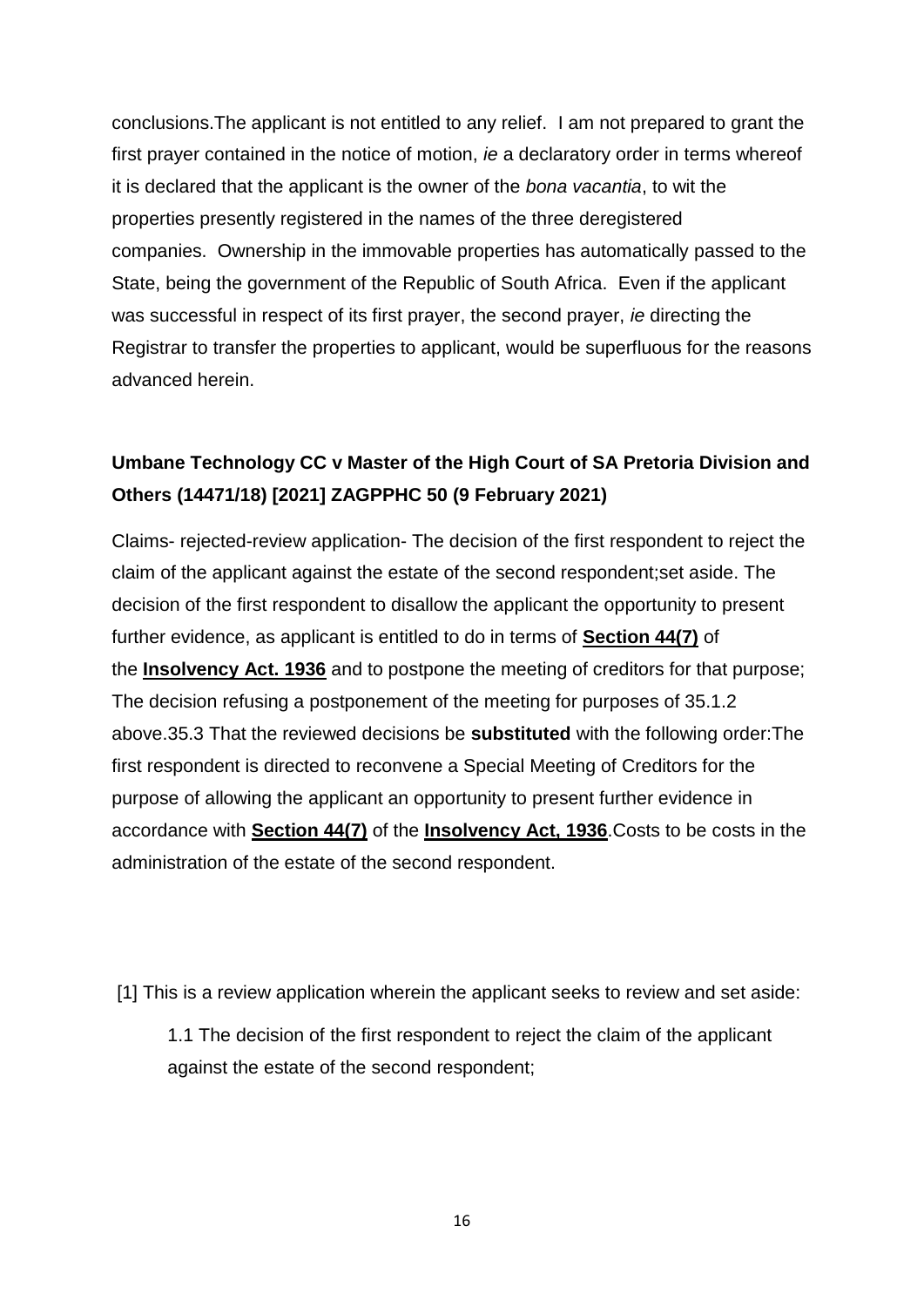1.2 The decision of the first respondent to disallow the applicant the opportunity to present further evidence, as the applicant is entitled to do in terms of [section 44\(7\)](http://www.saflii.org/za/legis/consol_act/ia1936149/index.html#s44) of the [Insolvency Act, 1936,](http://www.saflii.org/za/legis/consol_act/ia1936149/) and to postpone the meeting of creditors for that purpose;

1.3 The decision refusing a postponement of the meeting for the purposes of 1.2 above.

[9] On 8 February 2018, a special meeting of creditors was convened in terms of the second respondent. At the said meeting the applicant was represented by his attorneys of record.

[10] It is to be noted that at this meeting the sixth respondent being a natural person, was not present. He was likewise represented by his attorney and counsel.

## **APPLICANTS CONTENTIONS**

[11] As per the founding affidavit, the applicant sets out that at the meeting of creditors so convened, that since the inception of the meeting, the sixth respondent had taken the stance that the claim of the applicant will be objected to.

[12] Furthermore, that the applicant's claim was never disputed prior to the liquidation of the second respondent or even during the first meeting of creditors.

[13] That it was at this Special Meeting of Creditors, where the Master rejected the applicant's claim, after the sixth respondent had raised technical objections against the claim of the applicant, which included the following:

13.1 The power of attorney was filed out of time and that the co-member of the applicant was unable to appoint a further person.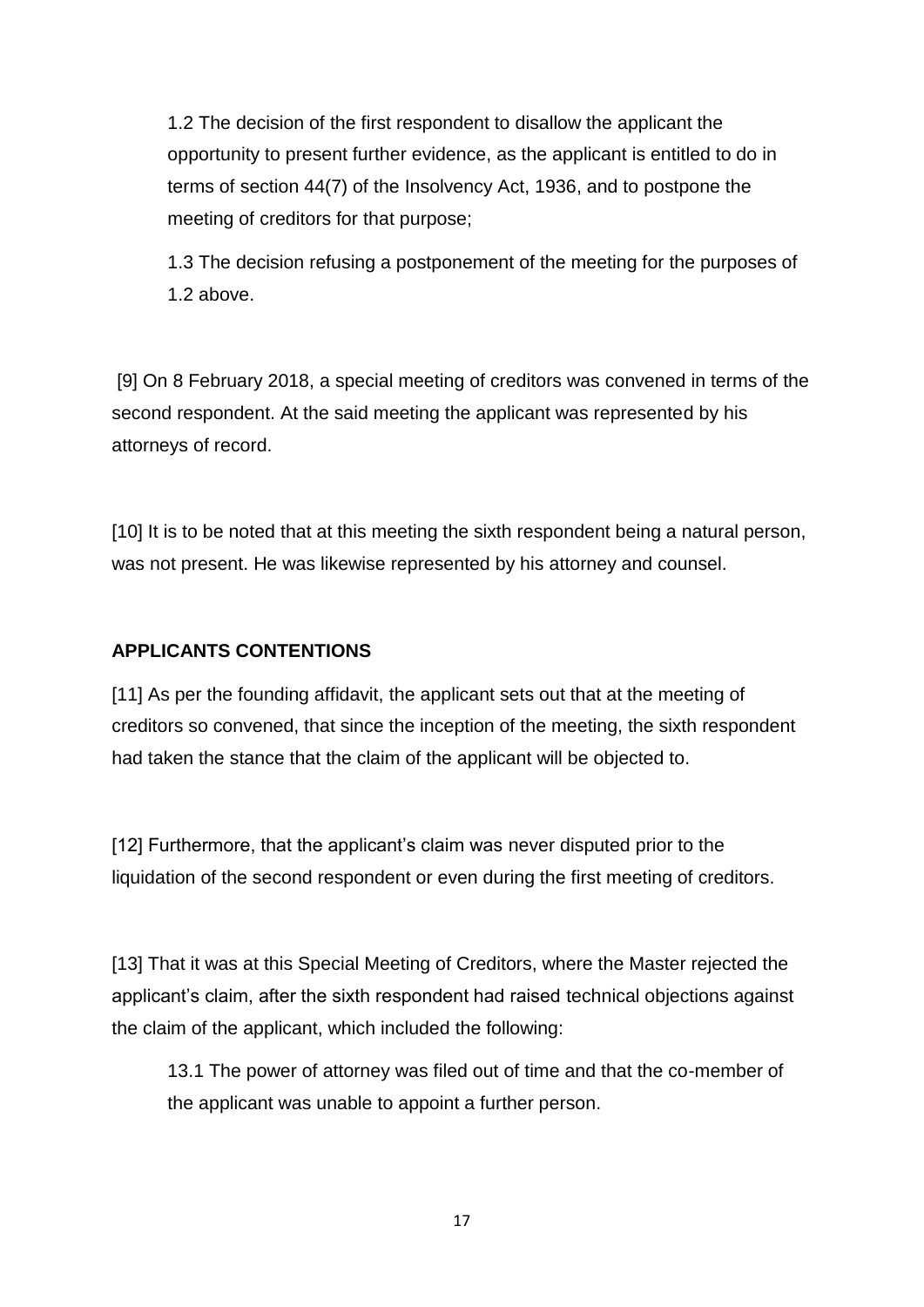13.2 That there were no invoices submitted for an amount of R 191 862.00 out of a total amount of R 2 115 987.08 against the second respondent for work in progress.

13.3 As to the remainder of the claim, it was averred that the claim was lacking in particulars as there were no source documents attached.

13.4 The agreement entered into between the applicant and the sixth respondent was only signed by the applicant and not the sixth respondent.

[14] In support of its claim, the applicant had confirmed by means of a statement made under oath, which was not disputed by the sixth respondent. The statement contains a date of entry, a reference of purchase order and invoice reference.

[15] The sixth respondent has also not disputed that invoices were issued for services/work rendered by it to the second respondent.

#### **SIXTH RESPONDENTS CONTENTIONS**

[16] On behalf of the sixth respondent the following objections/defences were raised.

16.1 The sixth respondent is a proved creditor of the second respondent and as such it had the necessary *locus standi* to object to the attempts made by the applicant to prove the claim. In proving its claim before the Master, the applicant carried the *onus* to prove its claim and no *onus* rests on the sixth respondent.

16.2 The sixth respondent denied that it only raised defences of a 'technical nature' against the applicant's claim and that the real foundation for its opposition related to the merits proper of the matter, i.e. whether the applicant was really a creditor of the second respondent.

16.3 The sixth respondent explained that the applicant had failed to supplement its claim form by attaching to the claim form a proper motivation on affidavit in order to properly explain, motivate and prove the claim.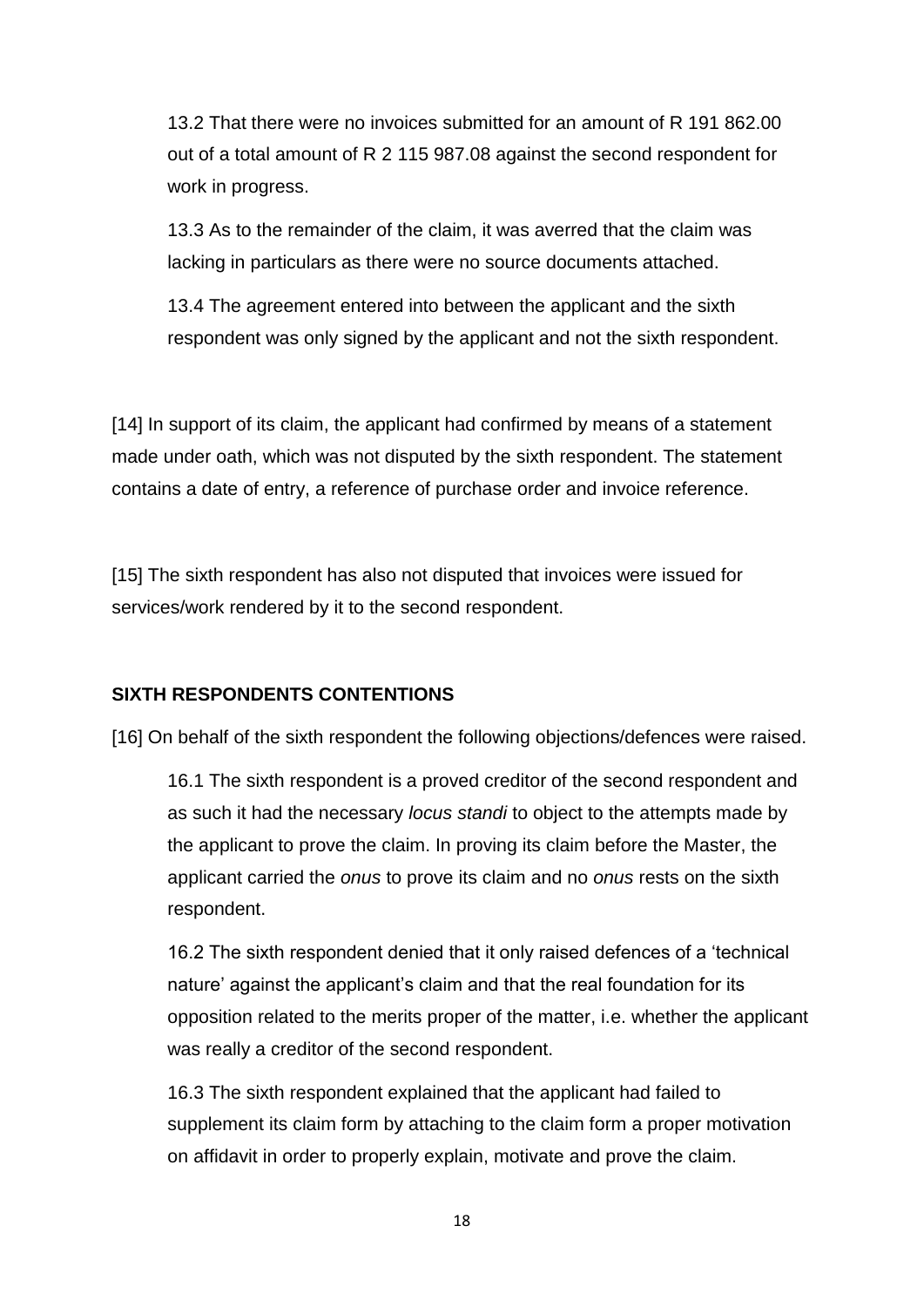16.4 The applicant further avers that in circumstances where a claim is rejected by the Master, the applicant would not be without remedy. The applicant would be at liberty to institute action proceedings against the second respondent to establish its claim.

16.5 In addition the sixth respondent places reliance on certain clauses contained in the governing agreement between the parties, which regulated the contractual agreement between them and which clauses, the sixth respondent avers, the applicant had failed to comply with.

16.6 Furthermore, upon receipt of Bundle X the sixth respondent was unable to find any quotation as is required by the agreement and there was also no completion certificate.**[\[15\]](http://www.saflii.org/za/cases/ZAGPPHC/2021/50.html#_ftn15)** It is on this basis therefore that it contended that the Master was correct in rejecting the applicants' claim.

## **APPLICABLE LAW**

[17] It is trite that a presiding officer must examine a claim, carefully but that such presiding officer is not required to adjudicate upon a claim, as if it were a court of law.

[18] Such presiding officer should examine the proof of claim documents for the purpose of deciding whether they disclose *prima facie* the existence of an enforceable claim.

[19] A claimant further need not attach source documents for its claim, but is required to confirm such claim under oath in compliance in a form corresponding substantially with Form C or D of the First Schedule of the **[Insolvency Act.\[18](http://www.saflii.org/za/legis/consol_act/ia1936149/)**]

[20] The admission of a claim by the presiding officer, is only provisional, as under **[s](http://www.saflii.org/za/legis/consol_act/ia1936149/index.html#s45)  [45\(3\)](http://www.saflii.org/za/legis/consol_act/ia1936149/index.html#s45)** the trustee may dispute the claim notwithstanding its admission by the presiding officer. Furthermore, that a presiding officer does not adjudicate upon the claim as if he were a court of law, he is not required to examine a claim too critically or to require more, than prima facie proof.**[\[19\]](http://www.saflii.org/za/cases/ZAGPPHC/2021/50.html#_ftn19)**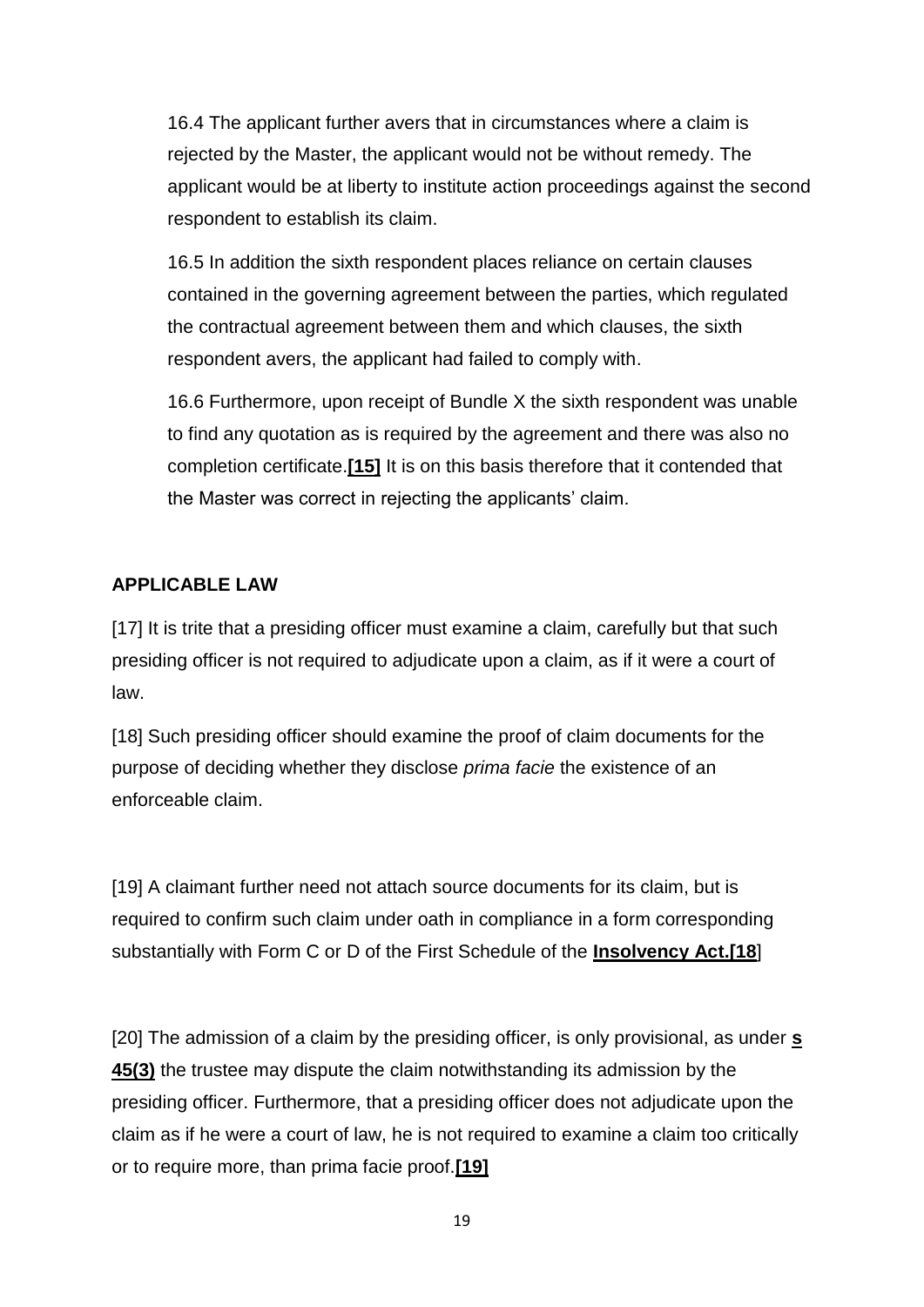[21] Thus, unless the claim is on the face of it bad - for example, it may ex facie be prescribed - the presiding officer, in my opinion, should not reject it without hearing the creditors evidence 44(7).

[22] Apparent from the above, it is thus clear, that the test for a claim, to be admitted by a presiding officer, is not *onerous*. The **[Insolvency Act as](http://www.saflii.org/za/legis/consol_act/ia1936149/)** well as the Companies Act, has provided sufficient safeguards where claims have to be investigated by the appointed liquidators in terms of section 45(3).

### **ANAYSIS**

[23] At the said meeting the Master of the High Court initially indicated that the applicant had proven a claim against the second respondent, prima facie, at least to the extent of R 1 924 125.06. The Master later however in the same meeting had a change of heart and rejected the claim *in toto.***[\[20\]](http://www.saflii.org/za/cases/ZAGPPHC/2021/50.html#_ftn20)**

[24] This reversal of the decision of the Master was not denied by the sixth respondent, save to allege that the claim of the applicant is bogus and hatched between a husband and wife.

[25] Having regard to the authorities referred to above, it is clear, that the claim as submitted by the applicant was sufficient for its approval, and if the Master was not inclined to approve the entire claim, then he ought to adjourn the proceedings and afford the applicant an opportunity to present evidence either oral or through documents in support of its claim. This request was indeed made to the Master and simply rejected without being given any due consideration.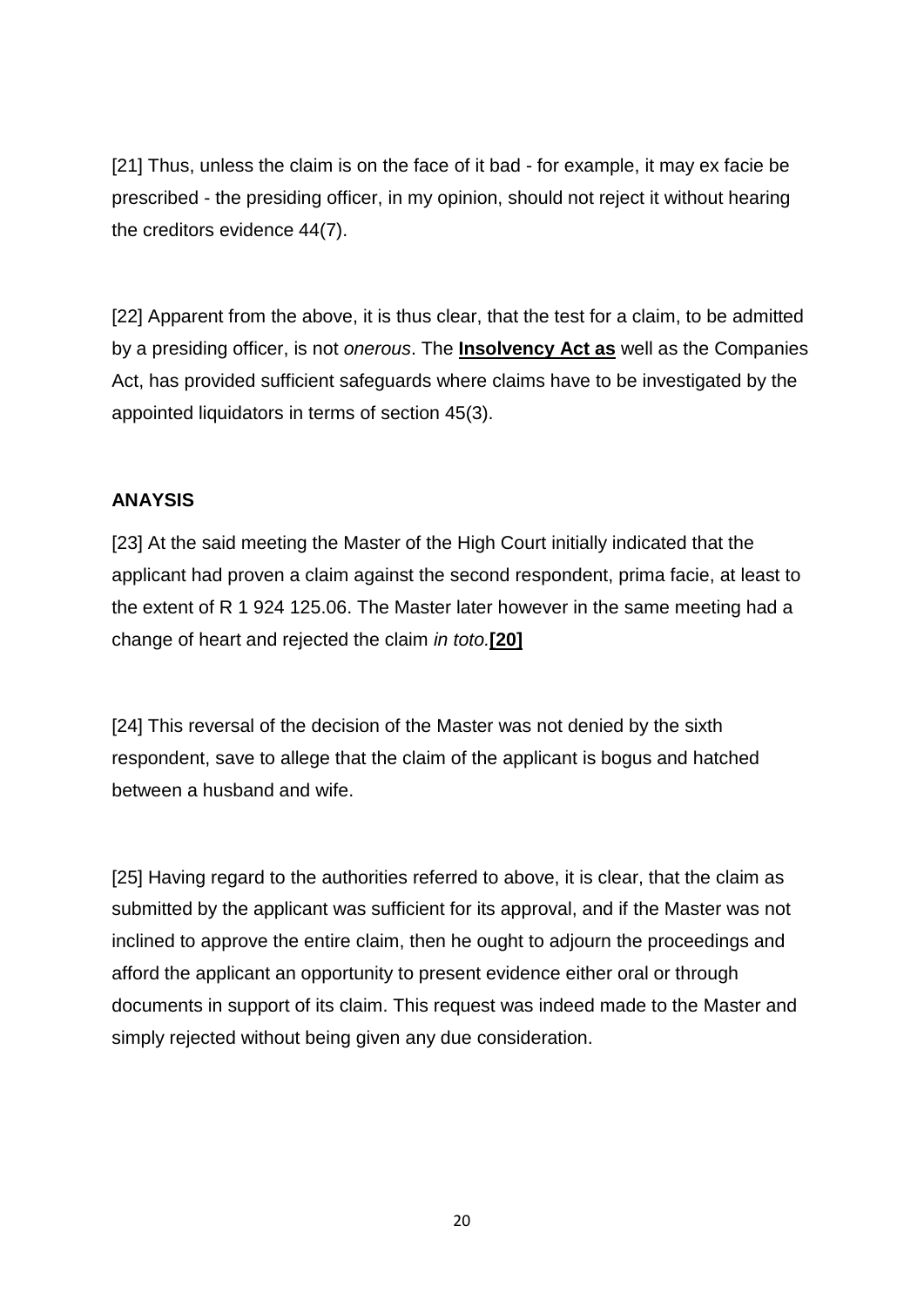[26] In the present application, the Master was invited to present this Court with his report, which would ordinarily give the Court guidance as to what informed his reasoning and motivation.

[27] In his report so filed**[\[21\]](http://www.saflii.org/za/cases/ZAGPPHC/2021/50.html#_ftn21)** the Master merely stipulated that the supporting vouchers to the claim for approval were insufficient and that he is not aware of any facts which would be of relevance to this application.

[28] By merely stating that the supporting vouchers were insufficient (*thus drawing a conclusion*) and failing to explain the reasons that informed the conclusion so reached by him, this court is not placed in a position to determine whether his reasons were in fact cogent.

[29] The reasoning employed by the Master is paramount to this Court, as this Court has to review his decision and is not called upon to usurp his administrative function.

[30] *In casu*, as already mentioned, no additional explanation was furnished by the Master setting out to what extent the supporting vouchers presented by the applicant was unsatisfactory or what other documentation ought to have been provided by the applicant in order for him to properly assess its claim. In terms of the enabling legislation this obligation rested on the Master as the presiding officer of the creditors meeting.

[31] The applicant, as mentioned, alleges that initially the Master held the view that a claim amount if R 1 924 125.06 was proven against the second respondent, but during the same meeting he later held a different view.

[32] What informed this different view, this Court is none the wiser and in the absence thereof, is left to speculate as to what informed his reasoning.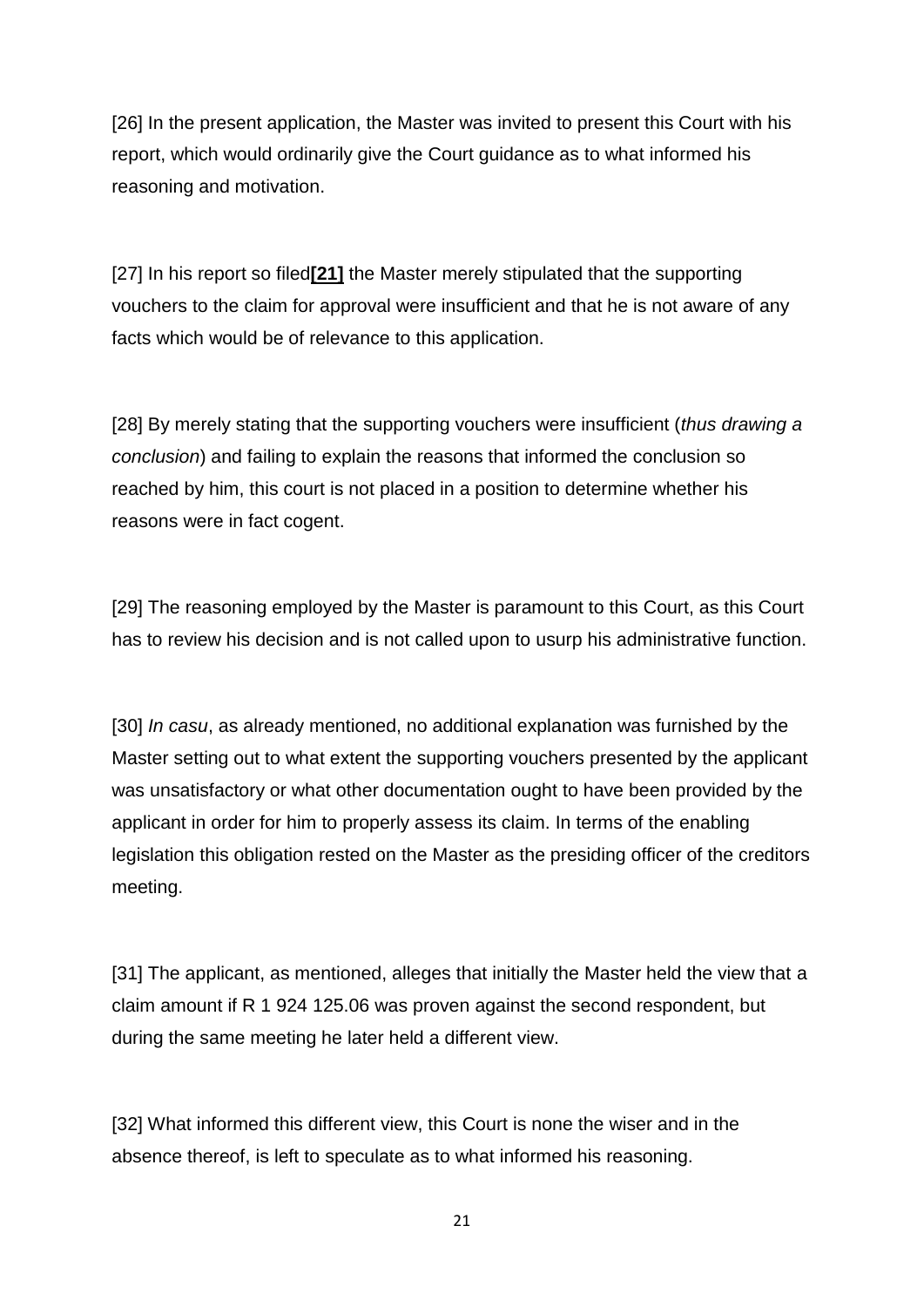[33] In the alternative to the relief sought in the Notion of Motion, the applicant seeks that the Special Meeting of Creditors be re-opened and that the decision of the Master be set aside and that the Special Meeting of Creditors be postponed to allow the Applicant an opportunity to supplement its claim in terms of section 44(7) of the Act. In the circumstances, I am of the opinion that this will be the most appropriate order to give under he prevailing circumstances.

#### **COSTS**

[34] As to the appropriate costs order to be awarded, section 151*bis* of the Act, specifically provides that where a Court confirms a decision of a Master on review that such costs of an applicant shall not be paid out of the assets of the estate concerned unless the Court otherwise directs. In the present instance, the decision of the Master is hereby set aside and accordingly the appropriate order of the Court is to order the costs to be, costs in the administration of the estate of the second respondent.

#### **ORDER**

[35] Consequently, the following order is made:

35.1 The following decisions of the first respondent taken on 8 February 2018 at a meeting of creditors of second respondent held at the Master Pretoria are reviewed and set aside:

35.1.1 The decision of the first respondent to reject the claim of the applicant against the estate of the second respondent;

35.1.2 The decision of the first respondent to disallow the applicant the opportunity to present further evidence, as applicant is entitled to do in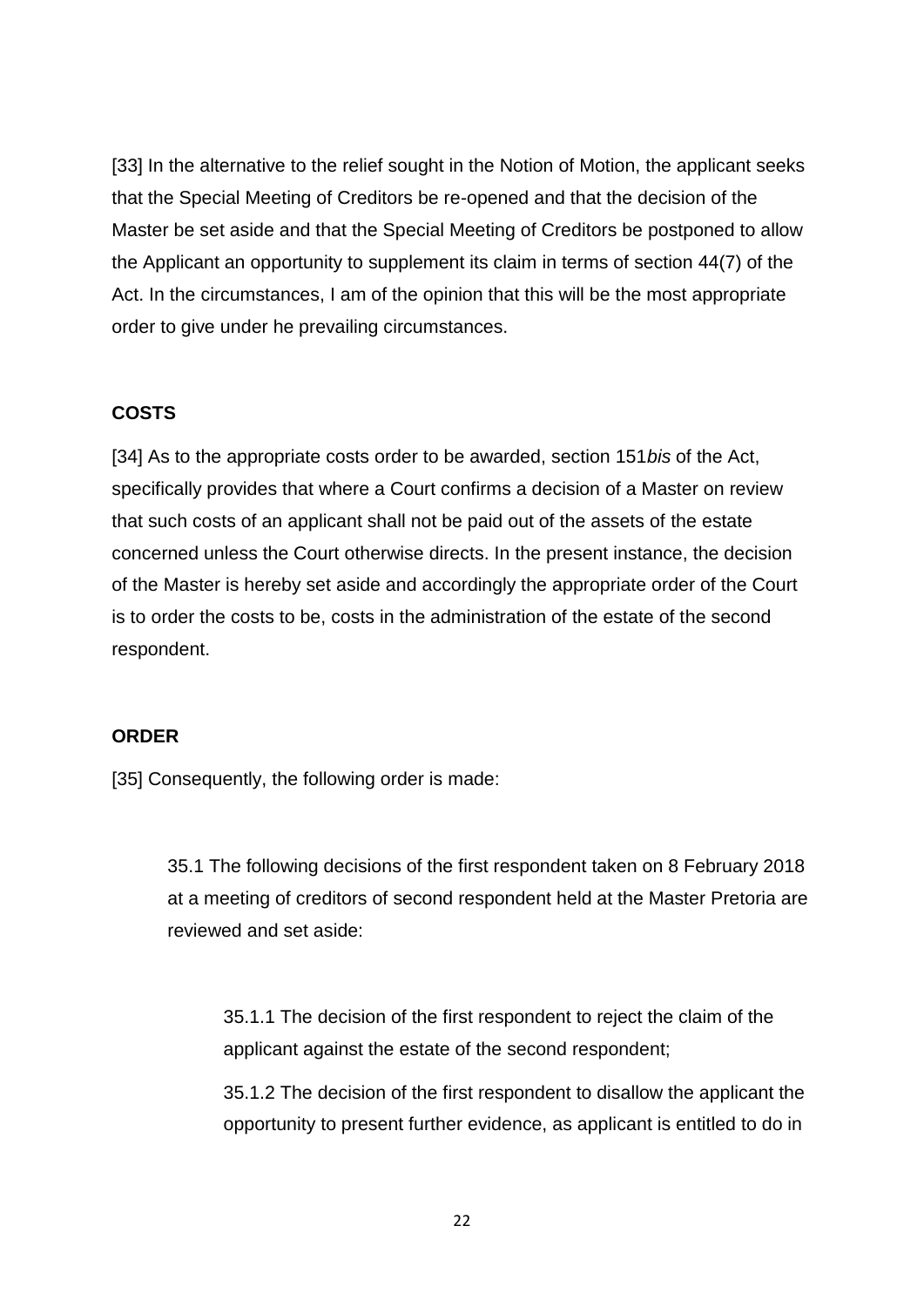terms of **[Section 44\(7\)](http://www.saflii.org/za/legis/consol_act/ia1936149/index.html#s44)** of the **[Insolvency Act. 1936](http://www.saflii.org/za/legis/consol_act/ia1936149/)** and to postpone the meeting of creditors for that purpose;

35.2 The decision refusing a postponement of the meeting for purposes of 35.1.2 above.

35.3 That the reviewed decisions be **substituted** with the following order:

35.3.1 The first respondent is directed to reconvene a Special Meeting of Creditors for the purpose of allowing the applicant an opportunity to present further evidence in accordance with **[Section 44\(7\)](http://www.saflii.org/za/legis/consol_act/ia1936149/index.html#s44)** of the **[Insolvency](http://www.saflii.org/za/legis/consol_act/ia1936149/) [Act, 1936](http://www.saflii.org/za/legis/consol_act/ia1936149/)**.

35.3.2 Costs to be costs in the administration of the estate of the second respondent.

# **Bravura Capital (Pty) Limited v Drive Path Trade & Invest (Pty) Limited t/a South Energy (29755/2019) [2021] ZAGPJHC 3 (1 February 2021)**

## **Winding up application-**

- The applicant seeks the winding-up of the respondent in terms of section 344(f) as read with section 345(1)(a) of the Companies Act, 1973.**[\[1\]](http://www.saflii.org/za/cases/ZAGPJHC/2021/3.html#_ftn1)** The applicant contends that it is a creditor of the respondent and that the respondent is deemed to be unable to pay its debts.
- 2. The applicant provides corporate finance advisory services. The respondent's business is described as identifying, developing, financing and operating clean energy generation projects utilising technology such as solar, wind, gas and hydro.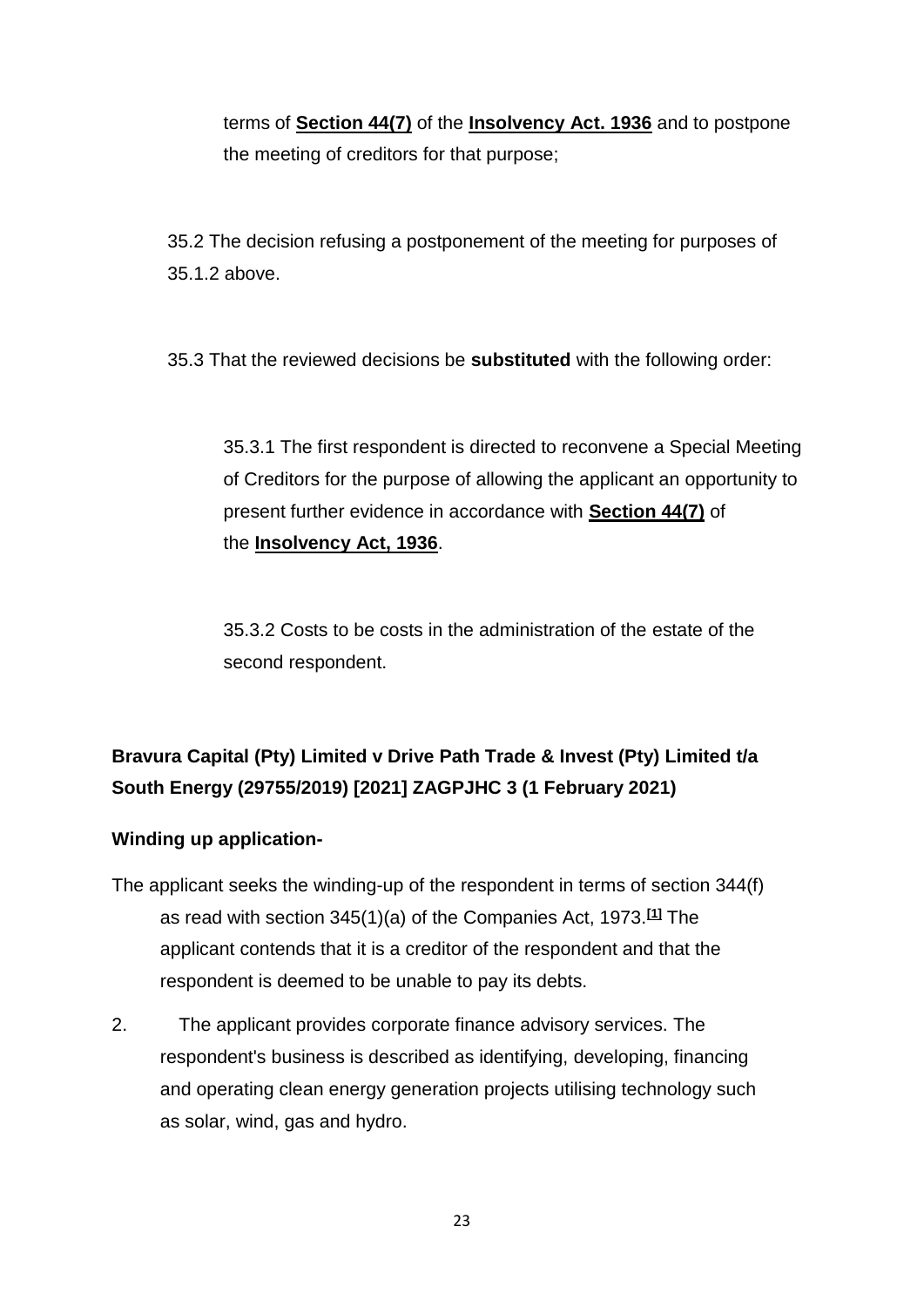- 3. The respondent was looking to raise capital for its energy projects and approached the applicant to render corporate finance advisory services. To this end, the parties concluded a written agreement with extensive terms regulating their relationship. They describe their relationship as a 'mandate', although not one of agency. The terms included the payment of two upfront or retainer amounts, on 28 September 2017 and 31 October 2017. The applicant invoiced the respondent for these two amounts, totalling R456,000.
- 4. The respondent has refused to pay. The respondent asserts that the applicant did not perform in terms of the mandate and that, in any event, the mandate was suspended.
- 5. The applicant seeks as primary relief that the respondent be placed under final winding-up. Stripped of its nuances, the threshold that the applicant would have to cross to persuade the court to grant a final winding-up order (in contrast to a provisional winding-up order) is that of the usual *Plascon-Evans* approach**[\[2\]](http://www.saflii.org/za/cases/ZAGPJHC/2021/3.html#_ftn2)** where the respondent's version is effectively to be preferred over that of the applicant**[\[3\]](http://www.saflii.org/za/cases/ZAGPJHC/2021/3.html#_ftn3)** unless the respondent's version can be rejected as far-fetched and fanciful.**[\[4\]](http://www.saflii.org/za/cases/ZAGPJHC/2021/3.html#_ftn4)**
- 6. It is unnecessary for me to consider whether the applicant has achieved this threshold in the present instance because the applicant has failed to comply with section 346(4A)(a)(ii) of the Companies Act, 1973 as the employees have not been properly furnished with a copy of the application. This means that a final order cannot be granted.
- 7. Section 346(4A)(a) provides, in relevant part:
	- "*(4A)(a) When an application is presented to the court in terms of this section, the applicant must furnish a copy of the application –*
		- *(ii) to the employees themselves -*
		- (aa) *by affixing a copy of the application to any notice board to which the applicant and the*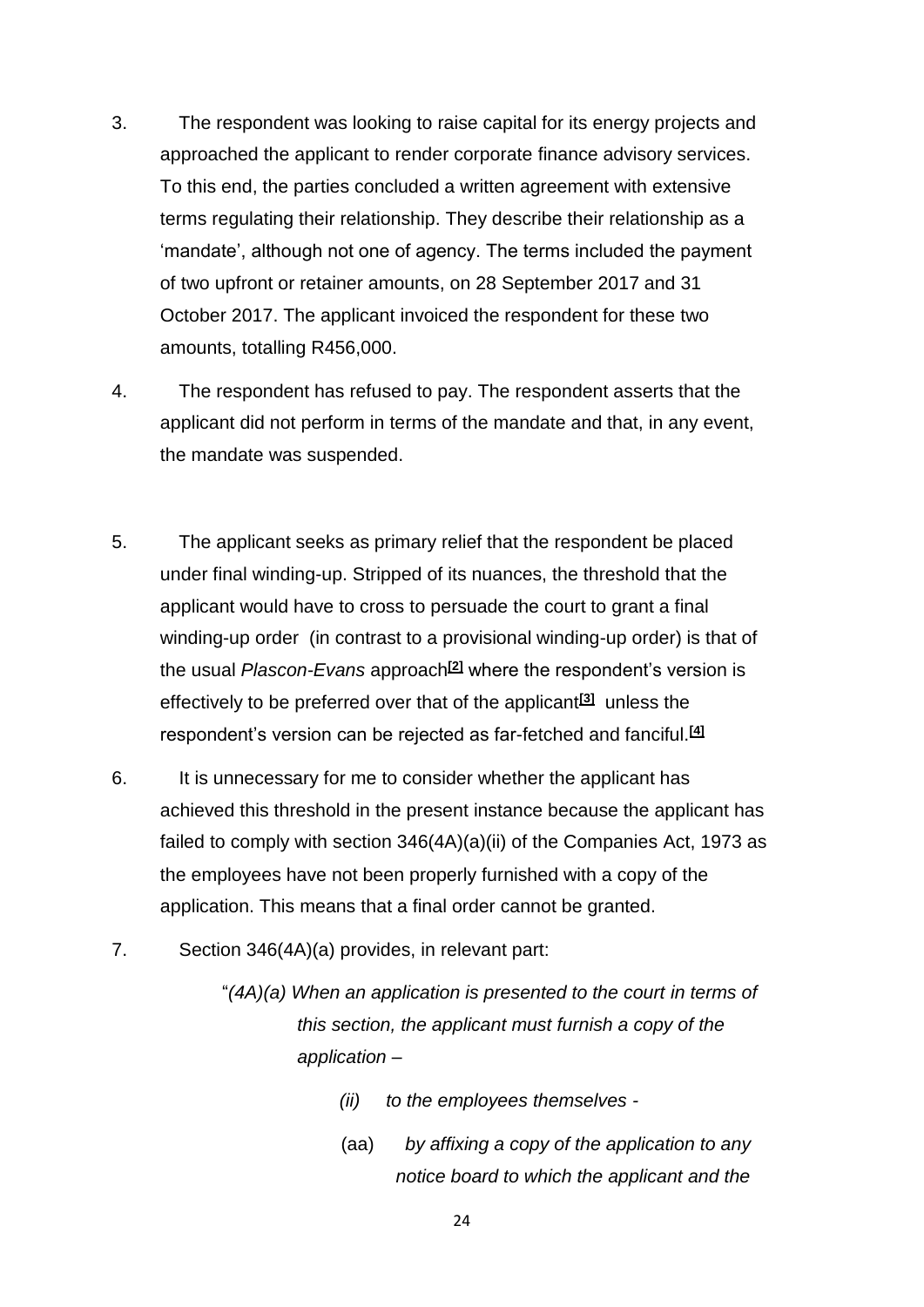*employees have access inside the premises of the company; or*

(bb) *if there is no access to the premises by the applicant and the employees, by the affixing a copy of the application to the front gate of the premises, where applicable, failing which to the front door of the premises from which the company conducted any business at the time of the presentation of the application.*"

8. Section 346(4A)(b) provides that:

- "*(b) The applicant must, before or during the hearing, file an affidavit by the person who furnished a copy of the application which sets out the manner in which paragraph (a) was complied with".*
- 9. Wallis JA in *EB Steam Company (Pty) Limited v Eskom Holdings SOC Limited* **[2015 \(2\) SA 526](http://www.saflii.org/cgi-bin/LawCite?cit=2015%20%282%29%20SA%20526)** (SCA) at paras 16, 17 and 23 held that although it was peremptory that the employees be furnished a copy of the application, the modes of doing so as set out in subsections (aa) and (bb) are directory such that the effective furnishing of the application can be achieved by other means. The court must be satisfied that the method adopted was reasonably likely to make the application papers accessible to the employees (*EB Steam* para 17).
- 10. The applicant relies upon a return of service that reflects that a copy of the application and other papers was "*served … upon the employees of [the respondent] and the registered address at 73 Beyers Naude Drive, Cnr Preller Drive, Roosevelt Park, JHB by affixing a copy of the abovementioned process to the principal door as registered address (Rule 4(1)(a)(v))*".
- 11. The return of service continues, in capitalised font, that "*PLEASE NOTE I WAS INFORMED BY MS MOUTON THAT NO EMPLOYEES OF THE RESPONDENT BELONGED TO A TRADE UNION*".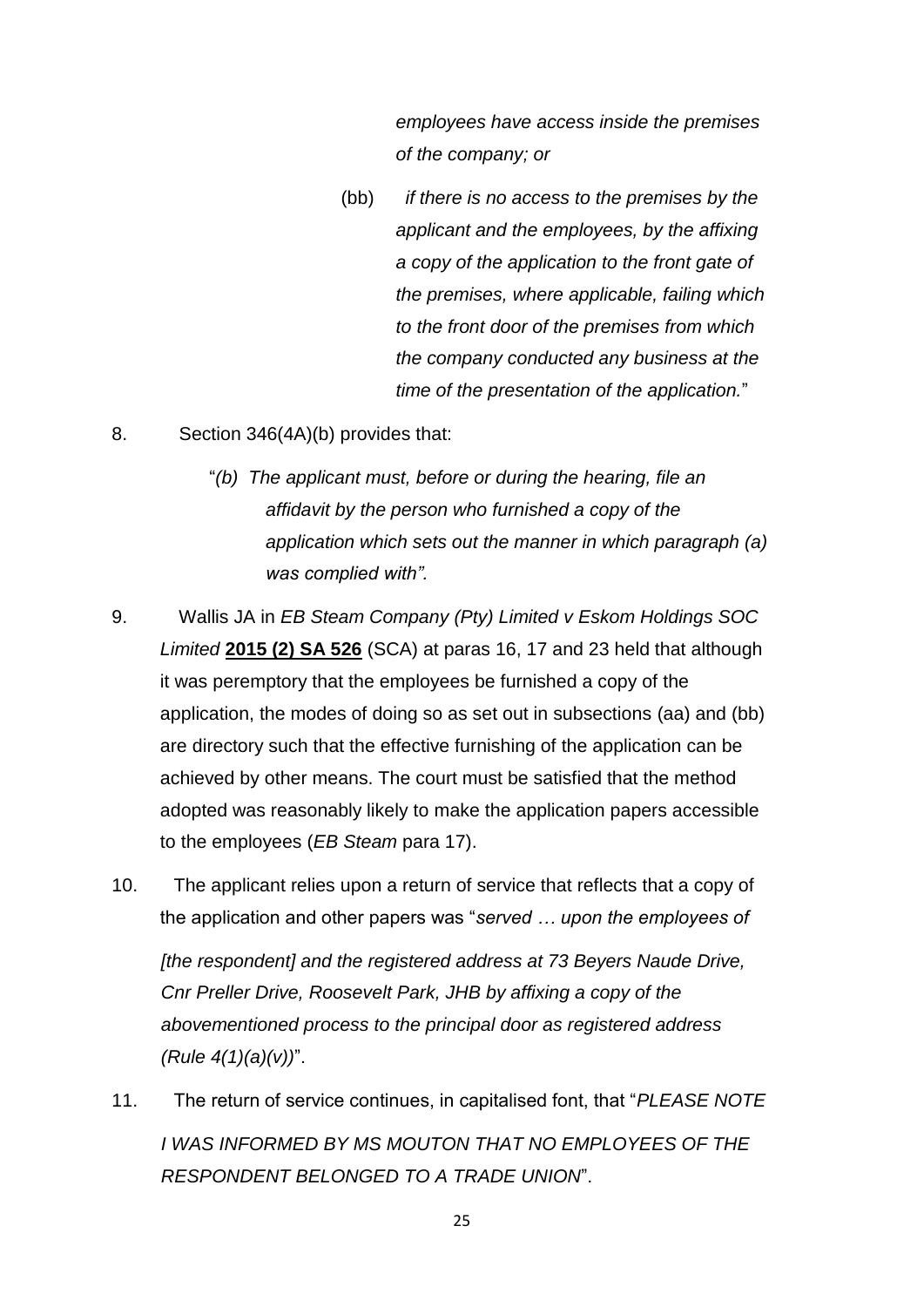- 12. The applicant did not file an affidavit by the person who furnished the affidavit to employees (which in this instance would be the deputy sheriff), as required in terms of section 346(4A)(b) and instead relied upon the deputy sheriff's return of service.
- 13. Often both attorneys and sheriffs fail to see the distinction between service of process, which is regulated by Uniform Rule 4, and the effective furnishing of the application to the specified persons as required by section 346(4A) of the Companies Act, 1973. Section 346(4A) does not require service of the application, but that the application be "furnished" to the particular person. "Service" ordinarily and in the context of court process, refers to the delivery of the document by the sheriff or deputy sheriff, in terms of the rules of court. In contrast, "furnish" does not require formal service by the sheriff but, in the context of section 346(4A), that a copy of the application be furnished to the particular person in a manner

that is reasonably likely to bring that application to the attention of the person, or, in the context of employees, reasonably likely to make the application accessible to those employees.

- 14. Section 346(4A), relating to the furnishing of the application, can be contrasted to section 346A of the Companies Act, 1973 relating to the service of the winding-up order, once granted. The latter section expressly refers to "service" of the order, and so requires service of the order by sheriff. And in effecting such service, the sheriff is required to have regard not only to the relevant rules of court, such as Uniform Rule 4, but also the specific requirements of section 346A.**[\[5\]](http://www.saflii.org/za/cases/ZAGPJHC/2021/3.html#_ftn5)**
- 15. When a provisional order is sought, the court is not concerned with the service of the order (as there is no order), but instead whether there has been effective furnishing of the application to employees (and the other parties listed in section 346(4A)).
- 16. I do not have a difficulty that a sheriff or deputy sheriff is the person that attends to furnish the application under section 346(4A)(a). I also have no difficulty that the sheriff or deputy sheriff does not provide a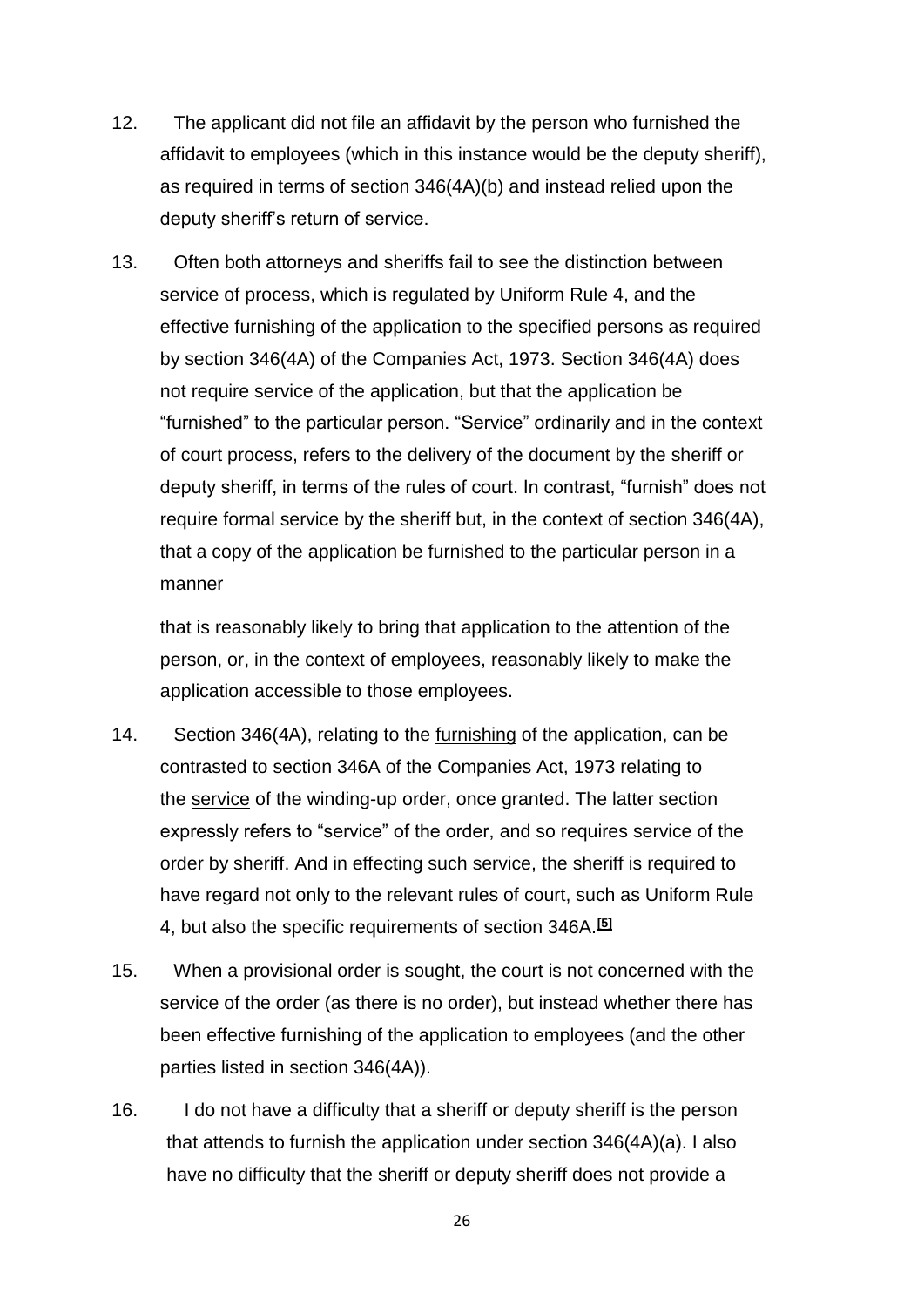formal affidavit in terms of section 346(4A)(b), as the contents of the return of service are *prima facie* evidence of the matters therein stated **[\(section 43\(2\)](http://www.saflii.org/za/legis/num_act/sca2013224/index.html#s43)** of the **[Superior Courts Act,](http://www.saflii.org/za/legis/num_act/sca2013224/) [2013](http://www.saflii.org/za/legis/num_act/sca2013224/)**). In many instances though, it may be practically easier to achieve effective furnishing of the application under **[section s346\(4A\)](http://www.saflii.org/za/legis/num_act/sca2013224/index.html#s346)** if a properly informed candidate attorney or messenger furnishes the application. That person can then depose to the required affidavit in terms of **[section](http://www.saflii.org/za/legis/num_act/sca2013224/index.html#s346)  [346\(4A\)\(b\)](http://www.saflii.org/za/legis/num_act/sca2013224/index.html#s346)** instead of seeking to persuade a sheriff or deputy sheriff to depart from what he or she may have become accustomed to during years of effecting service of process in terms of the rules of court.

- 17. The difficulty that I have is whether in the present instance there has been effective furnishing of the application to employees by the deputy sheriff as evidenced by the return of service. Without further explanation from the deputy sheriff who attended to furnish the application, I can only consider what is contained in the return of service as read with the papers filed in the application. It is not at all clear that the deputy sheriff or the applicant's attorneys were aware of what was expected of them, namely, to furnish the application in such a way that it was reasonably likely to make the application papers accessible to the employees. Both the deputy sheriff and the applicant's attorneys appear to have lapsed into a mind-set of service of process under the Uniform Rules, rather than seeking to comply with section 346(4A) of the Insolvency Act.
- 18. The return of service expressly refers to service having been effected under Uniform Rule 4(1)(a)(v), which applies in respect of service of process in the case of a corporation or company, by delivering a copy to the responsible employee thereof at its registered office or its principal place of business within the court's jurisdiction, or if no such employee is willing to accept service, by affixing a copy to the main door of such office or place of business, or in any manner provided by law.
- 19. What is immediately notable is that service in terms of Uniform Rule  $4(1)(a)(v)$  has nothing to do with service of a document on an employee – it is a form of service upon of a corporation or company, albeit that a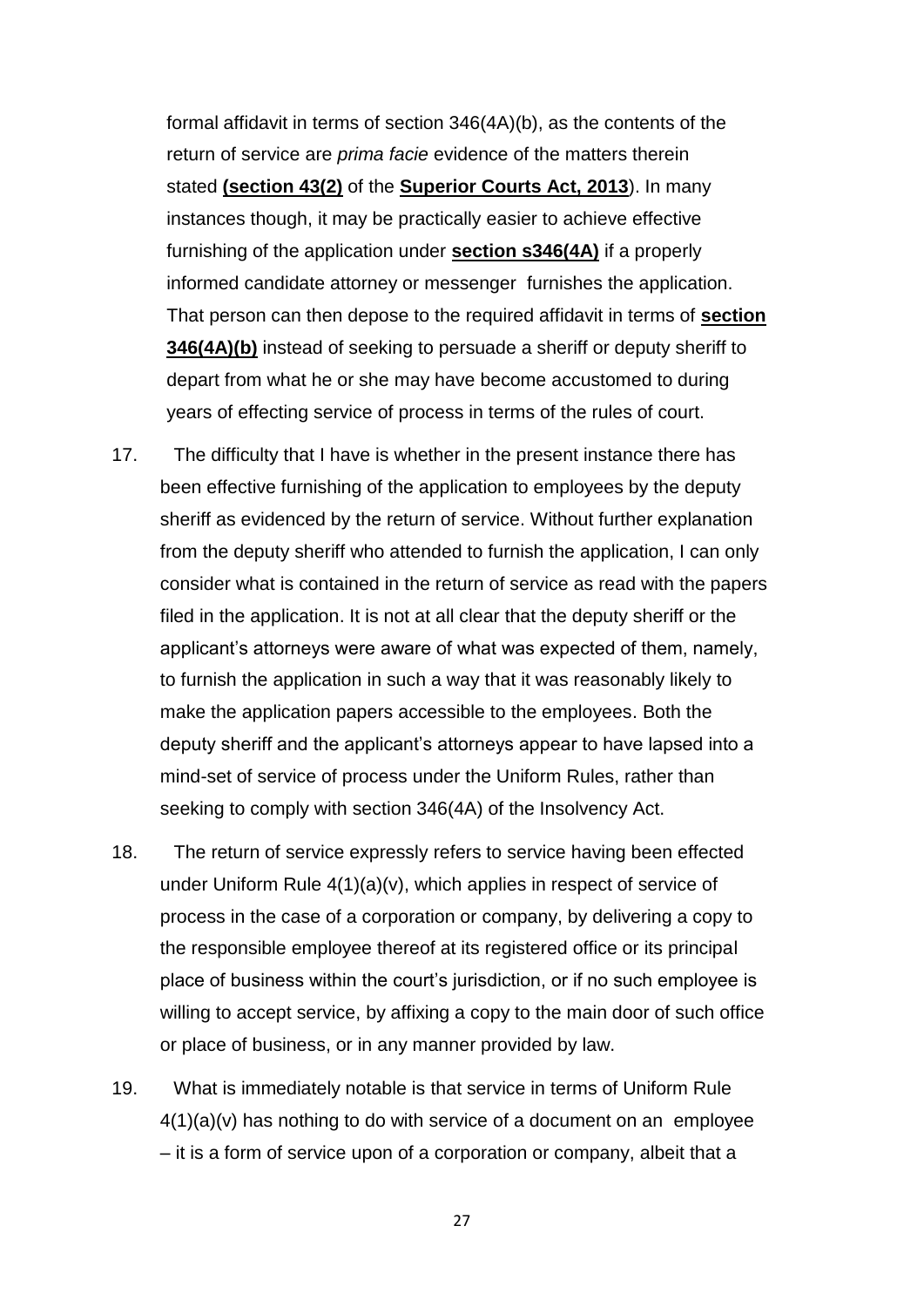responsible employee may be the natural person who receives the document on behalf of the corporation or company.

- 20. The seeds of doubt having been sown in the present instance, the concern grows that reasonable steps have not been taken to make the application accessible to the employees. The deputy sheriff states that he affixed a copy of the papers to the principal door of the registered address. But it appears neither from the return of service nor any of the affidavits that the registered address is the respondent's business address or that any employees were to be found at the registered address. During argument, the respondent's counsel upon instructions volunteered what would appear to be the respondent's local business address. That address is not the registered address, as reflected in the return of service. The respondent's counsel also directed me to the answering affidavit stating that the respondent's projects are located in the Northern Cape and Free State, the inference being that employees are to be found at those projects.
- 21. In any event, if there were employees at the registered address, then section 346(4A)(a)(ii)(aa) requires that the application be affixed to a notice board to which the applicant and employees have access inside those premises. This was not the case, as appears from the return of service. Although section 346(4A)(a)(ii)(bb) provides that if there is no access to the premises, a copy can be affixed to the front gate of the premises, failing which to the front door of the premises from which the company conducted any business at the time of the application, this presupposes that the relevant address was a business address or an address from which the company conducted business. As stated, there is no evidence that this was so.
- 22. The recordal in the return of service that a certain Ms Mouton informed the sheriff that there were no employees of the respondent that belonged to a trade union raises further questions. Who is Ms Mouton and why would she be giving information as to whether the employees belong to a trade union? This then calls into doubt whether there has been compliance with sections 346(4A)(a)(i) which requires a copy of the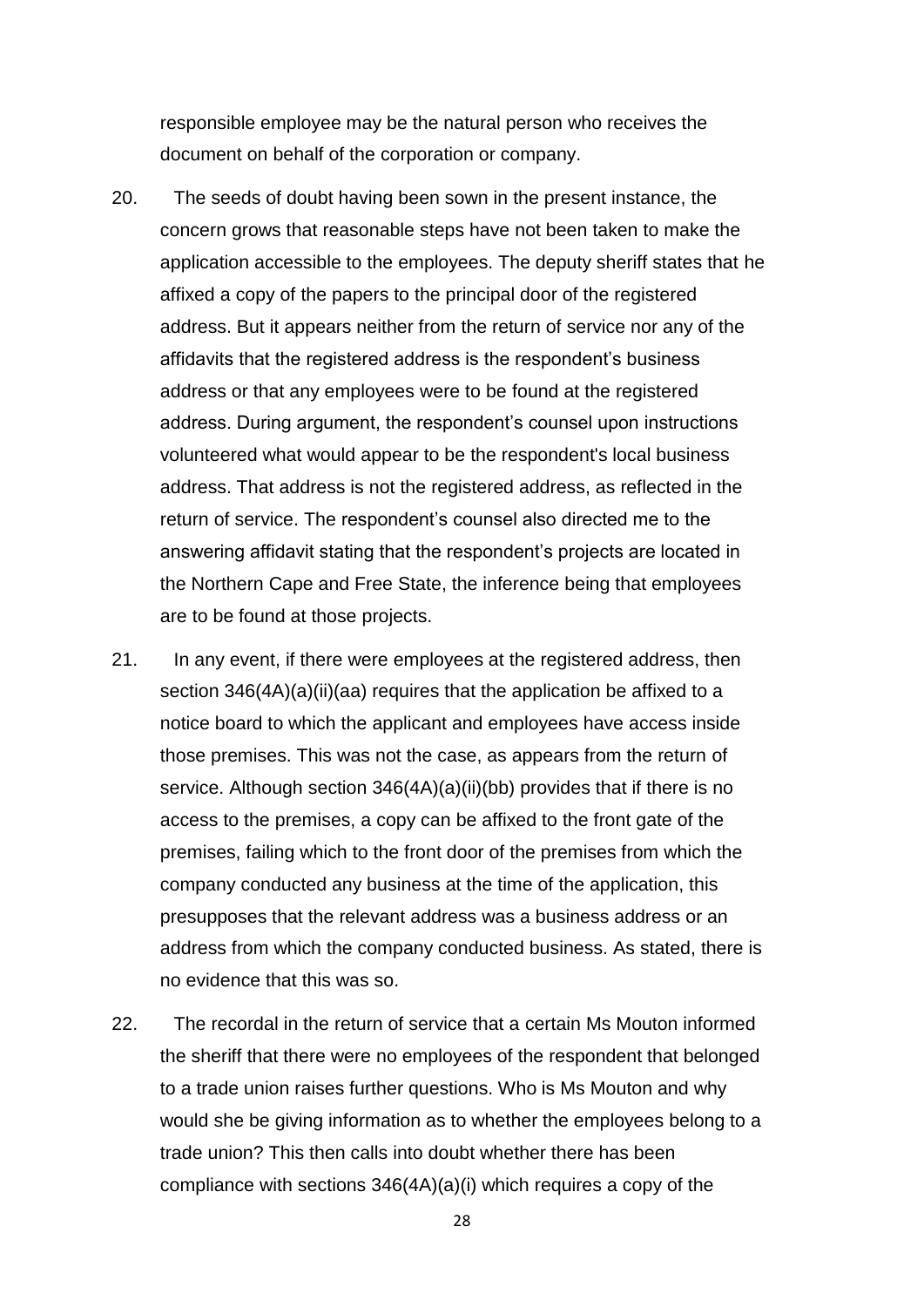application to be furnished to every registered trade union that represents the employees.

- 23. In the circumstances, I am not satisfied that the application was furnished in such a way that it was reasonably likely to make the application papers accessible to the employees. The question that arises is the consequence of non-compliance with section 346(4A).
- 24. Wallis JA in *EB Steam* furnished the answer in those circumstances the court may still grant a provisional order. In *EB Steam* a final liquidation order was sought and granted by the court *a quo*. On appeal, Wallis JA found in paragraph 26 that the court *a quo* should instead have granted a provisional winding-up order, giving directions if necessary, on how the employees are to be served with the papers.
- 25. In the circumstances, it is not open to me to grant a final winding-up order and therefore it is unnecessary for me to consider whether the applicant has achieved the threshold for the granting of a final winding-up order.
- 26. Has the applicant crossed the threshold for a provisional winding-up order?
- 27. It is not altogether a simple exercise in delineating precisely what threshold needs to be satisfied to enable a provisional liquidation order to be granted. A consideration of the various decisions that traverse the standard, such as the oft-cited *Badenhorst v Northern Construction Enterprises (Pty) Ltd*, *[\[6\]](http://www.saflii.org/za/cases/ZAGPJHC/2021/3.html#_ftn6)* and *Kalil v Decotex (Pty) Limited,[\[7\]](http://www.saflii.org/za/cases/ZAGPJHC/2021/3.html#_ftn7)* and the more recent pronouncements, reveals that they are not entirely reconcilable.

Nonetheless, particularly useful is the judgment of Rogers J in *Gap*  **Merchant Recycling CC v Goal Reach Trading 55 CC,<sup>®</sup>I from which the** following can be extracted:

27.1. If there are factual disputes relating to the requirements for a winding-up other than respondent's liability to the applicant, has the applicant established those requirements on a *prima*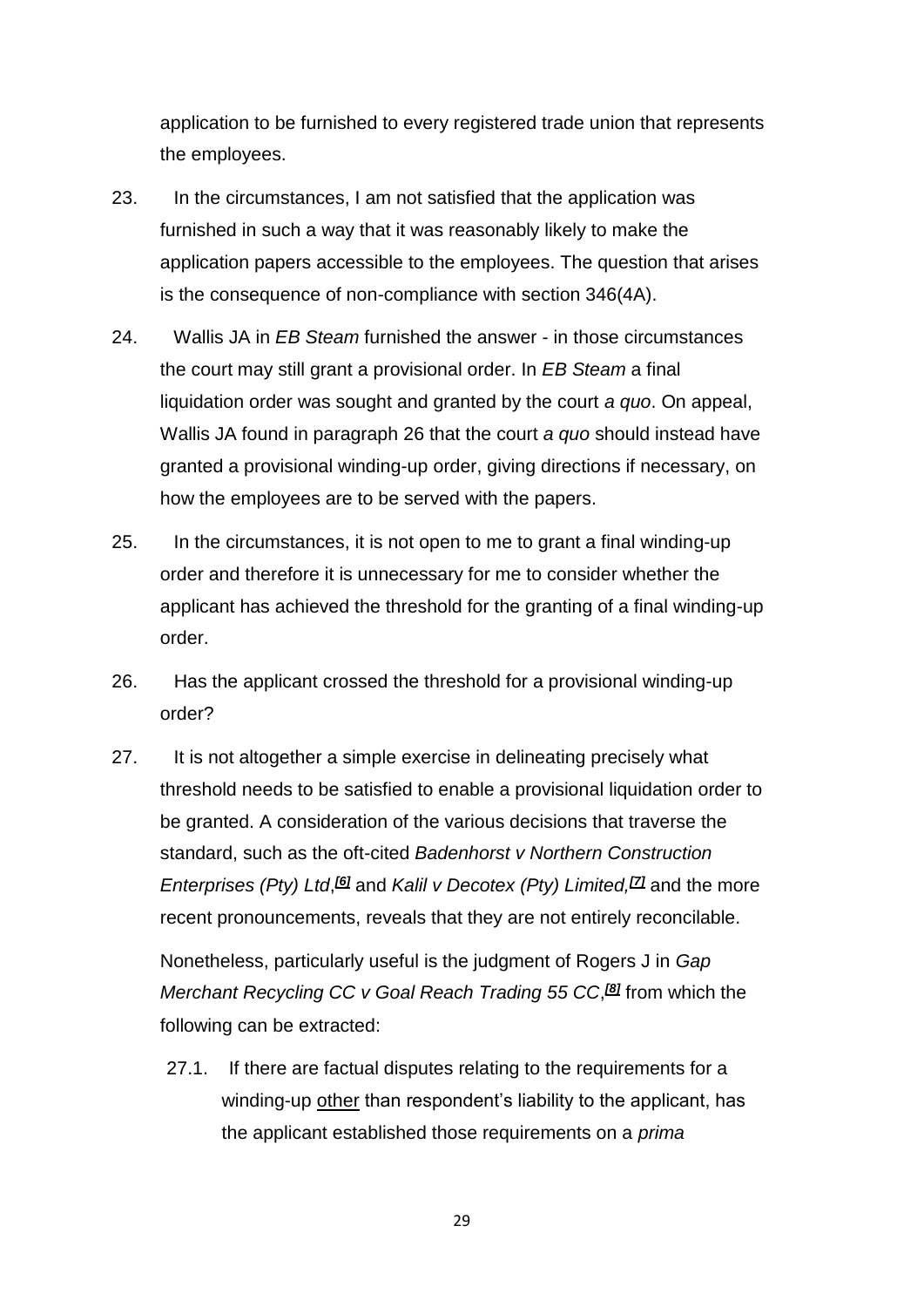*facie* basis, i.e. on a balance of probabilities with reference to all the affidavits (without employing *Plascon-Evans*).**[\[9\]](http://www.saflii.org/za/cases/ZAGPJHC/2021/3.html#_ftn9)**

- 27.2. If there are factual disputes concerning the respondent's liability to the applicant and the applicant shows *prima facie* its claim on a balance of probabilities with reference to all the affidavits,**[\[10\]](http://www.saflii.org/za/cases/ZAGPJHC/2021/3.html#_ftn10)** then the onus is on the respondent to show that the debt is *bona fide* disputed on reasonable grounds, i.e. the *Badenhorst* rule comes into play. If the respondent does demonstrate this, then the application should (rather than necessarily must)**[\[11\]](http://www.saflii.org/za/cases/ZAGPJHC/2021/3.html#_ftn11)** be dismissed.**[\[12\]](http://www.saflii.org/za/cases/ZAGPJHC/2021/3.html#_ftn12)** This means that even if the applicant can demonstrate its claim on a balance of probabilities, a provisional winding-up order can be refused if the respondent nevertheless demonstrates that the debt is *bona fide* disputed on reasonable grounds.**[\[13\]](http://www.saflii.org/za/cases/ZAGPJHC/2021/3.html#_ftn13)**
- 27.3. *Bona fides* and reasonableness are two distinct requirements.**[\[14\]](http://www.saflii.org/za/cases/ZAGPJHC/2021/3.html#_ftn14)**
- 27.4. As to whether the indebtedness is *bona fide* disputed, the court must look to the respondent's subjective state of mind. Bald allegations lacking particularity are unlikely to persuade a court that the respondent is *bona fide*. **[\[15\]](http://www.saflii.org/za/cases/ZAGPJHC/2021/3.html#_ftn15)**
- 27.5. As to whether indebtedness is disputed on reasonable grounds, the court looks to whether there are facts, if proven at trial, that would constitute a defence. This requires more than bald

allegations lacking in particularity.**[\[16\]](http://www.saflii.org/za/cases/ZAGPJHC/2021/3.html#_ftn16)**

- 28. Generally, a referral to oral evidence has more of a role to play at the final stage than at the provisional stage.**[\[17\]](http://www.saflii.org/za/cases/ZAGPJHC/2021/3.html#_ftn17)**
- 29. If at the provisional stage a *prima facie* case is not made out on a balance of probabilities with reference to all the affidavits, the application should be dismissed, unless the applicant seeks a referral to oral evidence. In that event, the more the balance on the probabilities is tipped in favour of the applicant, the more likely the referral and vice versa. It would only be in rare cases that a court would order oral evidence where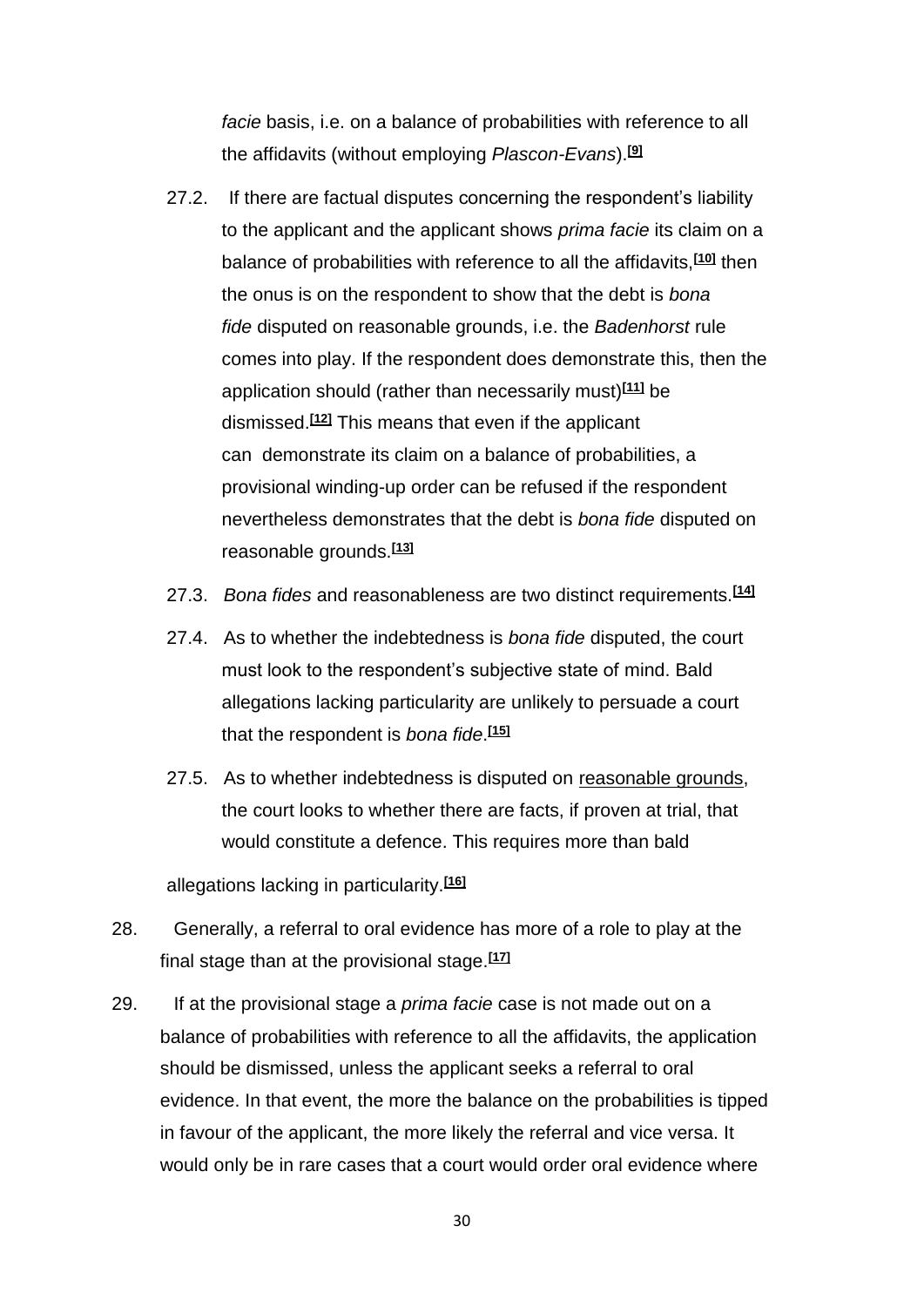the preponderance of probabilities on the affidavits favours the respondent.<sup>18</sup>

- 30. At the provisional stage, the court is not likely to refer the matter to oral evidence where the probabilities favour the applicant, and a *prima facie* case is made out (as it is only necessary at the provisional stage to make out a *prima facie* case with reference to all the affidavits). The court may grant a provisional order as the matter can be referred to oral evidence at the final stage if so requested by the respondent.**[\[18\]](http://www.saflii.org/za/cases/ZAGPJHC/2021/3.html#_ftn18)**
- 31. At the final stage, although the cases do refer to the court being required to be satisfied on a balance of probabilities before granting a final order, the *Plascon-Evans* approach remains applicable.**[\[19\]](http://www.saflii.org/za/cases/ZAGPJHC/2021/3.html#_ftn19)** It is not about assessing whether on all the affidavits the applicant has established its claim (as was the assessment at the provisional stage), but on the application of the *Plascon-Evans* approach where the respondent's

version is effectively preferred.

- 32. It nonetheless remains open for the parties to seek a referral to oral evidence at the final stage,**[\[20\]](http://www.saflii.org/za/cases/ZAGPJHC/2021/3.html#_ftn20)** and that is where a referral would be more commonplace than at the provisional stage. If at the final stage the probabilities favour the applicant, a referral to oral evidence is particularly apposite where *viva voce* evidence has reasonable prospects of disturbing the probabilities already in favour of the applicant. If at the final stage the probabilities favour the respondent, the court should dismiss the application rather than refer to oral evidence, particularly as liquidation proceedings are not the forum to determine *bona fide* disputed claims and where the *Plascon-Evans* approach effectively prefers the respondent's version.
- 33. Applying these principles to the present matter, the first step in considering whether a provisional order may be granted is to consider whether the applicant has shown *prima facie* its claim on a balance of probabilities with reference to all the affidavits.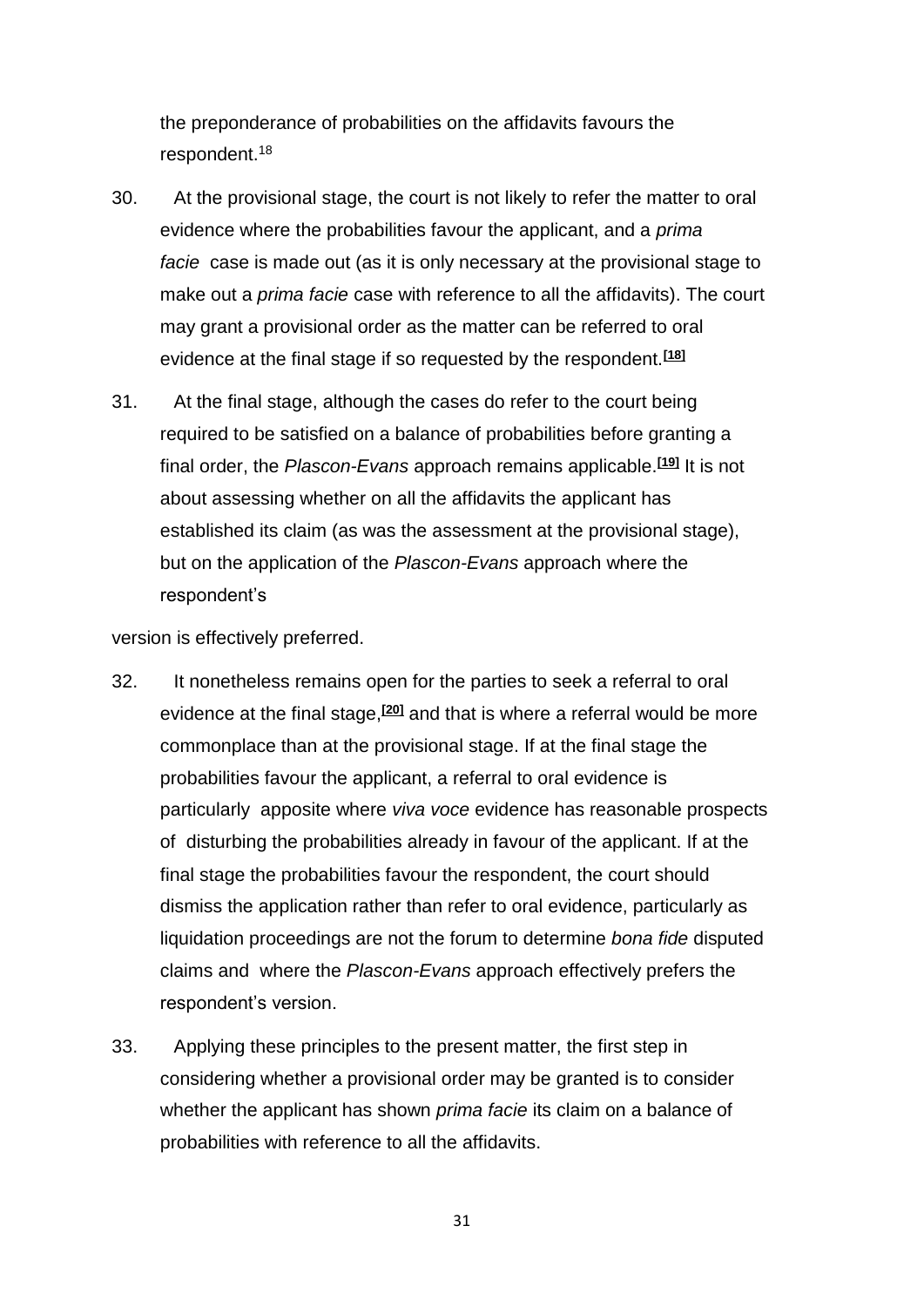- 34. In my view, the applicant has done so. As stated earlier, the respondent asserts that the applicant did not perform in terms of the mandate and that in any event the mandate was suspended.
- 35. The applicant relies upon two invoiced retainer amounts, which are expressly provided for in the written agreement to be invoiced at the end of each of September and October 2017. By their nature as retainers, such performance as can be expected from the applicant may be rendered after the retainers have been paid. This is reinforced by the express terms of the agreement. The respondent cannot expect performance from the applicant before being liable to pay these invoiced retainers.
- 36. This is not to say that the applicant can simply invoice for the retainers and then not perform. The applicant must perform to earn, and retain, the retainers. But that performance does not equate to successfully bringing about a successful debt or equity capital raise for the respondent. The respondent is entitled to expect the applicant to perform in return for the retainer by rendering the corporate finance advisory services. But if the rendering of those services does not result in a successful capital raising, this does not mean that the retainer was not earned. Although the agreement provides for additional fees to be paid to the applicant in the event of a successful capital raise, the retainer fees are not dependent on this.
- 37. In the circumstances, the respondent's grounds of opposition based upon non-performance are not sufficiently cogent to enable me to find that the applicant has not *prima facie* established its claim on a balance of probabilities with reference to all the affidavits. This is particularly so having regard to the respondent's answering affidavit in which it raises such non-performance (under the heading "*Bravura cannot deliver*") and the applicant's response in its replying affidavit providing a detailed exposition of that which it did in performing under the agreement, supported by various contemporaneous documents.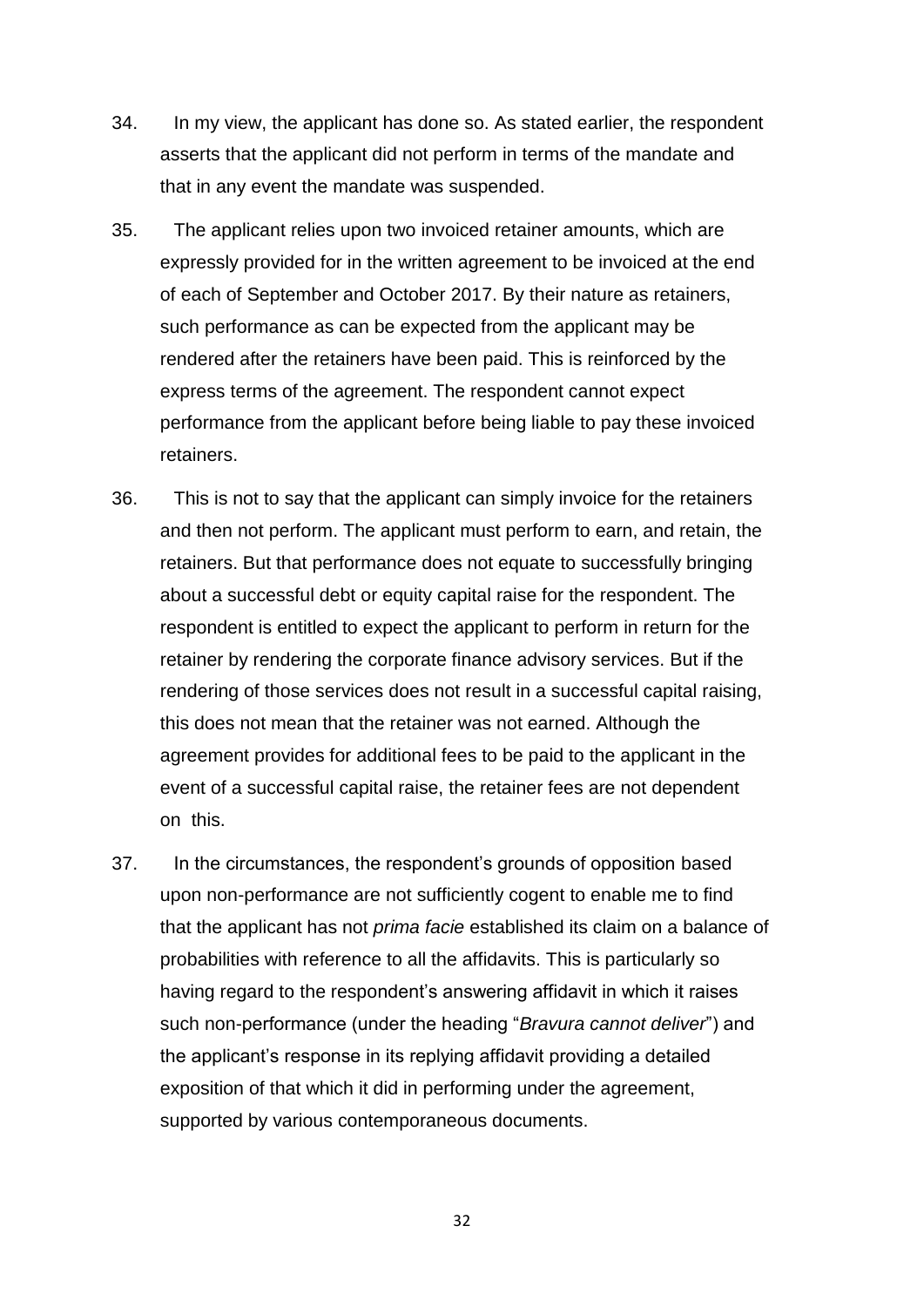- 38. The applicant having so *prima facie* established its claim on a balance of probabilities with reference to all the affidavits, it is for the respondent to show that the debt is nonetheless *bona fide* disputed on reasonable grounds.**[\[21\]](http://www.saflii.org/za/cases/ZAGPJHC/2021/3.html#_ftn21)**
- 39. That the applicant has established its claim *prima facie* on a balance of probabilities will often inform, perhaps definitively in many cases, the enquiry as to whether the debt is nevertheless *bona fide* disputed by the respondent on reasonable grounds. For example, the greater force with which the applicant can demonstrate its claim on a balance of probabilities, the more difficult it would be for the respondent to demonstrate that it *bona fide* disputes the debt on reasonable grounds. Nonetheless, as appears from *Payslip Holdings*, **[\[22\]](http://www.saflii.org/za/cases/ZAGPJHC/2021/3.html#_ftn22)** it is possible that the respondent can nevertheless show that it bona fide disputes the debt on reasonable grounds even where the applicant's claim is made out on a balance of probabilities.
- 40. As pointed out in *Gap Merchant*, *bona fides* and reasonableness are two distinct requirements.
- 41. The respondent contends that the applicant has not performed in relation to the retainer amounts. The respondent asserts that a key deliverable under the mandate is a binding term sheet from a *bona fide* investor. In looking at the reasonableness of these grounds, which is an objective enquiry to ascertain whether certain facts, if proven at trial, would constitute a defence, in my view the applicant has sufficiently demonstrated in its replying affidavit, with reference to contemporaneous documents, how it performed in the discharge of its mandate. The respondent expects the performance to translate into a successful raising of capital, or a binding term sheet, but, as discussed above, this is not what is required of the applicant in terms of the mandate, at least as a *quid pro quo* for the retainer amounts. Even should the respondent demonstrate at trial that there is no binding term sheet, which is in any event common cause on the papers, that will not constitute a defence to the respondent's non-payment of the invoiced retainer amounts.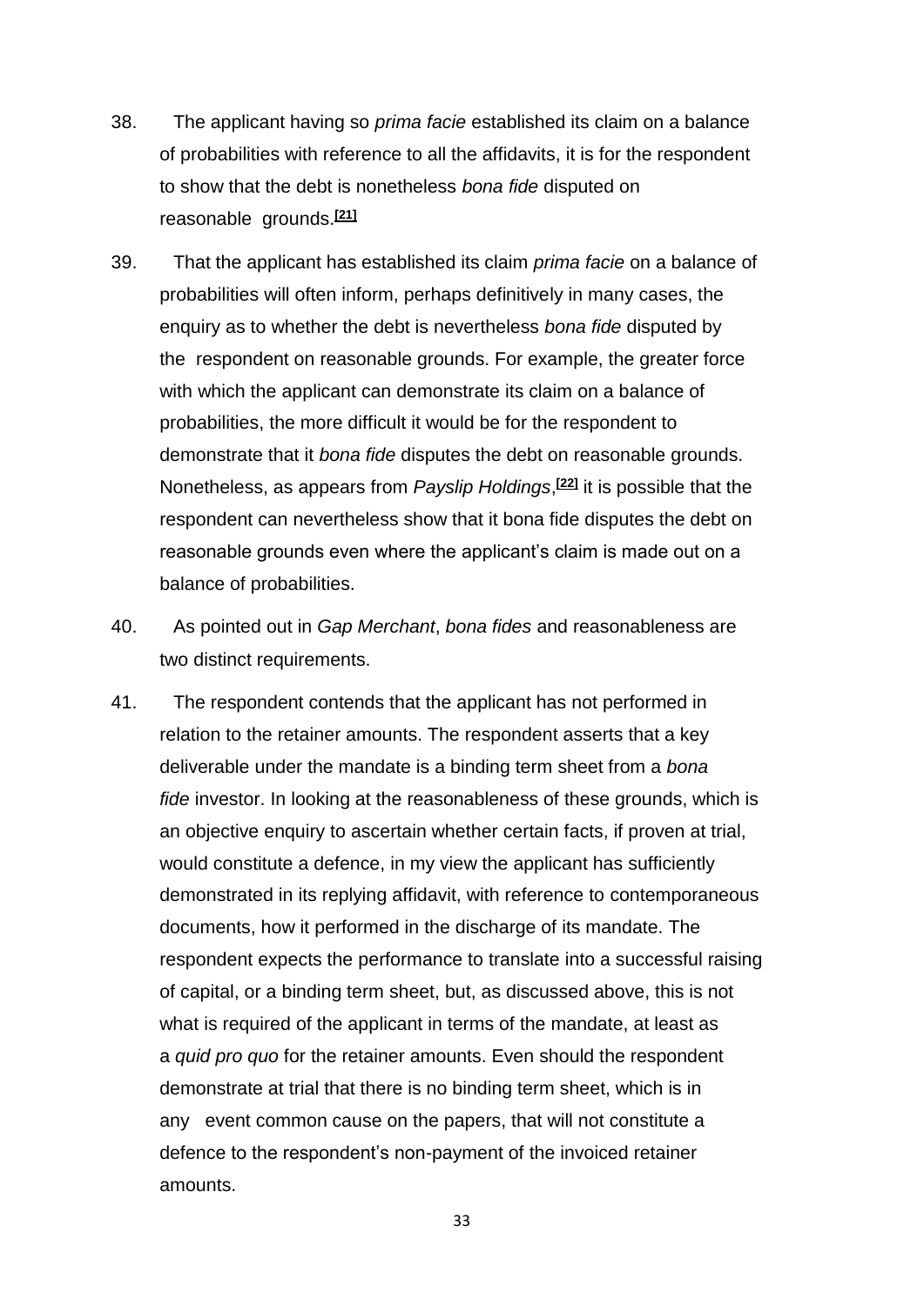- 42. The respondent's reliance upon a suspension of the mandate at some point in 2017, and so presumably a suspension of its obligations to pay the invoiced retainer amounts, also, in my view, does not constitute reasonable grounds for disputing the indebtedness. I assume in favour of the respondent that there is sufficient evidence that the parties may have agreed on some or other "*suspension"* of the mandate. For example, the gap in correspondence from October 2017 to March 2018 between the parties supports the respondent's assertion that there was such a suspension. Further, the respondent in its email of 9 April 2018 to the applicant, in response to the applicant making enquiries as to it continuing to render services under the agreement, refers to a suspension of the 'original mandate'. The applicant's response shortly thereafter that day per email does not take issue with the respondent's recordal of a suspension of the mandate.
- 43. The respondent's difficulty does not lie so much in there being no evidence to support a possible suspension of the mandate, but rather the express terms of the agreement.
- 44. Clause 23.3 of the written "*Terms of Business*" that form part of the written agreement expressly provides:
	- "*23.3 No agreement varying, amending or cancelling the Mandate or these Terms, and no suspension of any right under the Mandate or these Terms is effective unless reduced to writing and signed by or on behalf of the Parties by a person duly authorised thereto.*"
- 45. A suspension by the applicant of its right to payment of the retainer amounts, assuming that there was such a suspension, falls foul of clause 23.3.
- 46. Clause 23.2 of the Terms of Business provides:
	- "*23.2 No extension of time or other indulgence which either party may allow the other constitutes a waiver by the first mentioned Party of its rights to require the other to comply*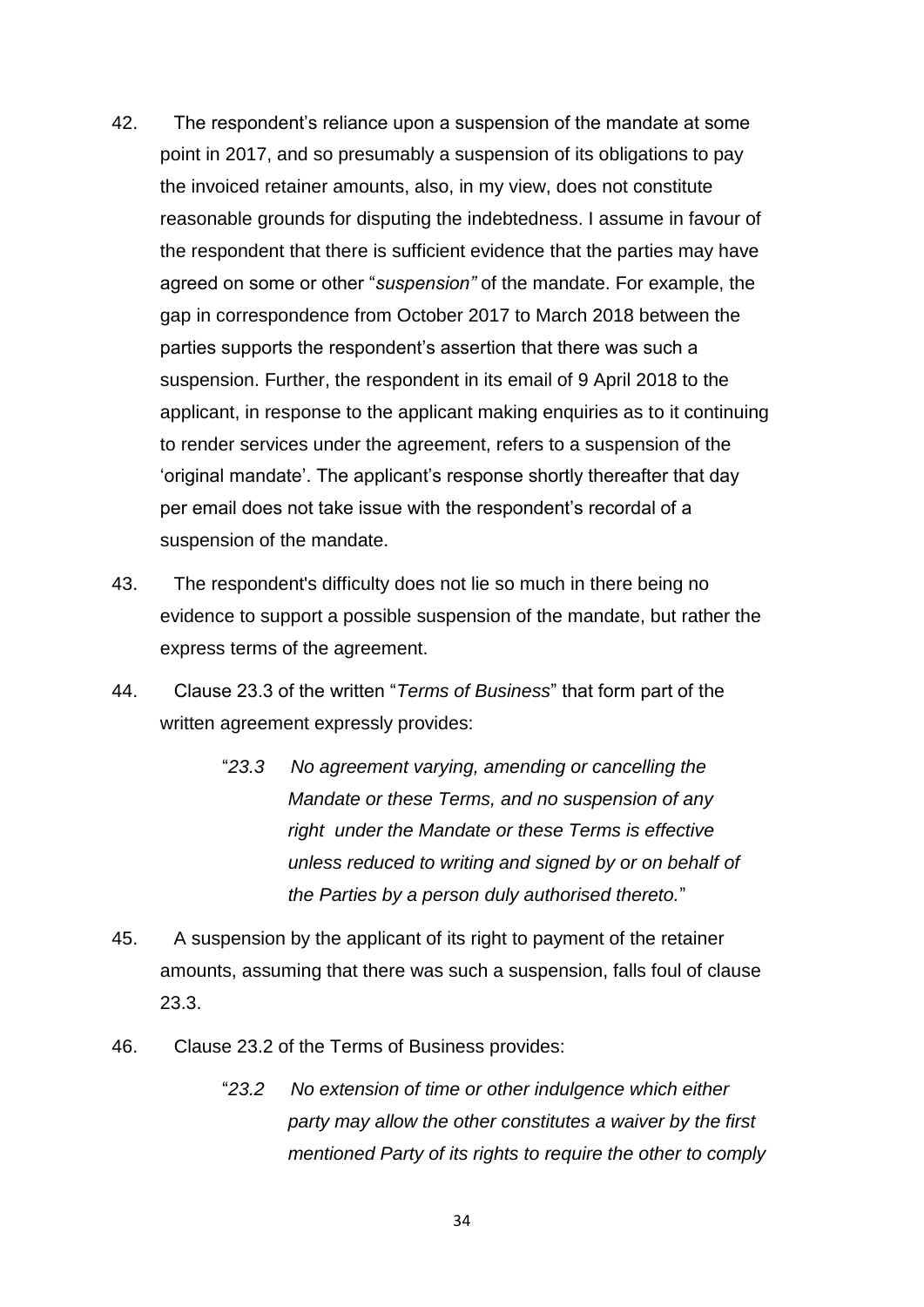*with its obligations strictly in accordance with the Mandate and these Terms*".

- 47. The suspension contended for by the respondent would be such an extension of time or indulgence, at least concerning payment of the retainer amounts, and too would fall foul of clause 23.2.
- 48. I enquired of the respondent's counsel how, in the light of these exclusionary clauses, reliance can be placed by the respondent upon a suspension of the mandate, and the payment obligations. The submission was that in the exercise of my discretion in liquidation proceedings I could go beyond the written terms of the agreement and look to the parties' conduct. In my view, the precise purpose of exclusionary clauses is to preclude a court from looking at such conduct of the parties, at least in the absence of an adequate jurisprudential basis to do so, such as by an assertion of fraud. I am unaware of any jurisprudential basis arising from

such discretion as the court may have in deciding whether to grant a winding-up order that would justify the exclusionary clauses from being disregarded.

- 49. In the circumstances, I am unable to find that the respondent has disputed the indebtedness on reasonable grounds.
- 50. But, more telling, in my view, and even should I have erred in finding that the debt is not disputed on reasonable grounds, the respondent has not demonstrated that its dispute is *bona fide*. As stated in *Gap Merchant*, *bona fides* is a separate enquiry and is to be assessed with reference to the respondent's subjective state of mind, i.e. is the respondent *bona fide* in raising the dispute that it now does?
- 51. On 25 May 2018, the applicant terminated the mandate on thirty days' notice and reminded the respondent that the first and second retainers remained payable. The response that was forthcoming from the respondent in a brief email on 20 June 2018 is to record a belief that "*Bravura still has a role to play on this matter*" which is inconsistent with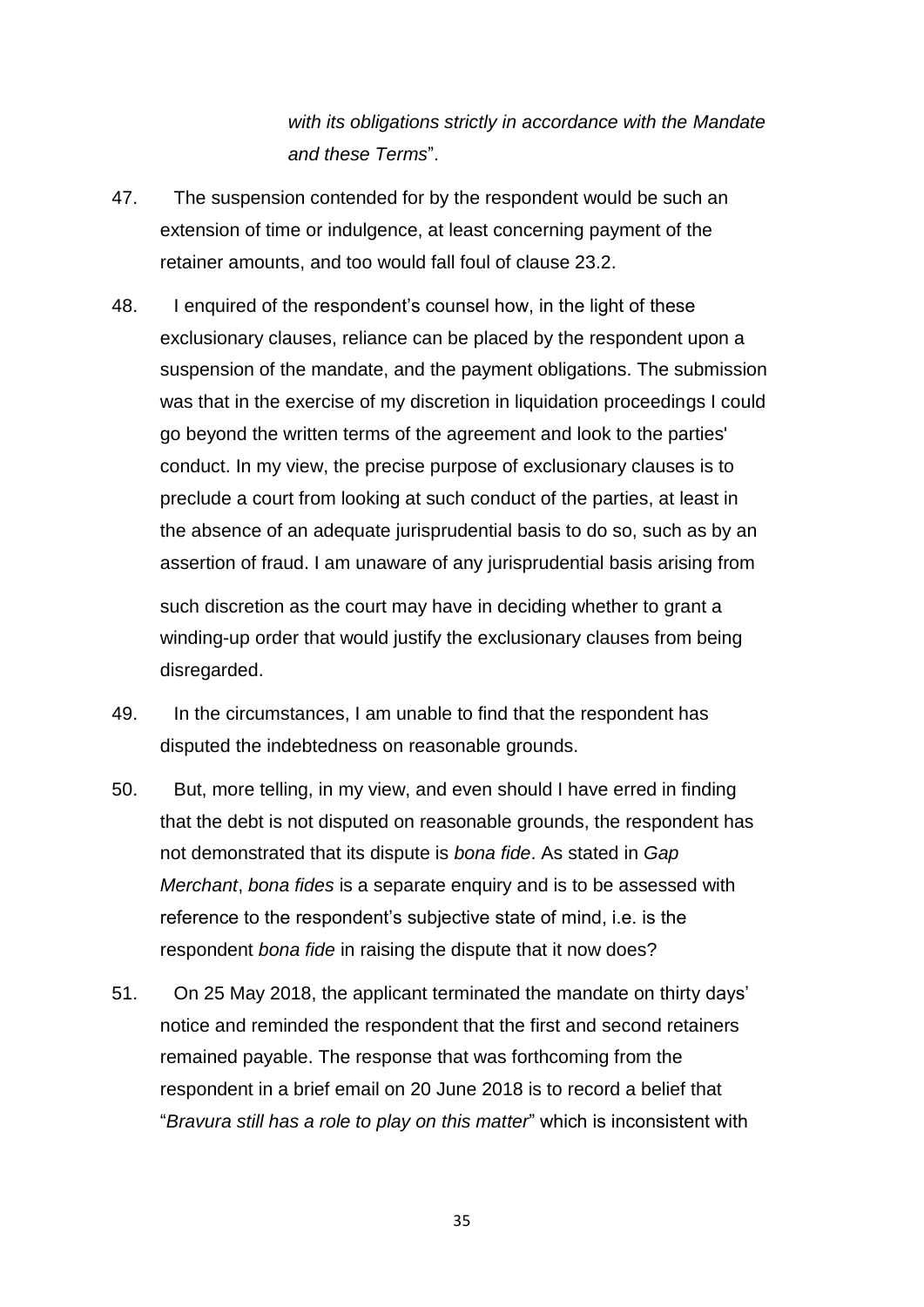an assertion that the applicant's performance was so lacking it could not be said to have earned its retainer. That email further continues as

follows:

"*After our meeting at your offices, where we discussed the revised mandate, it remained clear to us that your expertise is more in pure corporate finance advisory, rather than infrastructure projects and equity financing. This, of course, initially became evidence in the early phase of our engagement where you could not grasp the proposed concept, and therefore the appropriate approach and audience. We then suspended the mandate, and engaged PWC to assist with putting together a project document which would form the basis of a new capital raising plan.*"

- 52. Whilst this does to some extent question the applicant's expertise and refers to a suspension of the mandate, the respondent does not squarely dispute its indebtedness to the applicant on the retainer amounts that had already been invoiced and which the applicant was pressing be paid.
- 53. Perhaps if the applicant's correspondence ended there, a finding of *bona fides* could have been made in favour of the respondent. But the correspondence did not end there.
- 54. On 9 July 2018, the applicant addressed a formal demand to the respondent demanding payment. No response was received.
- 55. On 3 December 2018, the applicant addressed a further demand seeking payment. Again, no response was received.
- 56. The applicant approached its present attorneys, and on 4 March 2019 the applicant's attorneys addressed a formal letter of demand to the respondent. Again, there was no response forthcoming.
- 57. On 20 September 2019, the formal statutory demand was made in terms of section 345(1)(a) of the Companies Act, 1973 and it was served upon the respondent at its registered address. There is no denial of receipt of this letter. Notwithstanding the obvious seriousness of the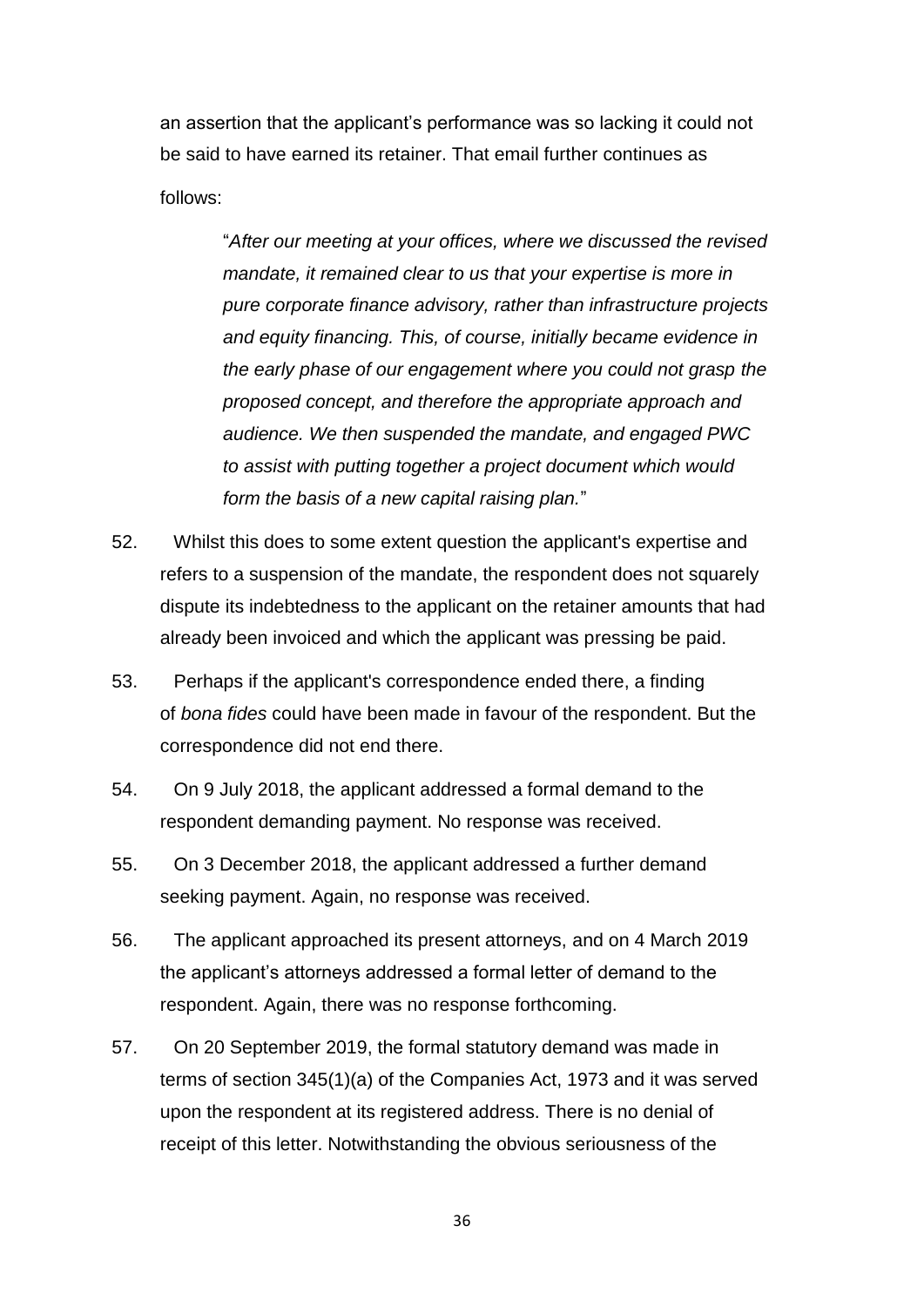statutory demand, threatening liquidation proceedings, still no response was forthcoming from the respondent.

- 58. On 30 October 2019, the present application was served upon the respondent**[\[23\]](http://www.saflii.org/za/cases/ZAGPJHC/2021/3.html#_ftn23)** but still no response was forthcoming.
- 59. It was only after the enrolment of this liquidation application for the unopposed roll for hearing on 11 December 2019 that the respondent, to use the phraseology of the applicant's counsel, came out the woodwork on 9 December 2019 in belatedly delivering an answering affidavit in which the respondent disputes its indebtedness to the applicant. Such communications as had emanated from the respondent preceded formal demand, and had then only in vague terms suggested a suspension of mandate and a lack of expertise on the part of the applicant. Had the respondent been *bona fide,* it would have responded to the several demands, raising its grounds of opposition.
- 60. To the extent that the respondent did have some or other reasonable grounds for disputing the indebtedness, it cannot be said to now be raising that dispute in good faith in circumstances where over a protracted period it had the opportunity to do so, but failed to do so.
- 61. In the circumstances, the respondent has failed to demonstrate that it *bona fide* disputes the indebtedness on reasonable grounds.
- 62. Neither party sought any referral to oral evidence and therefore I need not consider whether there should be such a referral. In any event, it remains open for either party to seek a referral to oral evidence when the court is called upon to decide whether to grant a final order.
- 63. Such other defences as have been raised by the respondent can be shortly disposed of. Although the agreement provides for a dispute resolution mechanism by way of *inter alia* arbitration, the respondent's counsel conceded, justifiably, that the mere presence of an arbitration clause in and of itself does not constitute a bar to granting a winding-up order. This is especially so where the respondent cannot demonstrate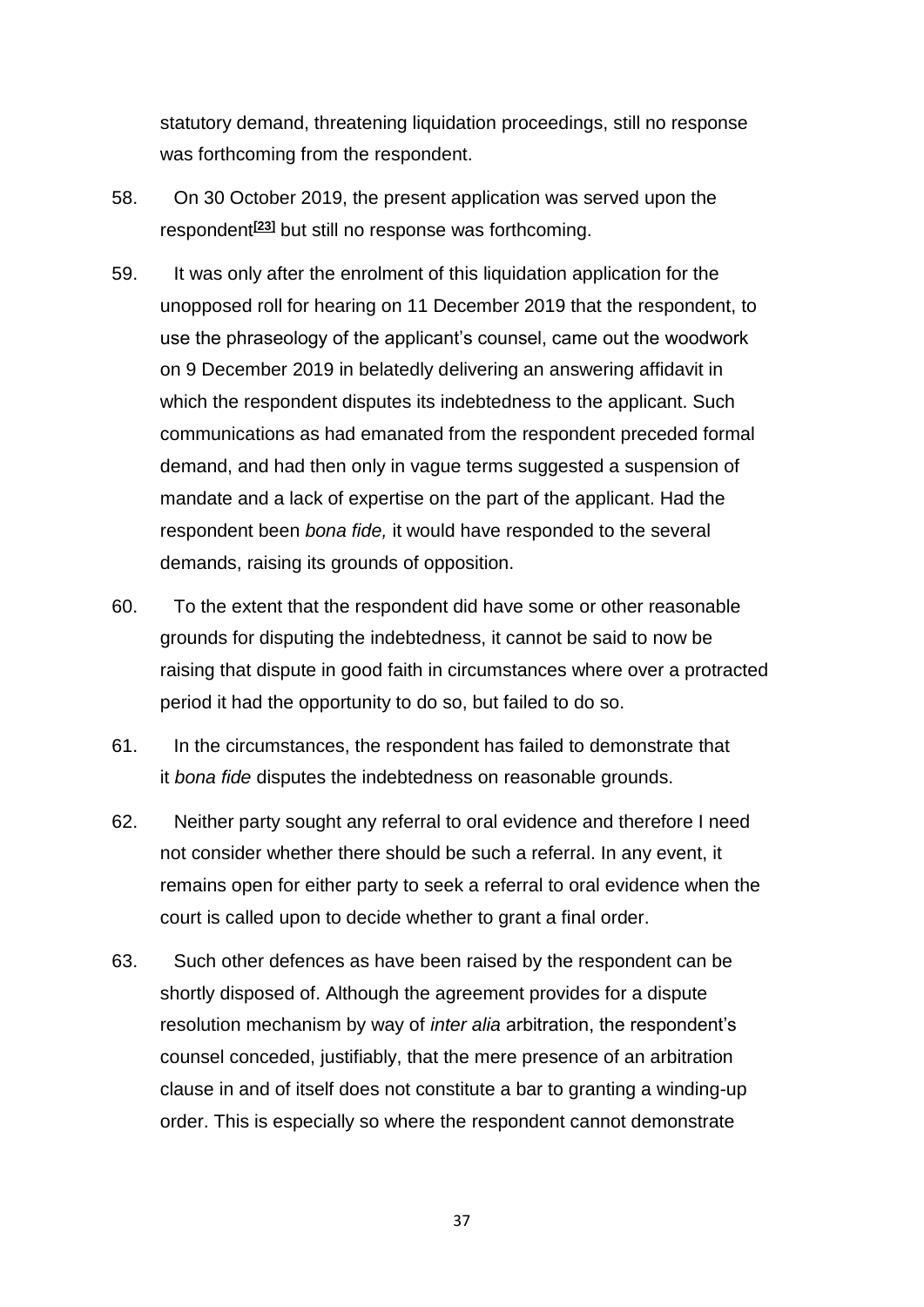that there is a *bona fide* dispute that would be worthy of consideration by way of the dispute resolution mechanism.

- 64. Respondent's counsel's belated reliance in his heads of argument on one of the two invoiced retainer amounts having prescribed cannot be considered as it falls foul of **[section 17\(2\)](http://www.saflii.org/za/legis/consol_act/pa1969171/index.html#s17)** of the **[Prescription Act,](http://www.saflii.org/za/legis/consol_act/pa1969171/)  [1969](http://www.saflii.org/za/legis/consol_act/pa1969171/)** which requires a party to litigation who invokes prescription to do so in the relevant document filed of record in the proceedings. Nothing is said about prescription in the answering affidavit and it cannot be raised for the first time in heads of argument.
- 65. The respondent's complaint that the applicant seeks to make out a case for an inability to pay debts in the replying affidavit overlooks that the case made out by the applicant in its founding affidavit is that the respondent is deemed to be unable to pay its debts in terms of section 345(1)(a) of the Companies Act, 1973. Once the respondent is unable to demonstrate that it *bona fide* disputes the indebtedness on reasonable grounds and so did not have a justifiable basis for failing to respond to that letter, the deeming provision is sufficient to demonstrate that the respondent is unable to pay its debts.
- 66. In the circumstances, the applicant has demonstrated that it is entitled to a provisional order of winding-up.
- 67. Section 346A of the Companies Act, 1973 regulates the service of the provisional order, including on employees and trade unions, if any. Undoubtedly, the applicant's attorneys will take heed of what is stated in this judgment to ensure effective and compliant service of the provisional order, including upon employees and any registered trade unions.
- 68. In the circumstances, the following order is made:
	- 68.1. The respondent is placed under provisional winding-up in the hands of the Master of the High Court, Johannesburg.
	- 68.2. All persons who have a legitimate interest are called upon to put forward on a date to be obtained from the Registrar at 10h00 or so soon thereafter as counsel may be heard the reasons why this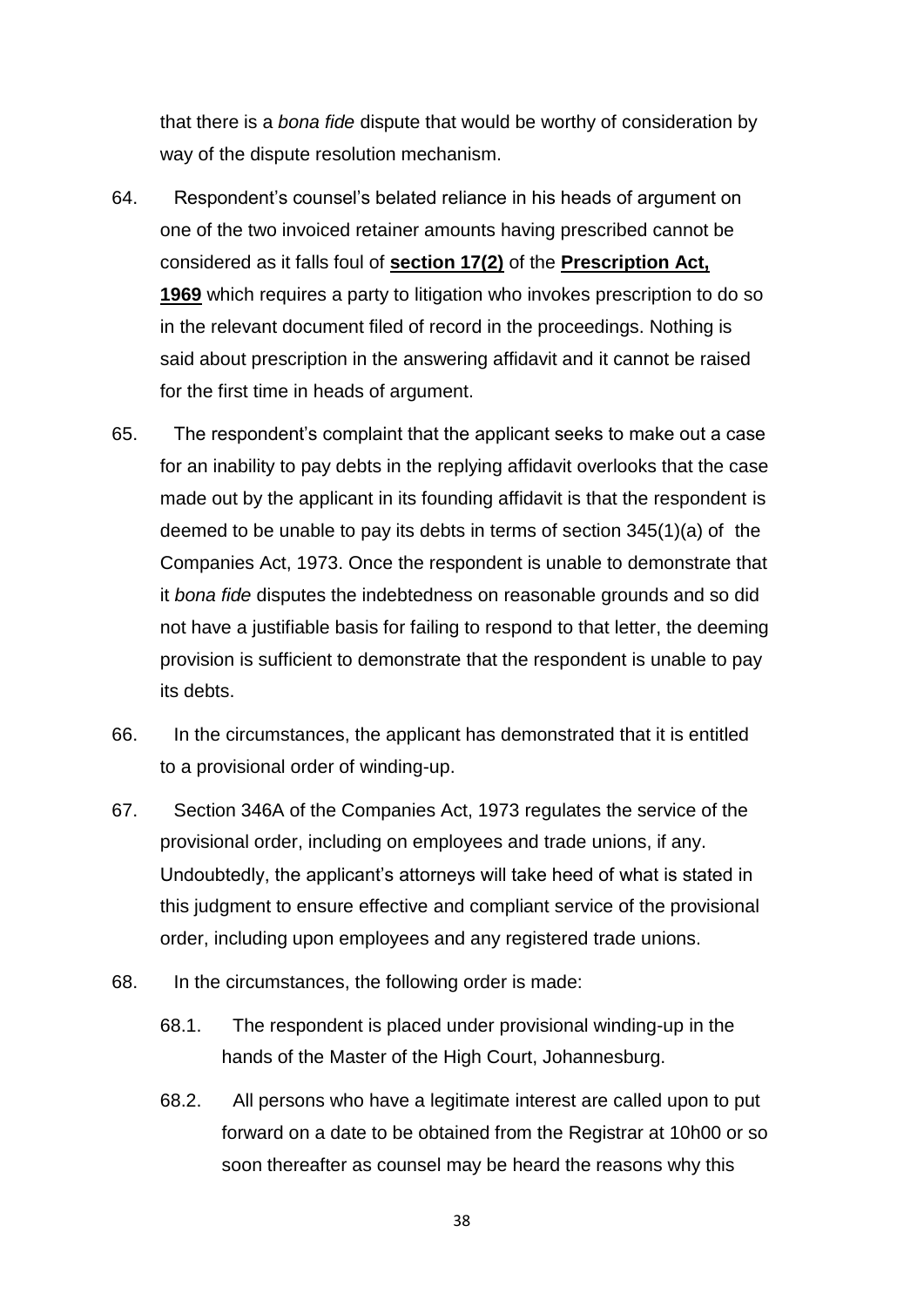court should not order the final winding-up of the respondent and that the costs of this application be costs in the winding-up of the respondent.

- 68.3. A copy of this order is to be served on the various persons as provided for in section 346A of the Companies Act, 1973 and is to be published once in the Government Gazette and once in a newspaper circulating in Gauteng.
- 68.4. A copy of this order is to be furnished to each known creditor and shareholder, either per email or per telefax or per registered post.

## **OMV Proprietary Limited v Alleyroads Construction Proprietary Limited (2019/7213) [2021] ZAGPJHC 6 (2 February 2021)**

- The applicant seeks the winding up of the respondent on the basis that the respondent is unable to pay its debts. The applicant asserts that the respondent is indebted to it for a balance of R46 718.37 for "*goods sold and services rendered by the Applicant to the Respondent"*, and which balance remains unpaid notwithstanding the delivery of a letter of demand in terms of section 345(1)(a) of the Companies Act, 1973.
- 2. The applicant's founding affidavit is terse. The applicant does not specify what goods were sold and what services were rendered. Although a statement of account is attached which reflects how the outstanding balance is calculated, after deducting payments made by the respondent over a period from invoiced amounts over a period, that statement does not set out what goods were sold and delivered and what services were rendered. Notably, no invoices are attached to the founding affidavit which presumably would have described the goods that were sold and delivered and the services that were rendered. This omission by the applicant, as will appear below, is significant.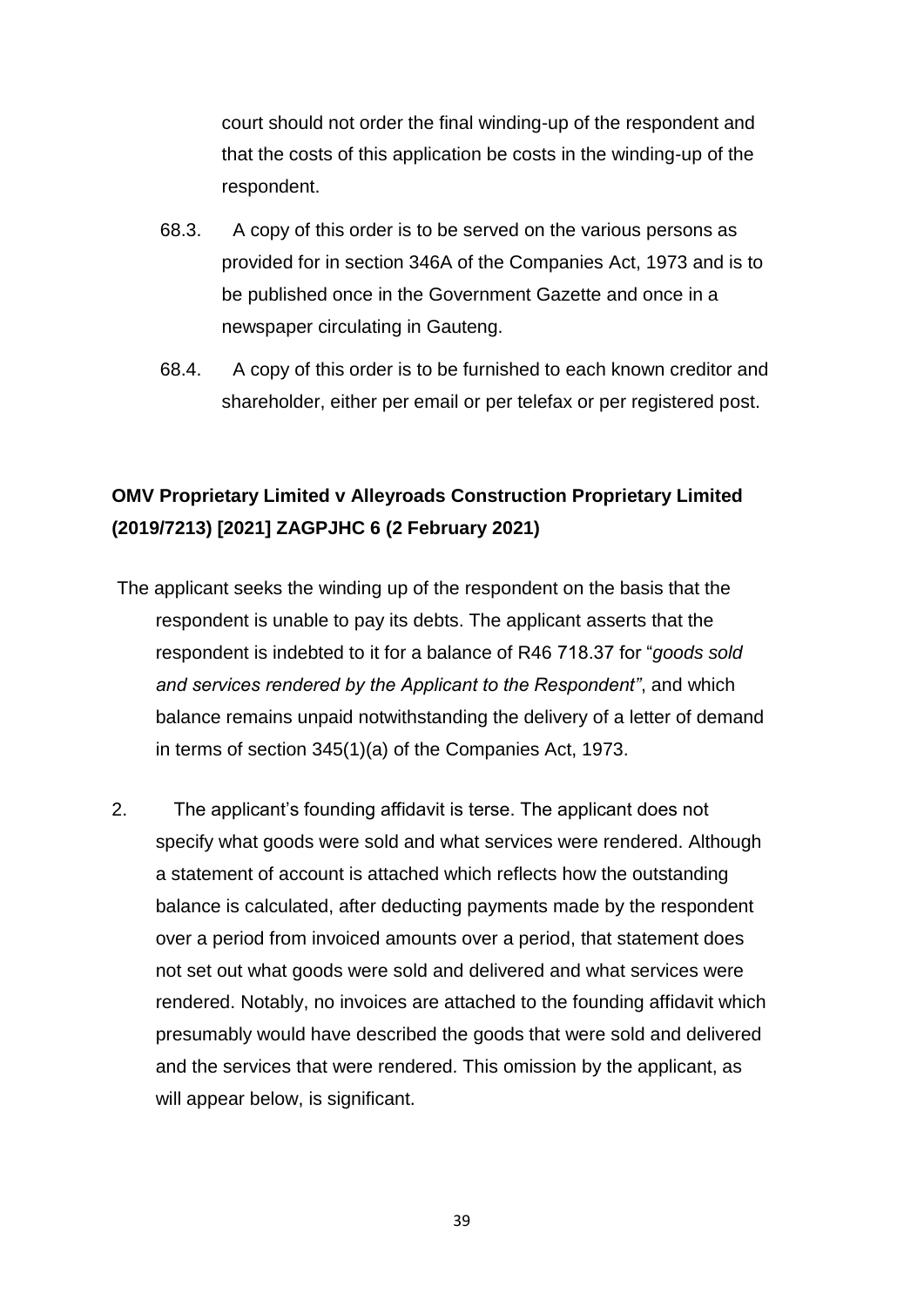- 3. But what is clear on the applicant's own version is that it both sold goods and rendered services. This appears from paragraphs 7 and 8.5 of the founding affidavit.
- 4. The respondent, faced with this terse founding affidavit, reciprocates with a similarly terse answering affidavit. The respondent asserts that "*[i]t was a material term of the agreement concluded between the applicant and the respondent that on conclusion of the installing of the concrete slabs, the applicant would supply the respondent with the relevant certificates and specifications*".
- 5. The respondent continues that the applicant failed to provide the respondent with the relevant certificates and specifications.

The following order is made:

- 30.1. The application is dismissed.
- 30.2. The applicant is to pay the costs of the application, on a party and party scale until 10 May 2019 and thereafter on an attorney and client scale.

# **First National Nominees (Pty) Limited and Others v Capital Appreciation Limited and Another (19/41679) [2021] ZAGPJHC 17 (5 February 2021)**

This is an application wherein the first applicant, a private company by the name of First National Nominees (Pty) Ltd ("Nominees"), seeks to exercise appraisal rights afforded to dissenting shareholders in terms of section 164 of the Companies Act, 71 of 2008 ("the Act").**[\[1\]](http://www.saflii.org/za/cases/ZAGPJHC/2021/17.html#_ftn1)** It asks for a determination by the court of the fair value of the shares it holds in the first respondent, Capital Appreciation Limited ("Capprec"), a public company listed on the Main Board of the Johannesburg Stock Exchange.

[2] It is common cause that, on or about 29 July 2019, Capprec issued a circular to its shareholders ("the Circular"). The shareholders were advised that Capprec would be repurchasing 245 000 000 of its shares held by specific shareholders, (defined as "Relevant Persons" in the Circular) for the amount of R196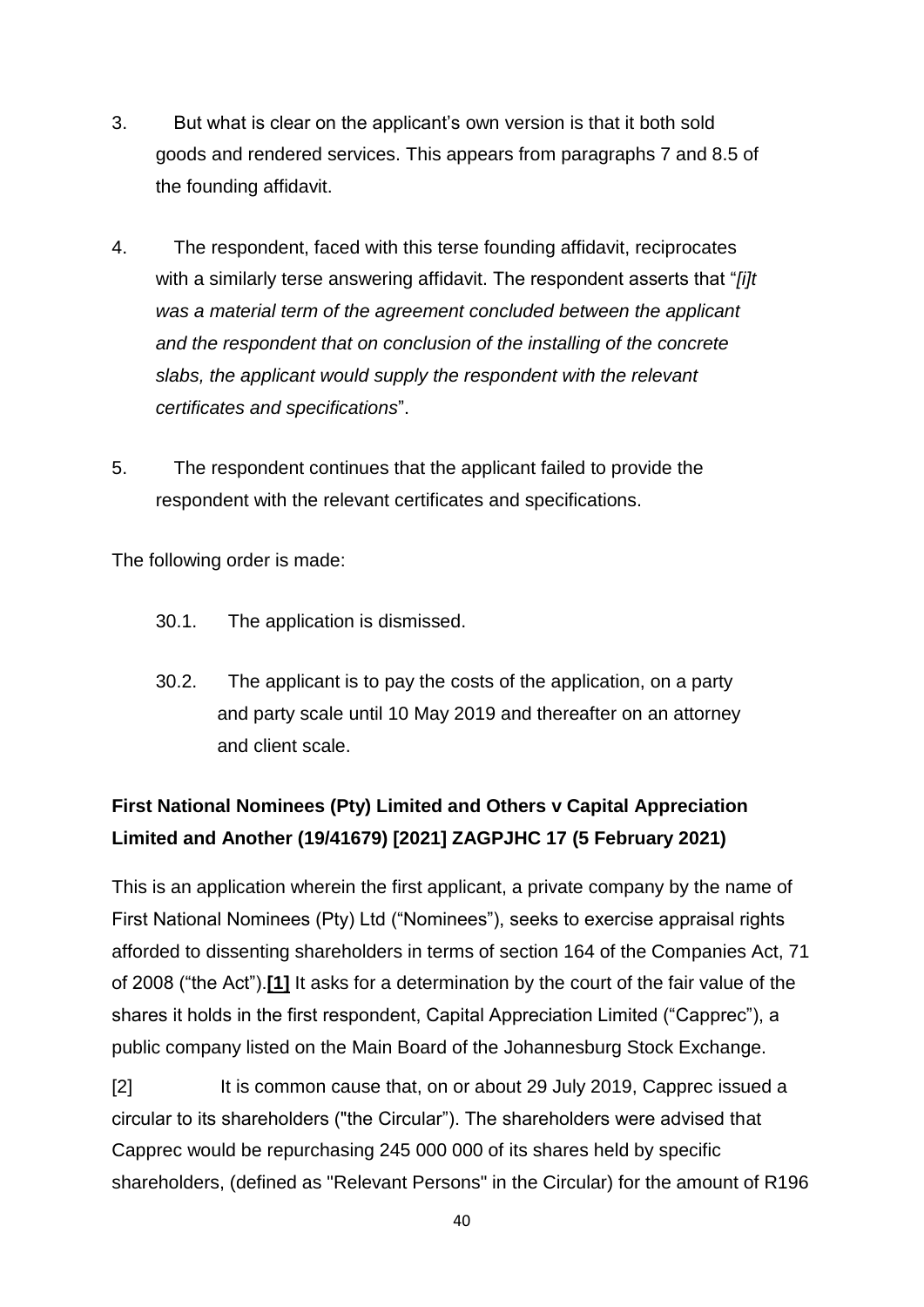000 000. The Circular further advised the shareholders that the proposed buy-back was subject to the provisions of sections 48, 114 and 164 of the Act in that it would

"*. result in Capprec acquiring in excess of 5% of (its own) issued share capital..."* The mention of Capprec acquiring in excess of 5% of its own issued share capital, is a direct reference to section 48(8)(b) of the Act that provides that a decision by the board of a company to acquire a number of its own shares "*is subject to the requirements of sections 114 and 115 if, considered alone, or together with other transactions in an integrated series of transactions, it involves the acquisition by the company of more than 5% of the issued shares of any particular class of the company's shares*." The Circular informed the shareholders that the transaction required their specific authority and would be tabled at a general meeting of the company to be held on 27 August 2019 at 14h30, for approval of a special resolution in 6terms of section 115 of the Act.

## **Aerontec (Pty) Limited v South Harbour Tankfarm CC (18712/2019) [2021] ZAWCHC 21 (9 February 2021)**

The applicant seeks the final winding up of respondent on the grounds that it is unable to pay its debts as and when they have fallen due for payment in the ordinary course of its business as contemplated in terms of s 344 (f) read with s 345 (1) (a) alternatively s 345 (1) (c) of the Companies Act 61 of 1973 ('the 1973 Companies Act') together with Item 9 and Schedule 5 of the Companies Act 71 of 2008 ('the 2008 **[Companies Act&rsquo](http://www.saflii.org/za/legis/consol_act/ca2008107/)**;).

[2] The dispute between the parties is relatively narrow. While the applicant's contention that the respondent was commercially insolvent is denied in the vaguest terms by the respondent, the latter insists that it is not factually insolvent and that its assets exceed its liabilities. It is not disputed that respondent is indebted to the applicant. Respondent seeks to resist the granting of a final order of liquidation on the basis of the existence of an unliquidated counterclaim sourced in s 61 of the Consumer Protection Act 68 of 2008 (CPA) which, respondent contends, is a serious and genuine claim and which, if determined, would extinguish applicant's claim against it. It is for this reason that respondent contends that this court should exercise its discretion against the granting of a final order of liquidation,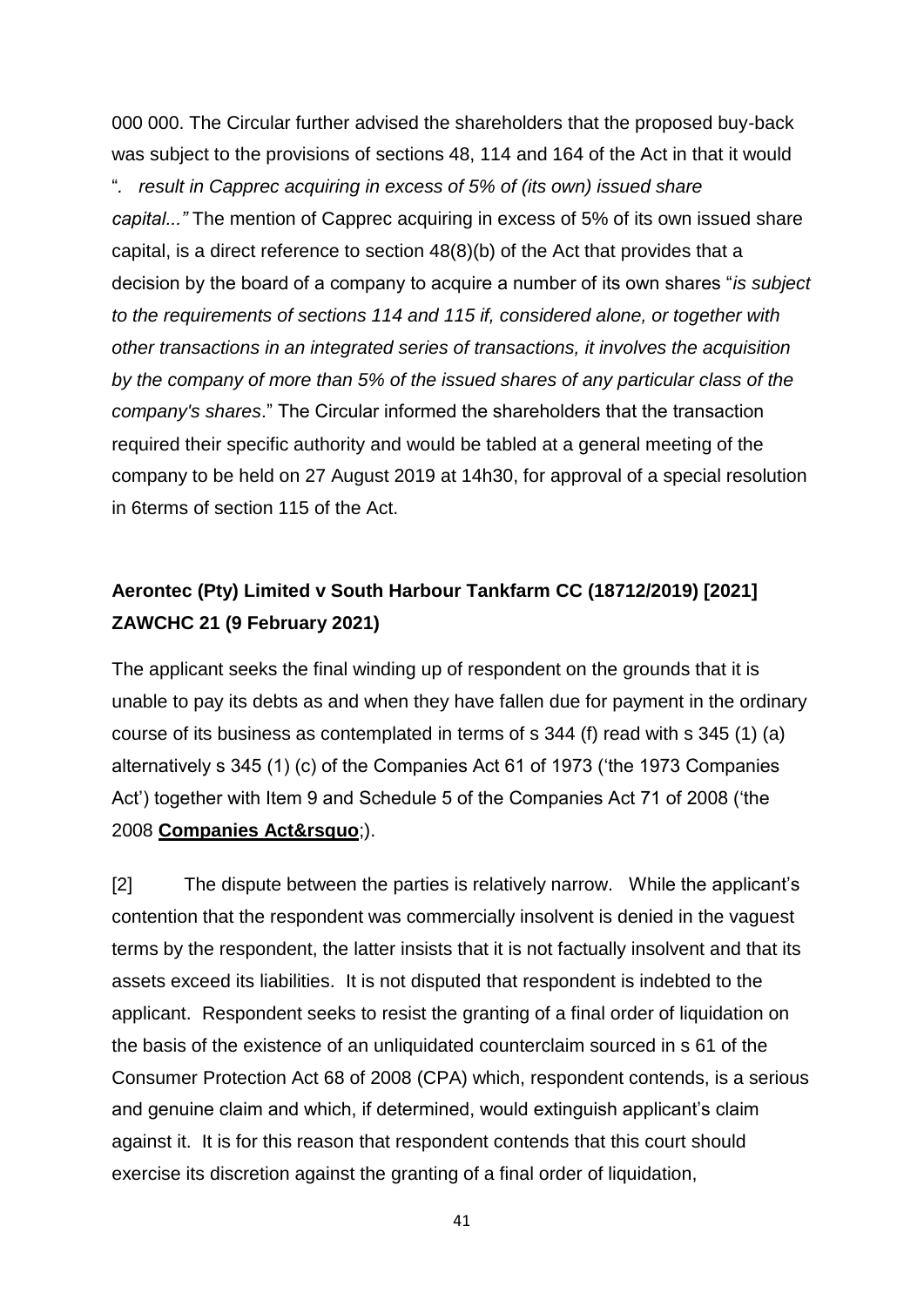notwithstanding the provisional order which was granted on 19 August 2020. The provisional order of liquidation was granted on the basis that the respondent continued to owe applicant an amount of R 414 522, 55 together with interest and costs, which amounts had not been paid, applicant's consistent demands for payment notwithstanding.

#### **Background**

[3] Applicant is a retailer which supplied goods to the respondent. The circumstances under which it supplied these goods included recommendations and advice by the applicant relating to the suitability and application of those goods; in particular in the construction of milk tankers. According to Mr Peter Blyth, who deposed to affidavit on behalf of the applicant:

'The applicant carries on business as a supplier and distributor of various composite materials and technology throughout South Africa. The applicant's claim against the respondent is based on the supply of goods to the respondent. It is clear from the terms and conditions of sale attached to the credit agreement which governs the relationship between the parties, that the transactions between them relate to the supply of goods.

The applicant was not involved in any manner with the design or specification of the tankers manufactured by the respondent…

Of this, only a fraction (R29 411.25, after taking into account the credit note issued for the 40 units returned by the respondent in February 2019) relates to the Eposhield product which forms the core of the respondent's complaints. The following table illustrates this (all amounts include VAT):

Mr Fergus, who appeared on behalf of the applicant, referred to two clauses in the agreement entered into between the parties which, in his view, were dispositive of the present dispute. Clause 4.4 provides: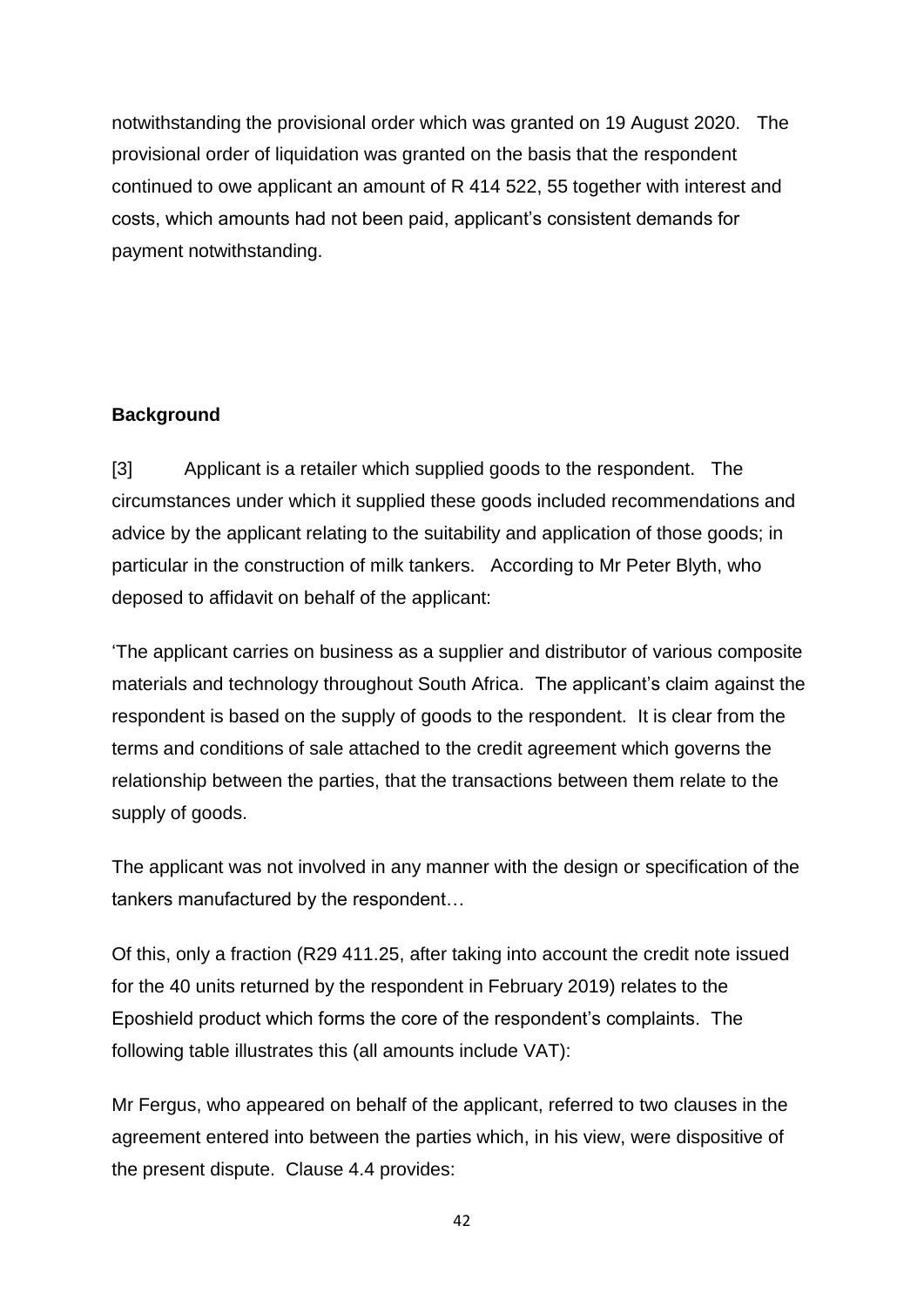'Payments of all amounts due shall be made at such place or into such account, free of deduction or set off, free of exchange or other such address as we may nominate.'

In addition clause 8.1 provides:

'All goods and materials as supplied to and shall be accepted by the Buyer voetstoots without warrantee express or implied against patent or latent defects and on the particular understanding that we do not expressly or impliedly warrant or represent that such goods or material are suitable for any particular purpose.'

[8] Mr Fergus submitted that, pursuant to these clauses, the respondent had agreed contractually that it was precluded from relying on a counterclaim as a defence to its liability to pay amounts owing in terms of the credit facility agreement. In support of this submission he referred to the judgment of Rogers J in *Gap Merchant Recycling CC v Goal Reach Trading* 55 CC 2016 (1) SA 261 (WCC). In similar fashion to the present dispute, the applicant in *Gap Merchant Recycling CC* had applied for the provisional liquidation of the respondent. The basis of this application was a claim for R 668 000.00 for goods sold and delivered. Respondent disputed the claim and invoked the rule that winding up proceedings are precluded where the debt, which forms the basis of the application, is *bona fide* disputed on reasonable grounds. In particular, respondent had taken the view that certain products supplied by applicant were 'contaminated and/or unsuitable for use.' Accordingly respondent argued that it had a claim for damages against the applicant. In this case the relevant clause provided that the customer had 'no right to withhold payment for any reason whatsoever and was 'not entitled to set off any amounts due to the Customer by the Supplier against its indebtedness to the Supplier.'

[9] Rogers J carefully discussed the different approaches to the question of a disputed counterclaim for damages as reflected in *Ter Beek v United Resources CC and another* 1997 (3) SA 314 (C) and *Absa Bank Ltd v Erf 1252 Marine Drive (Pty) Ltd* [2012] ZAWCHC. Without deciding what the proper approach was to a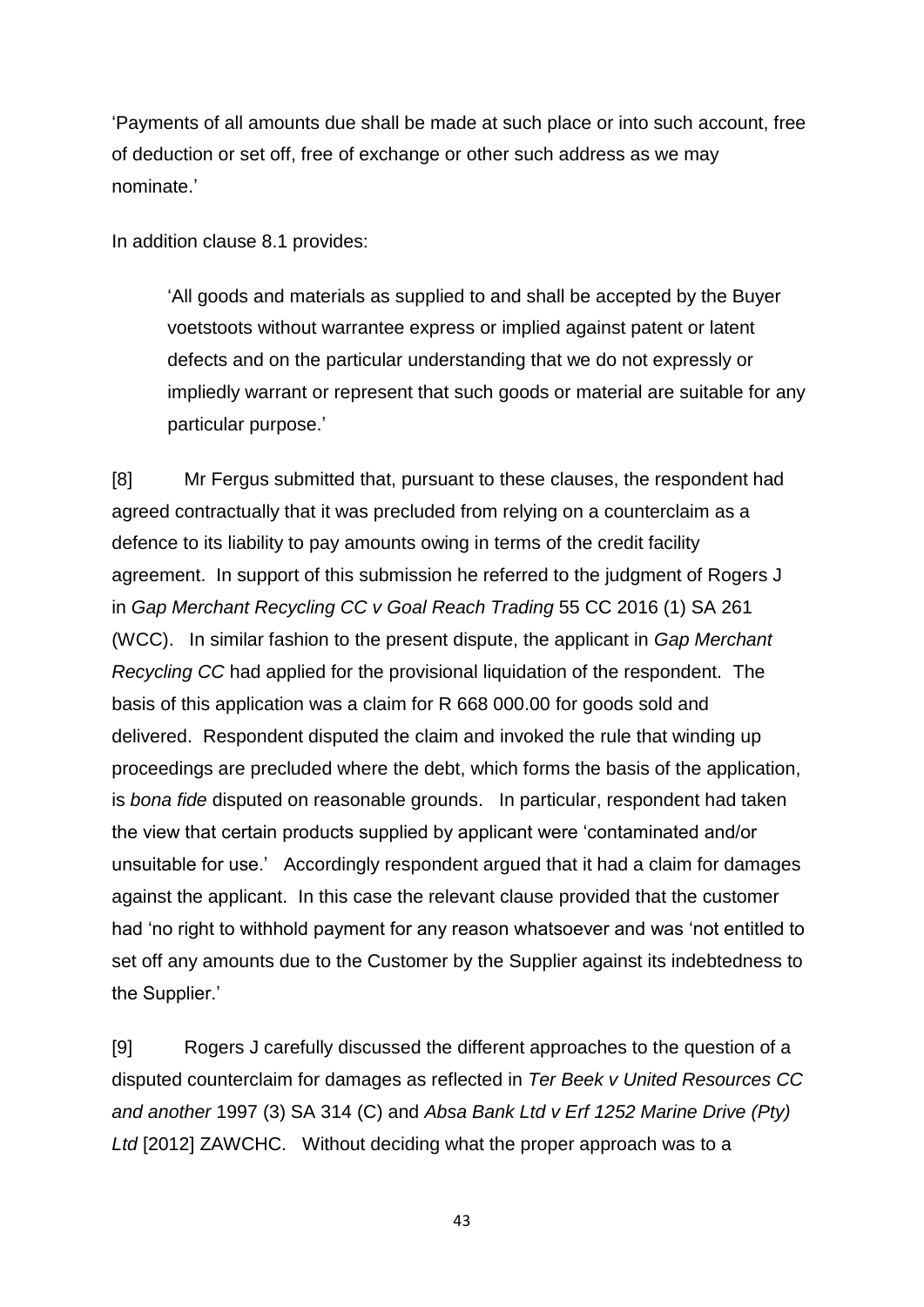respondent asserting the existence of an unliquidated claim as the basis by which a court should not grant an order of liquidation, Rogers J said:

'I shall assume in favour of the respondent without deciding that the application in the present case should be dismissed. I find on an assessment of all the affidavits that the respondent is *bona fide* asserting on reasonable grounds that counterclaim for damages which exceeds the amount of the applicants claim*.*'

[10] Turning to the relevant clauses of the contract, Rogers J noted at para 47 that the 'respondent has no right to withhold payment on the basis of an alleged counterclaim. Naturally a counterclaim for damages even if it had prima facie merit would not constitute a defence as such to the claim for payment because an illiquid claim for damages cannot be set off against a liquidated claim… In such a case the court in action proceedings might nevertheless in terms of rule 22 (4) postpone the giving of judgment on the main claim until the determination of the counterclaim. However a court would be unlikely to adopt this course in the face of contractual provisions such as clauses 37 and 38.'

[11] For this reason, Rogers J concluded at para 48:

'It is thus not strictly necessary to comment on the prima facie merits of the alleged counterclaim because the counterclaim is not, in the light of the contract between the parties, an objectively reasonable ground for resisting payment of the applicants claim.'

[12] On the basis of this judgment, Mr Fergus contended that the contractual relationship between the parties was dispositive of the dispute, in that, as in *Gap Merchant Recycling*, it could not be concluded that the applicant's claim had been disputed either *bona fide* or on reasonable grounds.

#### **Rule 22 (4)**

[13] Mr Studti, on behalf of the respondent, noted, notwithstanding *dicta* in *Gap Merchant Recycling,* that the critical question was whether Rule 22 (4) had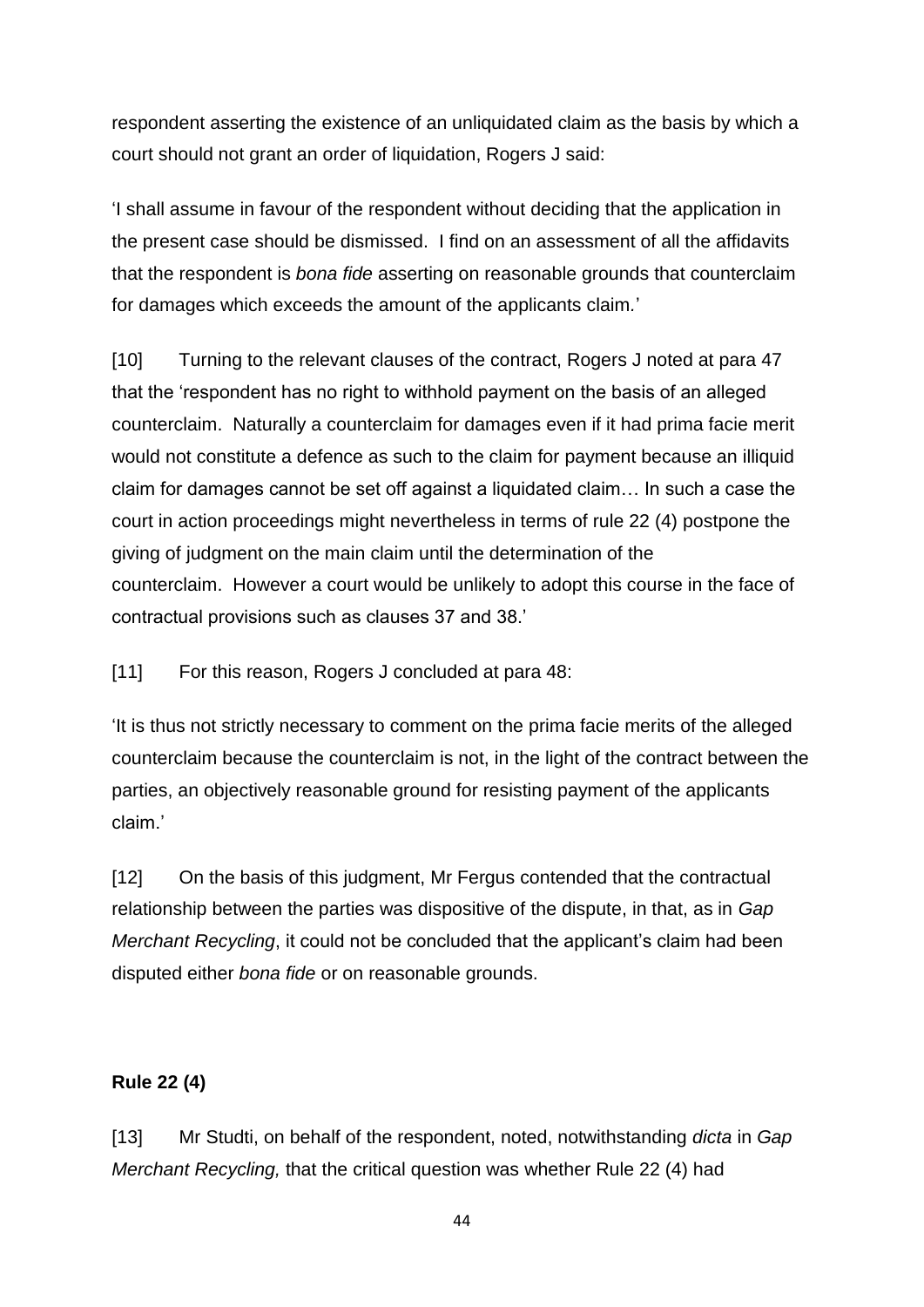application to the present dispute, given the nature of the contractual provisions which governed the relationship between the parties. To the extent relevant, Rule 22 (4) provides thus:

'If by person of any claim in reconvention, the defendant claims that on the giving of judgment on such claim, the plaintiff's claim will be extinguished either in whole or in part, the defendant may in his plea refer to the fact of such claim in reconvention and request that judgment in respect of the clam or any portion thereof which would be extinguished by such claim in reconvention, be postponed until judgment on the claim in reconvention.'

[14] This rule was canvassed extensively in *Consol Ltd t/a Consol Glass v Twee Jongegezellen (Pty) Ltd* 2002 (2) SA 580 (C) where the question before the court was whether a clause in an agreement relating to set off, similar to clause 4.4 in the present dispute, justified a conclusion that the first respondent had either waived or agreed to the exclusion of the procedural benefits of Rule 22 (4). The relevant clause in the contract read thus:

'The purchase price shall be paid by the customer to the company without set-off or deduction for any reason whatsoever and the customer shall pay all amounts to the company upon the terms notified by the company to the customer from time to time.'

[15] In dealing with the question as to whether Rule 22 (4) was applicable, Van Zyl J referred to the contractual arrangements between the parties and concluded at para 25:

'I have certain difficulties with this submission. Nowhere in the set-off clause or, for that matter, elsewhere in the agreement is any express reference made to the provisions of Rule 22 (4). By the same token there is no basis on which it can be suggested that there was a reference thereto tacitly or by implication. The parties clearly did not, at the time of conclusion of the agreement, give the slightest consideration to such Rule or to any matter remotely pertaining thereto or connected therewith. There is no indication whatever that they intended to exclude the operation of Rule 22 (4) or to exclude any of its procedural benefits. It cannot be inferred from any from any express term or terms on which the parties achieved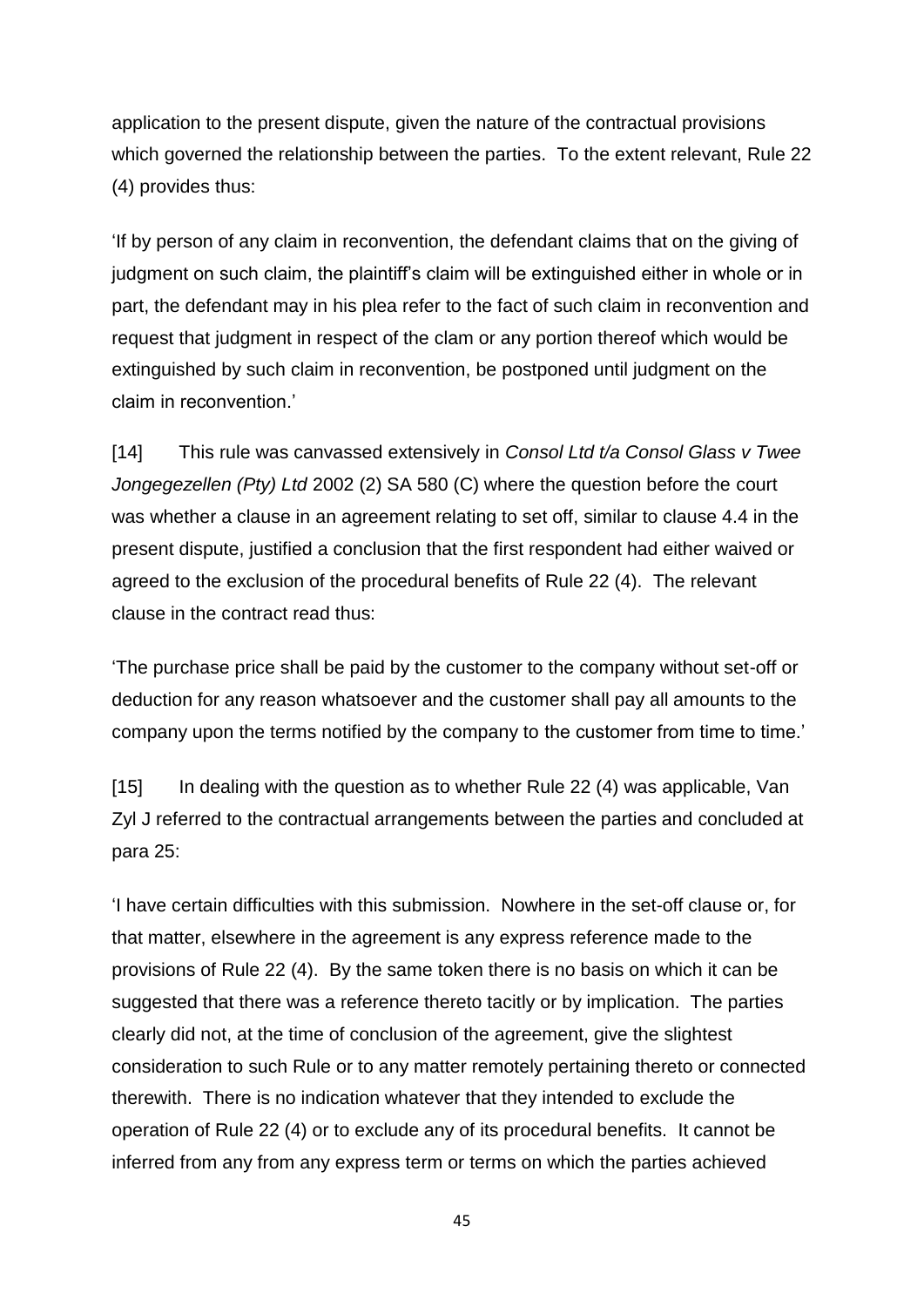consensus, nor can it be inferred from any relevant facts or surrounding circumstances'.

[16] Applying this *dictum* to the present dispute, nowhere in the contract between applicant and respondent is any express reference to be found to Rule 22 (4). It would, given the wording of the contract, be difficult to conclude, even tacitly or by implication, that Rule 22 (4) was contemplated when the contract was entered into between the parties. For this reason, there is no basis to suggest that the parties intended to exclude the implications of Rule 22 (4) or deny one of the parties any of its procedural benefits. It is clear that respondent's counterclaim, which is unliquidated, cannot be set off against the liquidated claim of the applicant. By contrast, as stated in Consol 'set off will come into operation only if and when judgment on the counterclaim is given in favour of the defendant.' It follows therefore that the clauses referred to by applicant as dispositive of this case do not justify such a conclusion.

#### **The counterclaim**

[17] It follows that the nature of the counterclaim now requires analysis. In describing its counterclaim, the respondent relies exclusively for its cause of action on s 61 of the Consumer Protection Act 68 of 2008 ('CPA'). Section 61 (1) of the CPA provides thus:

'Except to the extent contemplated in subsection (4), the producer or importer, distributor or retailer of any goods is liable for any harm, as described in subsection (5), caused wholly or partly as a consequence of-

…

(b) a product failure, defect or hazard in any goods;

…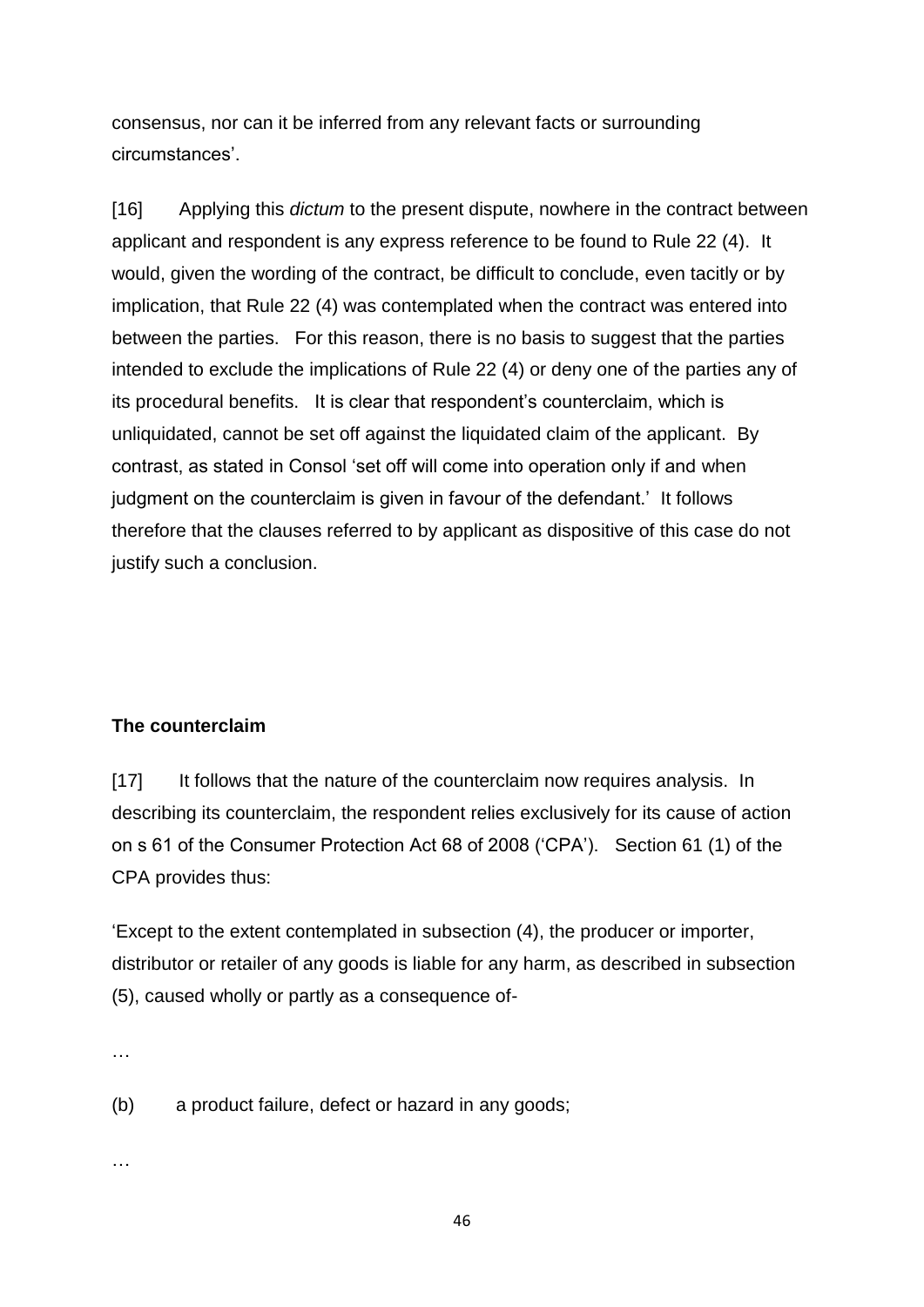irrespective of where the harm resulted from any negligence on the part of the producer, importer, distributor or retailer, as the case may be.'

'Defect', as employed in s 51, is defined in s 53 (1) (a) (ii) as follows:

'any characteristic of the goods … that renders the goods … less useful, practicable or safe than persons generally would be reasonably entitled to expect in the circumstances.'

'Failure' is defined in s 53 (1) (b) as follows:

'the inability of the goods to perform in the intended manner or to the intended effect.'

[18] In essence, respondent contends, that in terms of s 61 (1) (b) of the CPA, it suffered harm as a result of defects and/or failures in three of the goods supplied by the applicant, being the Eposhield, the KTA 313 hardener which was applied to the two dairy road tankers of the respondent and which appeared to be unsuitable and had to be removed and the supply of PU foam. According to the answering affidavit of Mr Bennetto 'two tanks built by the respondent using KTA 313 hardener / SR 12 resin had to be finally scrapped in September 2019 after 8 months of repairs having been done.' The third claim based on the value the PU (Polyurethane) foam product, which was applied to the two dairy road tankers, proved unsuitable and had to be removed and replaced with a denser micro balloon and resin mix. Mr Bennetto stated that 'the PU … foam was recommended by the applicant as the filler in the corners of the tanks, where milk, 'butter fat' and 'milk stone' and wash water would not build up has a low density and a high air content… Under the weight of 15 00 kilogram of milk per square meter on the floor of the tanks PU foam compressed and collapsed.'

[19] It is appropriate to note at this stage that the litigation in this application appeared to be a legal version of a moving feast, in subsequent to the initial papers, two supplementary answering affidavits and two supplementary replying affidavits were filed. The point made by applicant concerning the shifting case of respondent was that, other than the claim based on the Eposhield, the balance of the claims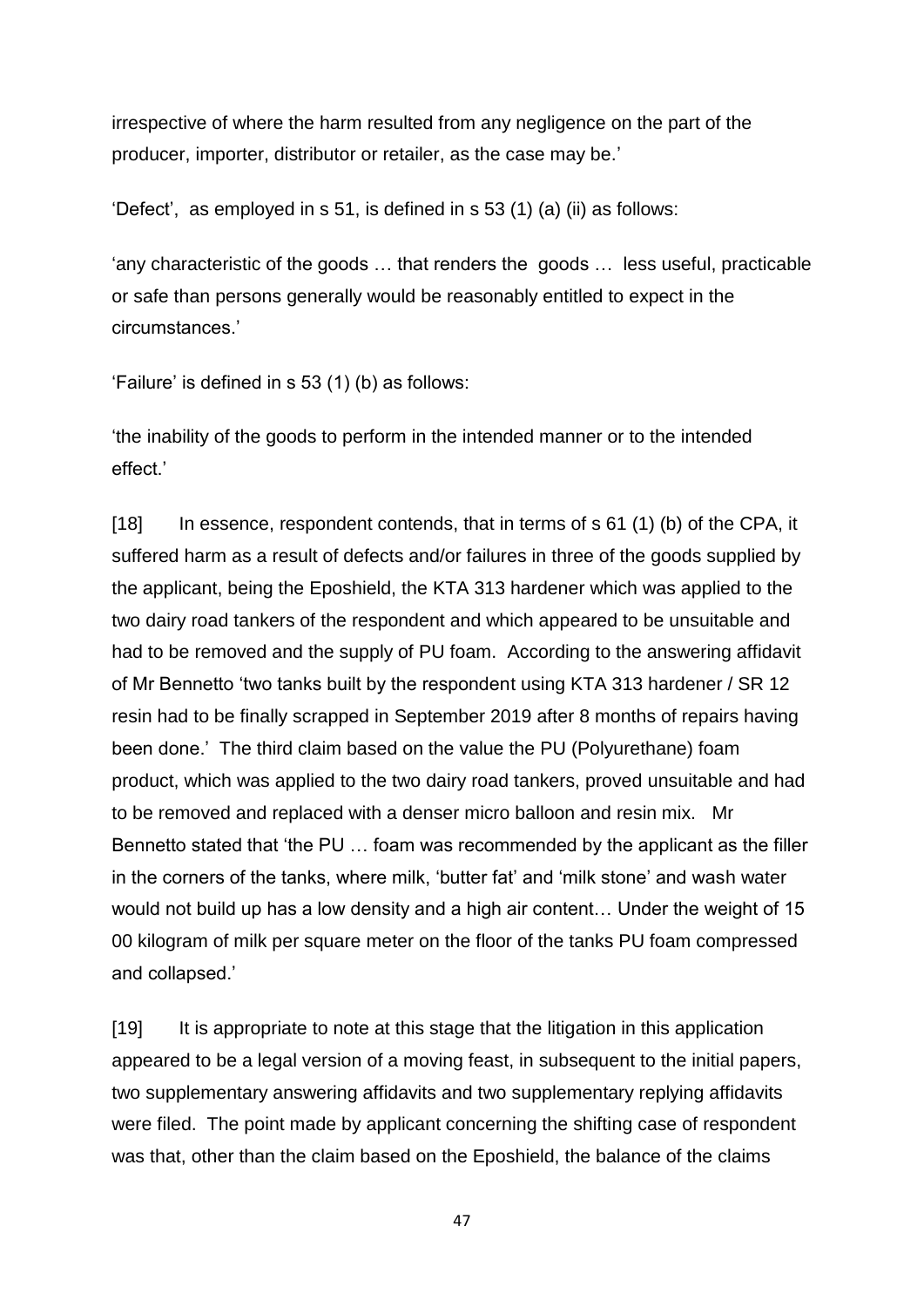were never raised in the initial papers. I shall return presently to the implications of this argument.

[20] This observation by applicant is coupled with a number of further issues raised about the manner in which the respondent conducted its case. It appears that the respondent first raised the alleged counterclaims after receipt of the applicant's letter of demand in terms of s 345 (1) (a) of the 1973 **[Companies Act.](http://www.saflii.org/za/legis/consol_act/ca2008107/) Prior** thereto, the issue of a counterclaim was not raised. Furthermore, the first time a reference to a possible counter claim appears is to be found in an email on 24 April 2019, in which Mr Bennetto wrote to Mr Blyth:

'We would like to discuss payment arrangements to Aerontec account in the light of the three material setbacks which we have experienced'. At this point, he referred to the use of Eposhield, in what he referred to as 'the delamination / dry jointing we are now experiencing …' and 'the processes recommended and monitored in making the 'in house per- preg material (resins and imported KTA 313 hardener.'

[21] By 30 December 2018, respondent had breached its obligations in terms of the agreement, by failing to make payment of R 299 842.52, when such payment was due owing and payable to the applicant. This is admitted by respondent in the answering affidavit of Mr Bennetto in which the following appears:

'I admit that the respondent did not pay the amount of R 299 842.52 by 30 December 2018, but I do however deny that the respondent was in fact indebted to the applicant at that juncture for the amount claimed. I also deny that the respondent was in breach of its obligations to any extent. I aver that the respondent was fully within its rights to withhold payment to the applicant, given the counterclaims which the respondent had against the applicant which had already arisen at the juncture.'

[22] The sharp point of this evidence is that, as at December 2018, there was no suggestion of a counterclaim which the respondent might bring against applicant. The answering affidavit does not provide a credible explanation about the silence of a counter claim as at the end of December 2018. Indeed, the possible existence of a counterclaim was indicated for the first time on the record when, on 24 April 2019, an allegation was made by the respondent that, for example, Eposhield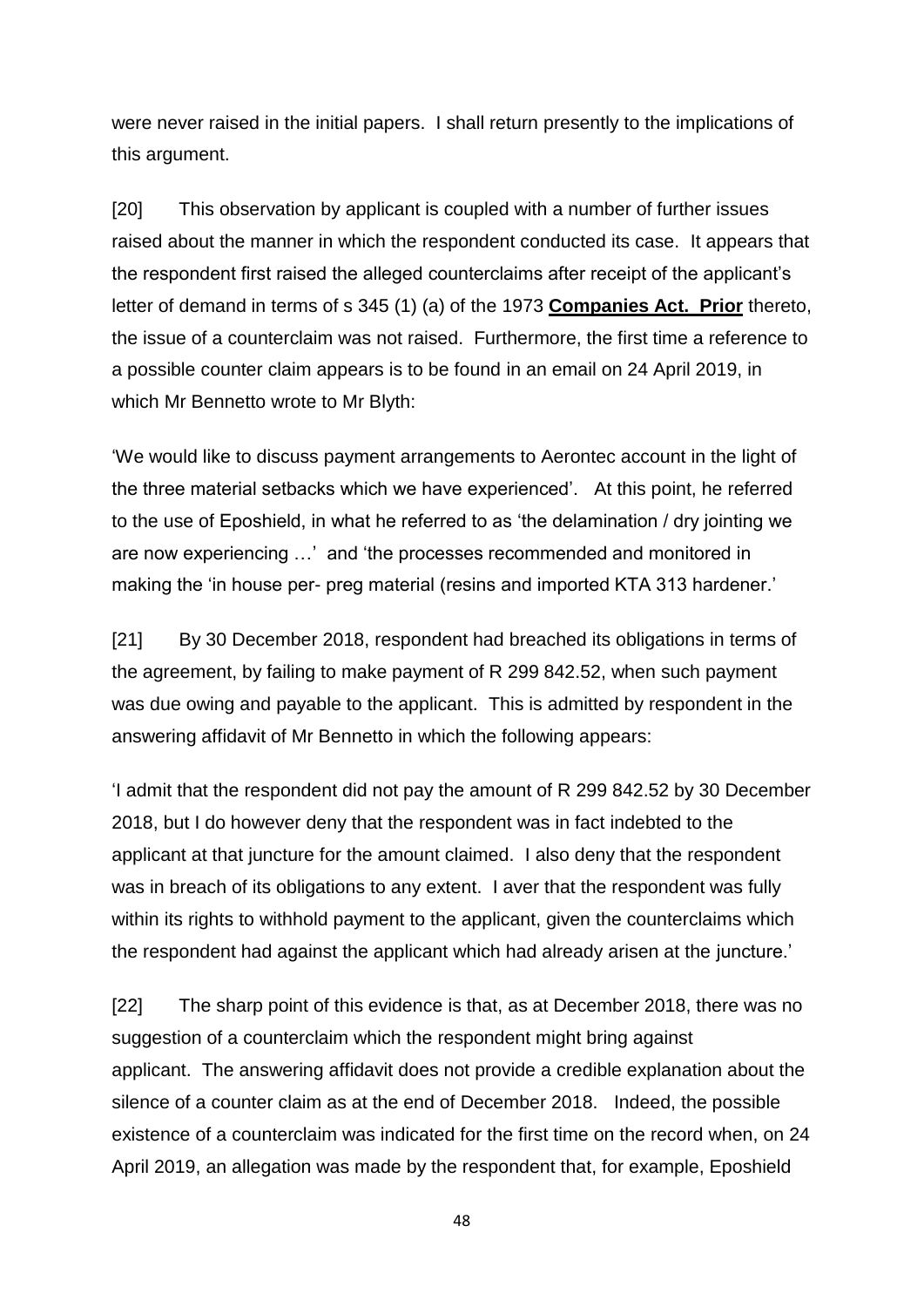was an unsuitable material for the purpose envisaged by respondent. In that email Mr Bennetto says: 'By losing three months on our first delivery we had a "loss of profits" of at least R 1.4 million.' There is no direct averment at this stage that the applicant is liable therefore.

[23] There can be no doubt that the case developed around the counter claim transmogrified from these vague assertions contained in the email of 24 April 2019 to a full blown reliance on **[s 61](http://www.saflii.org/za/legis/consol_act/ca2008107/index.html#s61)** of CPA, by way of the filing of the supplementary answering affidavits. This chronology also needs to be evaluated in terms of the material evidence as it appears on the record. Of particular significance is an email of 8 March 2019, in which Mr Bennetto sent to Mr Malan Conradie, who was the composites expert that Mr Bennetto had approached to be the technical partner in the project, and who was required to advise and assist him with composite tank options for a tanker. So much is clear from an email from Mr Conradie of 14 August 2019 to Mr Deon Perold, who was then acting on behalf of the applicant. In that email Mr Conradie says the following:

'I have looked at the letter from Bennetto and believe that the information is not a true reflection of the events.

Please see my summary of the project.

- 1. Peter Bennetto approach me to advise and assist him with the composite tank options for a ReturnHauler road tanker. No payment were offered for design, advice, introductions and connections that I had built up in the industry since 1992. He did offer a 15% share in ReturnHauler projects that included patents in various countries as well as a long term benefit with this project. I did not know Mr Bennetto's personal financial position at the time.
- 2. I did designs based on some guidelines, dimensions and details provided by Bennetto and Dawid Pepler from Parmalat. My initial design were based on a hull (tank bottom) and deck (tank top) to be bonded together with tank special joining flange similar to a boat and high up were there were low pressure and minimum change of leaking.'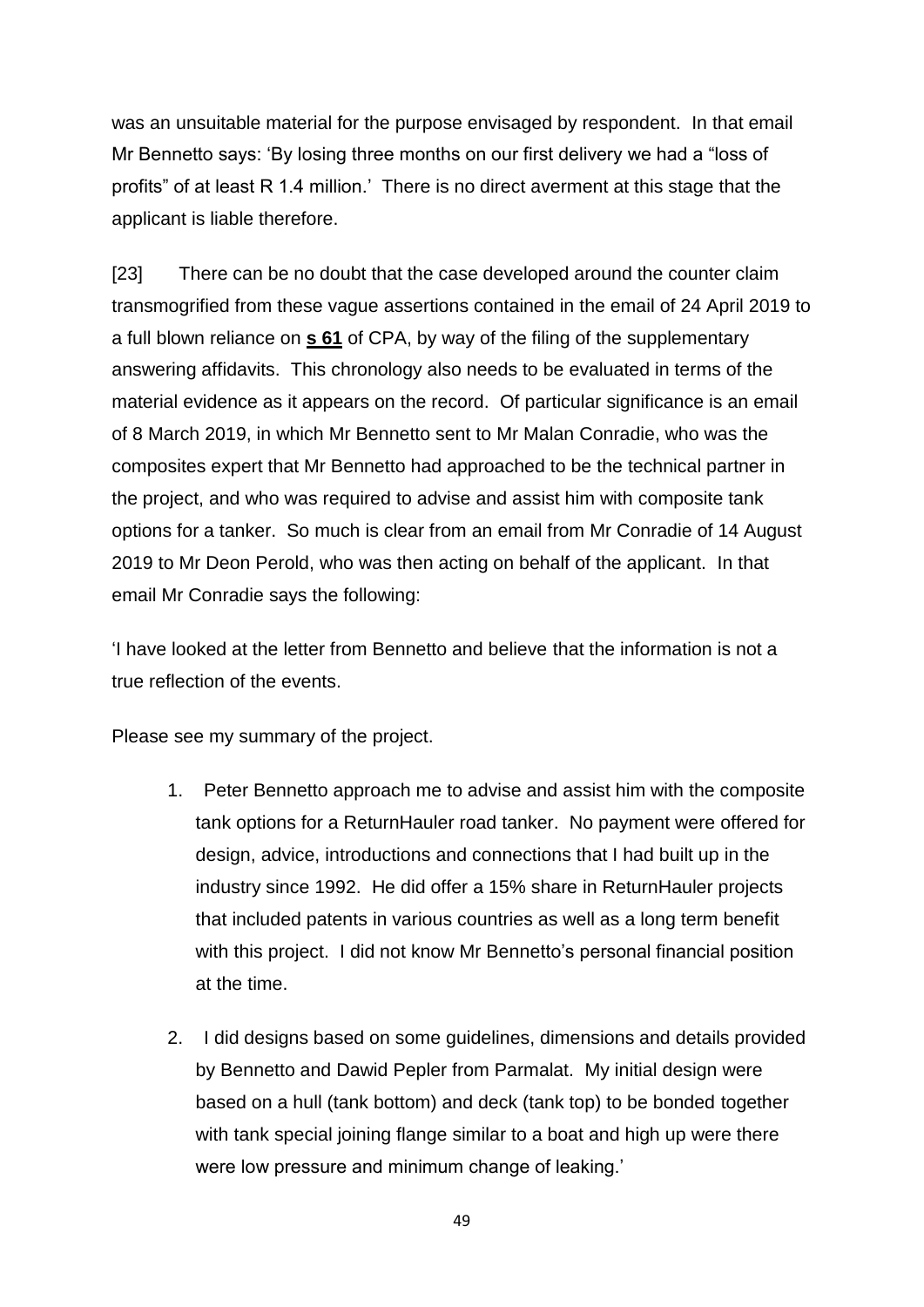[24] This version is supported by email from Mr Bennetto to Mr Conradie on 8 March 2019. The following passages are particularly relevant:

'As the "Responsible Person" in the project, I was not ever consulted on this decision.

With road tanker background – which you do not have – I would have warned against weakening the tank ends.

Tank ends are critical components.

Even though I carry commercial responsibility of the project – I was not consulted.

Nor was Simera ever consulted on this design change – as the FEA engineers.

#### *Third Road Test (Sun. 24 Feb)*

After the 10 days of repairs / modifications the semi was transferred to Truck Craft.

I did invite you to witness this third road test.

But received no response from you on this.

And you did not attend this road test.

Disappointing – you have your reasons, not that I understand them.

Probably like your reasons not to attend other road tests.

You were responsible for the detailed composite design.

But at no stage did you raise the alarm that his detailed design was not being adhered to in the build

We now sit with the embarrassment of failure, and are carrying some of the costs of repairs/modifications.'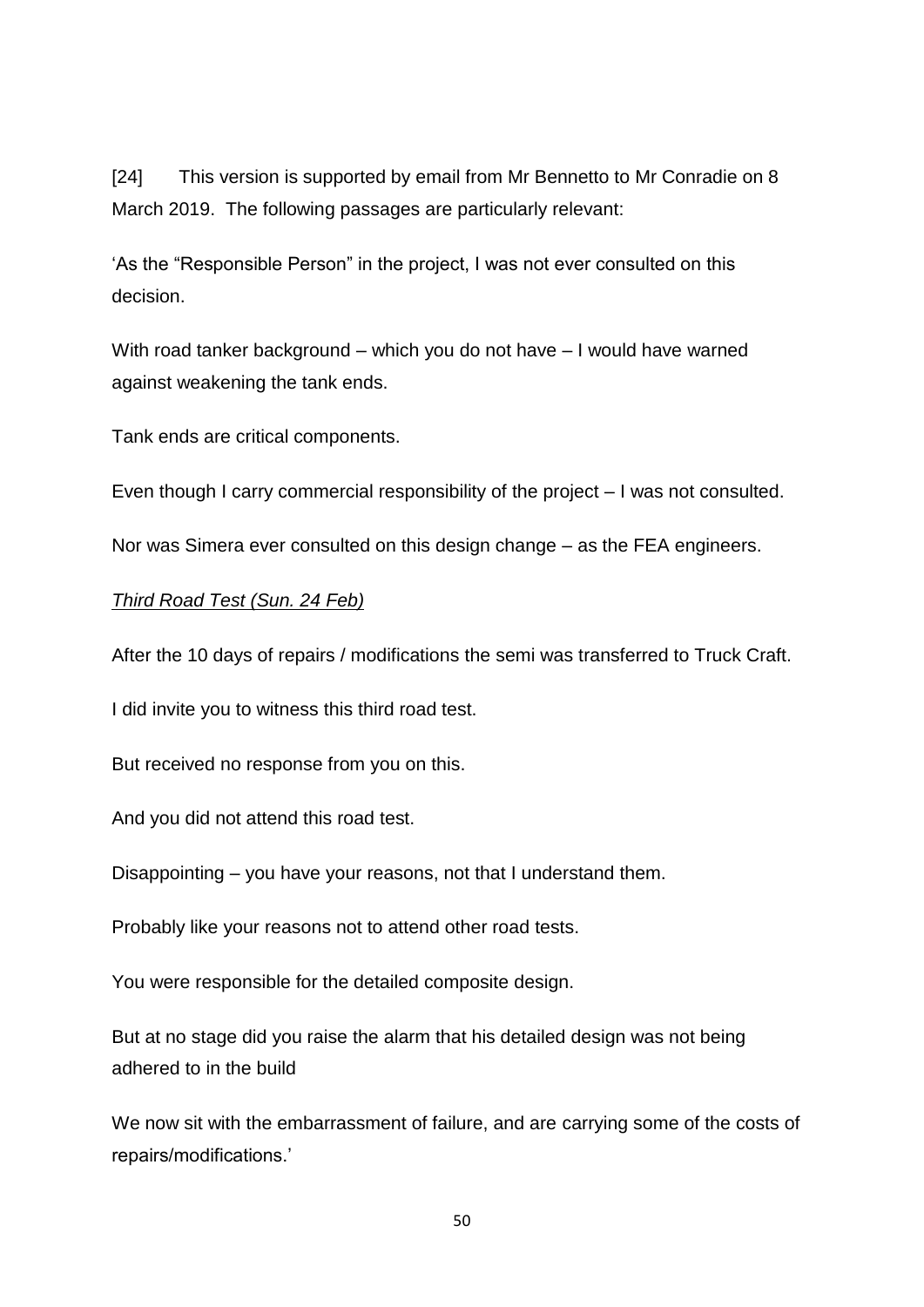[25] I shall deal now with the significance of this correspondence within the context of an overall evaluation of the available evidence set out in the papers including the supplementary affidavits.

### **Conclusion**

[26] While there is considerable dispute on the papers as to the various allegations and counter allegations concerning the counter claim, the email exchange between Mr Conradie and Mr Bennetto is instructive. In particular, the email on 8 March 2019 from Mr Bennetto to Mr Conradie and the other correspondence, to which I have referred from Mr Conradie, makes it clear, on the probabilities, that the tankers had failed and then underwent numerous weeks of expensive repair which was neither due to the Eposhield nor the KTA 313 hardener but rather due to poor design, deviations from the design and possible manufacturing problems. The least one could have expected was a version from the respondent to significantly gainsay the implications of this correspondence. Instead in the email of 8 March 2019 the following appears:

'We faced two broad options – to abandon the project and be sued by Parmalat for performance.

Or work to remedy the failures.

Very fortunately John Oehley has stood his ground on the product, and not 'run for the hills' as lesser people would have done in the circumstances.

We of course were totally financially committed as the spreadsheet attached indicates by the time the failures / omissions came home to roost.

It is in our interest to see the product work to avoid being sued by Parmalat.

We also believe in the future of the product  $-$  if we can get past the very clear omissions in manufacture.'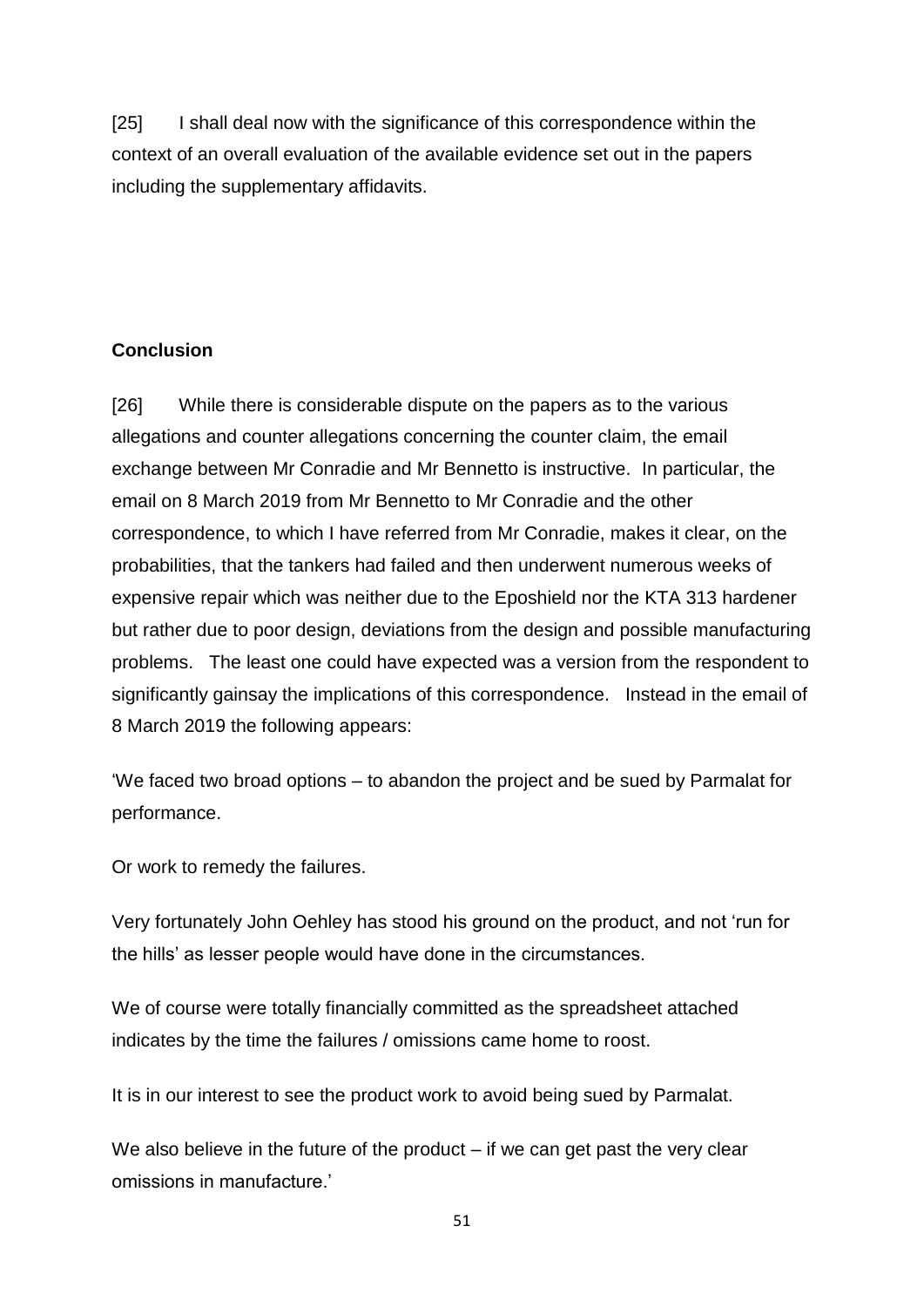[27] This brings me back to the instructive judgment of Binns-Ward J in *Absa Bank Ltd, supra*. In my view, Binns-Ward J correctly distinguished the so called Badenhorst Rule (*Badenhorst v Northern Construction Enterprises (Pty) Ltd* **[1956 \(2\)](http://www.saflii.org/cgi-bin/LawCite?cit=1956%20%282%29%20SA%20346)  [SA 346](http://www.saflii.org/cgi-bin/LawCite?cit=1956%20%282%29%20SA%20346)** (T) at 347-348) which articulates the idea that winding up is not an appropriate procedure to be availed of by a creditor whose claim against a respondent is *bona fide* disputed on reasonable grounds. However, in a case where there is opposition to an application for a liquidation order on the basis of an unliquidated counterclaim, a court is entitled and indeed justified to exercise its discretion against the granting of a winding up order, where it appears that there is a reasonable possibility that a counterclaim by the debtor company will, upon its determination, extinguish the debt relied upon by the applicant which forms the basis of the application for the winding up. See *Absa Bank, supra* at 26.

[28] A court should follow this distinction made by Binns-Ward J in his judgment. The present case thus triggers a decision as to whether to exercise a discretion in favour of respondent which has raised a counterclaim as a basis for an exercise of the court's discretion in its favour. But as Binns-Ward J said at para 27:

'It is for the respondent to persuade the court to exercise the discretion in its favour by showing on the papers that its counterclaim is what the English judges would call a 'genuine and serious' one. This requires more of a respondent than is needed if its basis for opposition is the existence of a disputed indebtedness. If the respondent fails in this respect the court is unlikely to exercise the discretion in terms of **[s 347](http://www.saflii.org/za/legis/consol_act/ca2008107/index.html#s347)** (1) of the **[Companies Act in](http://www.saflii.org/za/legis/consol_act/ca2008107/)** its favour.'

[29] In the present case the counter claim was not raised as a defence to the demand for payment in December 2018, which respondent concedes was in fact due. Thereafter, for a considerable period during 2019, as the evidence reveals, there was a startling lack of particularity in respect of alleged breaches of **[s 61](http://www.saflii.org/za/legis/consol_act/ca2008107/index.html#s61)** of the CPA. Finally, this provision became the central pillar of respondent's opposition to the application for the winding up order.

[30] There has, on the evidence, been insufficient particularity provided by respondent to show that the applicant was in any way responsible for the alleged defects in the Eposhield products supplied by it to respondent, including that the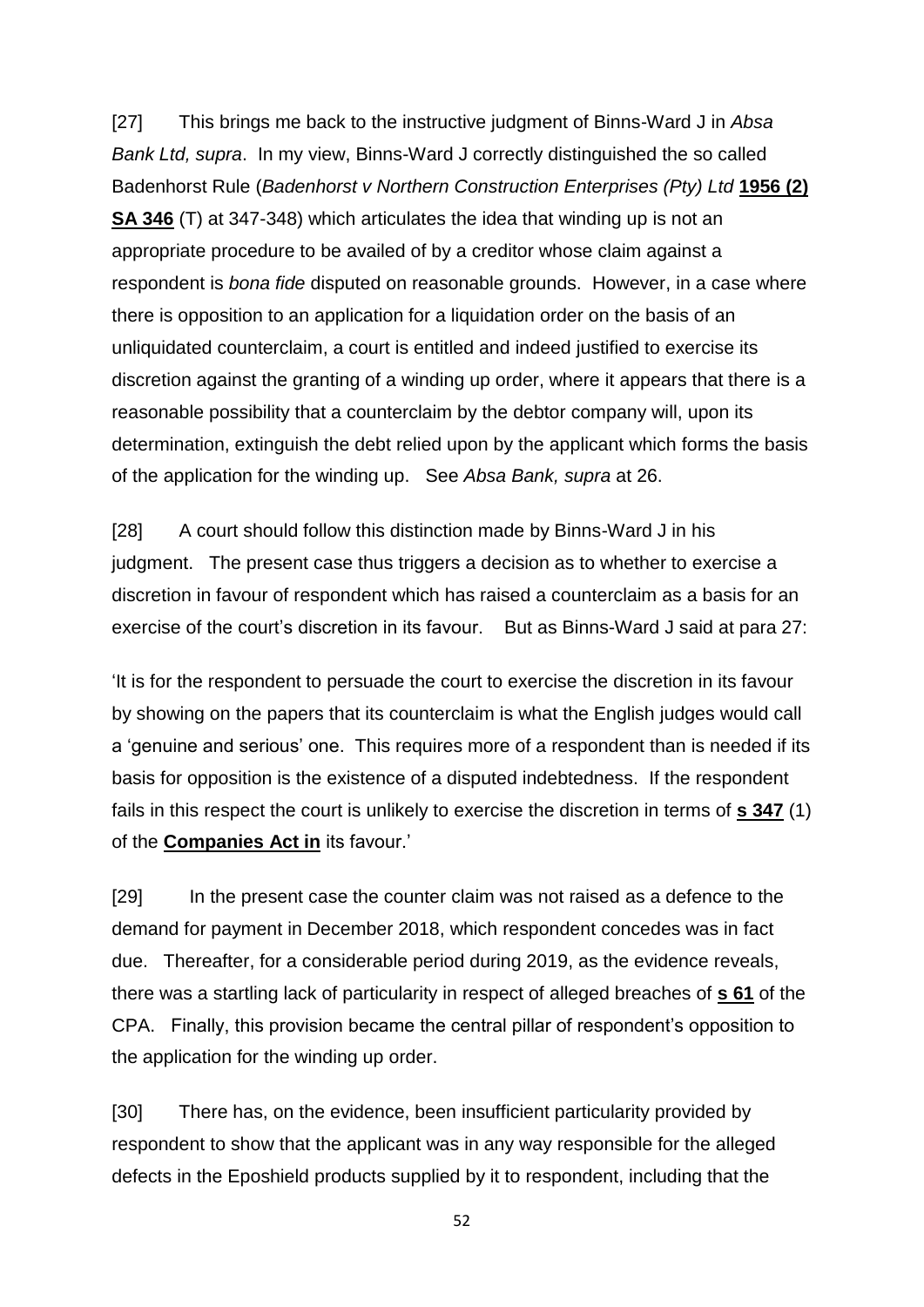product did not perform in the manner intended by respondent. The evidence reveals further that applicant had very little, if any, control over the quality of the process which was employed in the use of the KTA 313 product. In the email of 9 December 2018, which Mr Bennetto addressed to Mr Parsons, he referred to work done by Mr John Oehley of AFF, a composite engineering firm and said:

'Johan has done an extensive trial now the SR 1280 / KTA 313 resin combination using Saertex Triax 820g Glass … Comparative test done … yielded slightly better results on the AFF prepreg so we have no cause to not use the KTA 313'.

[31] In summary, the evidence on the papers is indicative of a conclusion that the overall difficulties encountered by respondent in the manufacturing of tankers was structural in nature, stemmed from design and/or manufacturing defects, a point which had been made clearly by Mr Parsons, applicant's director to Mr Bennetto in February 2019 as follows:

'Thank you for inviting me to the meeting today reviewing the structural issues with the tanker. I'm confident that the tanker can be repaired. One of the key advantages of composite products over metals, is they can typically always be repaired by bonding on more material , but typically at the expense of additional weight and thickness. I'm concerned though that the build seems to have deviated from design in many areas, which could produce further nasty surprises in service.' (my emphasis)

[32] As noted in *Tiador 126 CC v Rock Construction CC (Earthworks Drilling and Exploration CC and Jeff Drill and Blast (Pty) Ltd* Intervening Parties) 2015 JDR 0234 WCC), the key question in the determination of an exercise of a courts discretion is how genuine is the counterclaim. The answer must emerge from the papers, for as was stated in *Tiador*:

'In a case where a provisional order was granted and the Court rejected the respondent's version because of a lack of particularity and the respondent arrived at court to oppose the final order on the same papers as at 3 September 2014, a newly developed counterclaim which emerges thereafter needs to be carefully scrutinised with forensic precision.'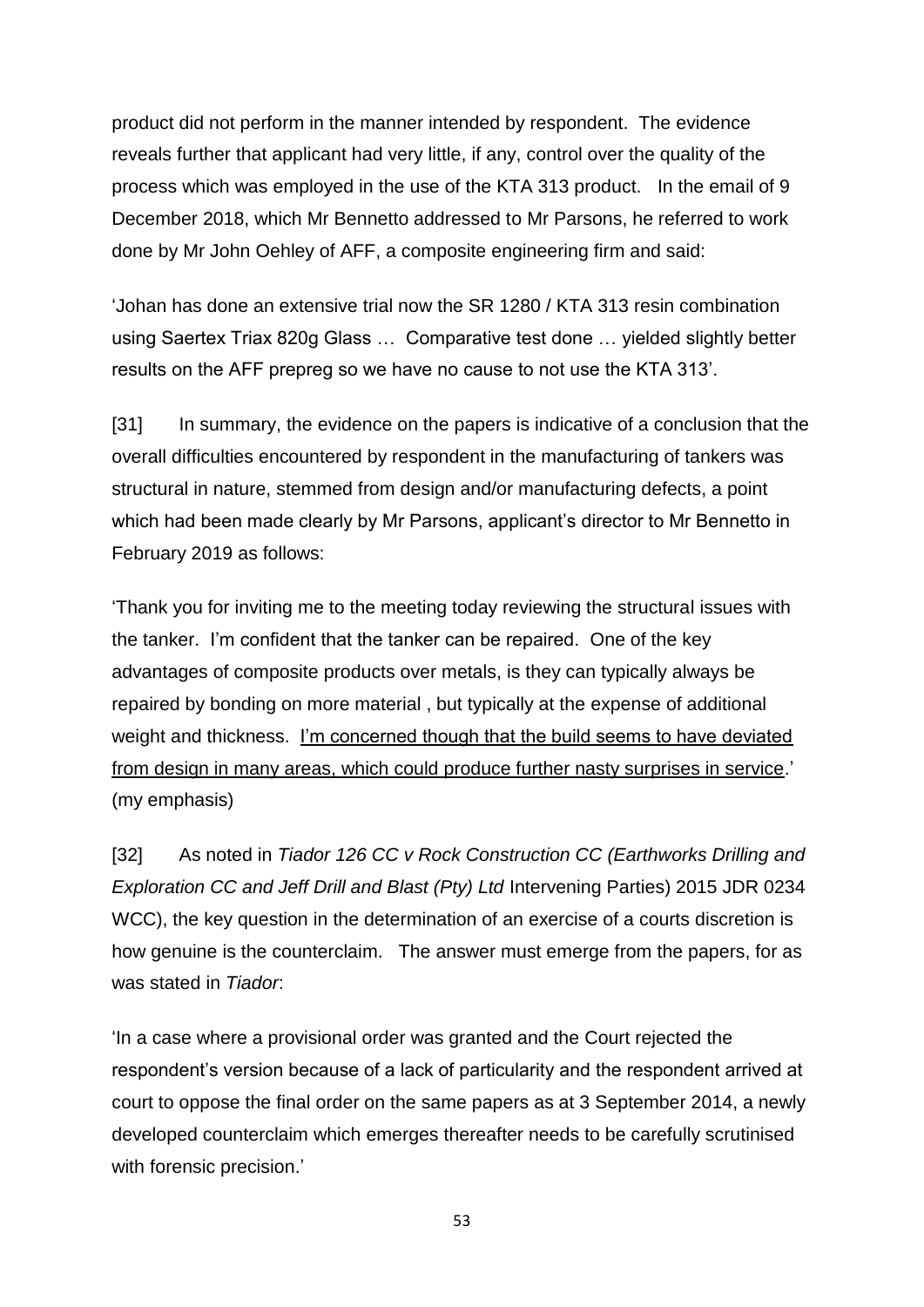[33] In the present dispute, the counterclaim was considered by De Villiers AJ to possess insufficient weight to resist the granting of an order of provisional liquidation. Subsequent thereto, the respondent sought to amplify its arguments in justification of its counterclaim. The problem was that much of the amplification should, if it was to reach the standard of a counterclaim which justified the exercise of a court's discretion in its favour, have added significantly to the case which had have been raised in the initial papers. This was not done. By contrast, the need for amplification was replaced by a repackaging of the initial case. Any amplification, to the extent viable, was met by evidence which cast severe doubt on any merits which the counterclaim may have possessed. In addition, the entire basis of the counterclaim was not raised until, at the very least, 5 April 2019, more than three months after respondent had clearly breached its obligations in terms of the relevant agreement by failing to make payment of R 299 842.52. Equally significantly, no plausible explanation was given for the contents of the email of 8 March 2019 which Mr Bennetto sent to Mr Conradie and which gainsaid much of respondent's case that structural decision issues were not the cause of any loss which it may have suffered.

[34] In summary, there is no evidence to gainsay applicant's argument that the respondent is commercially insolvent and has been unable to pay the amount due to the applicant. That amount is undisputed. There is no plausible basis to exercise a discretion and stay a grant of a final order. It must therefore follow that the respondent is found to have been unable to pay its debts as and when they fall due for payment in the ordinary course of business as envisaged in **[s 344](http://www.saflii.org/za/legis/consol_act/ca2008107/index.html#s344)** (f) read with s 345 (1)(c) of the 1973 **[Companies Act.](http://www.saflii.org/za/legis/consol_act/ca2008107/)** 

**[\[35](http://www.saflii.org/za/legis/consol_act/ca2008107/)**] In the result, the respondent is placed under final liquidation in the hands of the Master of the High Court Cape Town. The costs of the application shall be costs in the liquidation.

## **Montic Dairy (Pty) Ltd and Others v Mazars Recovery and Structuring (Pty) Ltd and Others (7523/19) [2021] ZAWCHC 20 (10 February 2021)**

Business rescue-BRP remuneration- BRP's caused two payments totalling R1,5m to be made to them- payments made by the BRP's after their application for an order of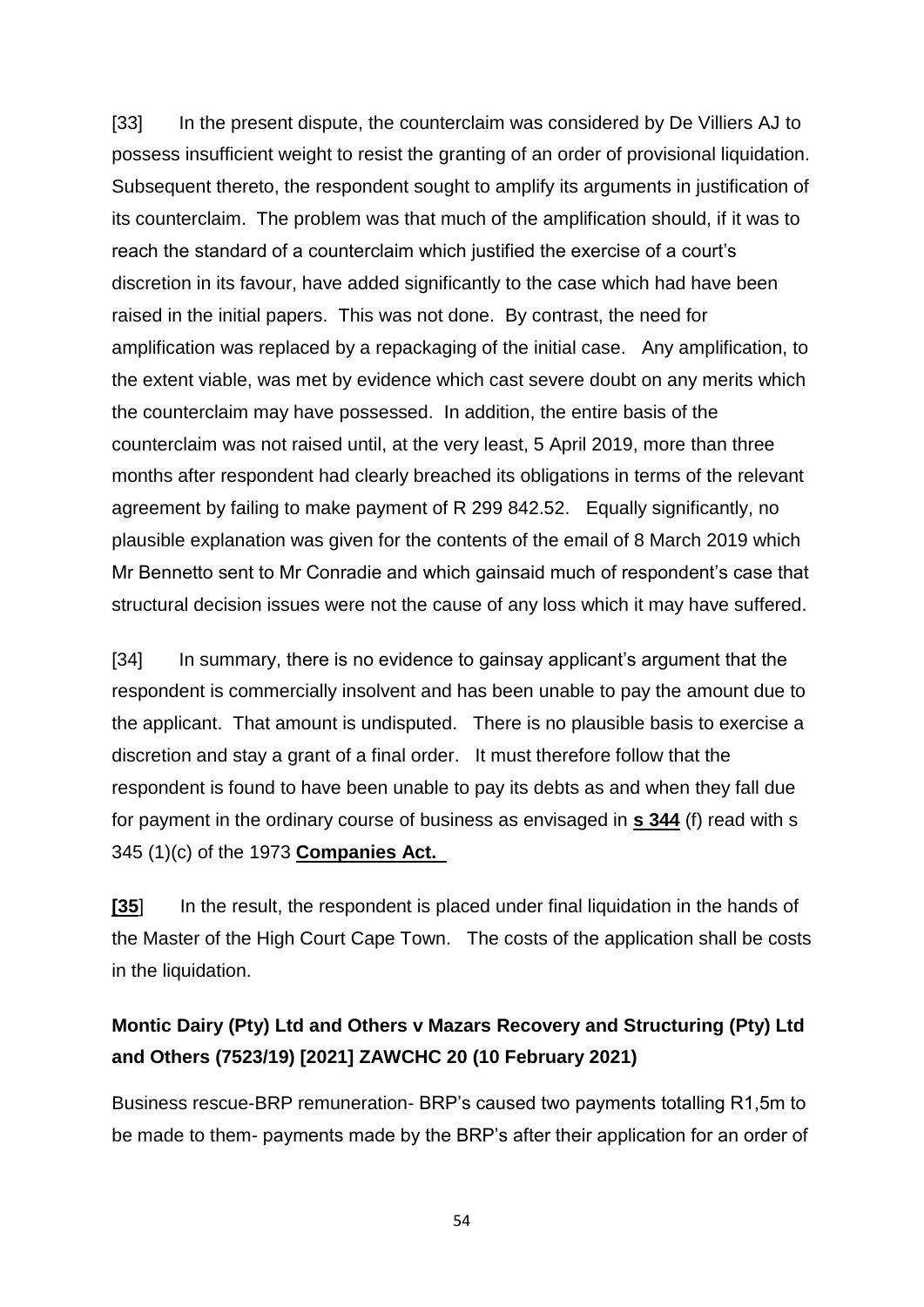liquidation had been lodged on 16 May 2016 is hit by the provisions of s341(2) of the old Act and fall to be repaid.

Impeachable transactions- Business rescue-BRP remuneration- BRP's caused two payments totalling R1,5m to be made to them-iquidators claim that these payments are void in terms of s341(2) of the Companies Act, 1973 ("the old Act") and seek repayment of the amount of R1,5m to the company in liquidation-: after presentation of the application for winding-up to the court (*in casu* 16 May 2016) the company was precluded from making any payments to third parties-

This application concerns the remuneration of business rescue practitioners ("BRP's") in circumstances where the company that was in business rescue is subsequently placed into liquidation. The facts are relatively uncontroversial but the law is the subject of some debate between the parties.

2. The applicant company, Montic Diary (Pty) Ltd ("Montic" or "the company"), owned a dairy business at Heidelberg in Gauteng. It ran into financial difficulty and commenced business rescue proceedings on 2 November 2015 pursuant to an application by the company itself under s132(1)(a) of the Companies Act. 3. The second and third respondents, who are employed by the first respondent, Mazars Recovery and Restructuring (Pty) Ltd, ("Mazars") were the duly appointed BRP's along with the fourth respondent who was previously employed by Mazars: on 1 January 2016, the fourth respondent took up employment with Deloitte and Touche S.A. but remained a BRP of Montic. At all material times, however, Mazars was responsible for the day-to-day administration of the business recue proceedings and for the rendering of invoices on behalf of the BRP's in respect of their remuneration and expenses.

4. The BRP's drew up a business plan for Montic which contemplated the sale of the business to a certain Cesare Cremona. However, although duly adopted, the plan came to nought when Mr. Cremona defaulted on his obligations thereunder. Thereafter, and on 14 April 2016, Creighton Dairies (Pty) Ltd and eleven other creditors of Montic commenced proceedings ("the Creighton application") in the North Gauteng High Court in Pretoria to place Montic into liquidation. The Creighton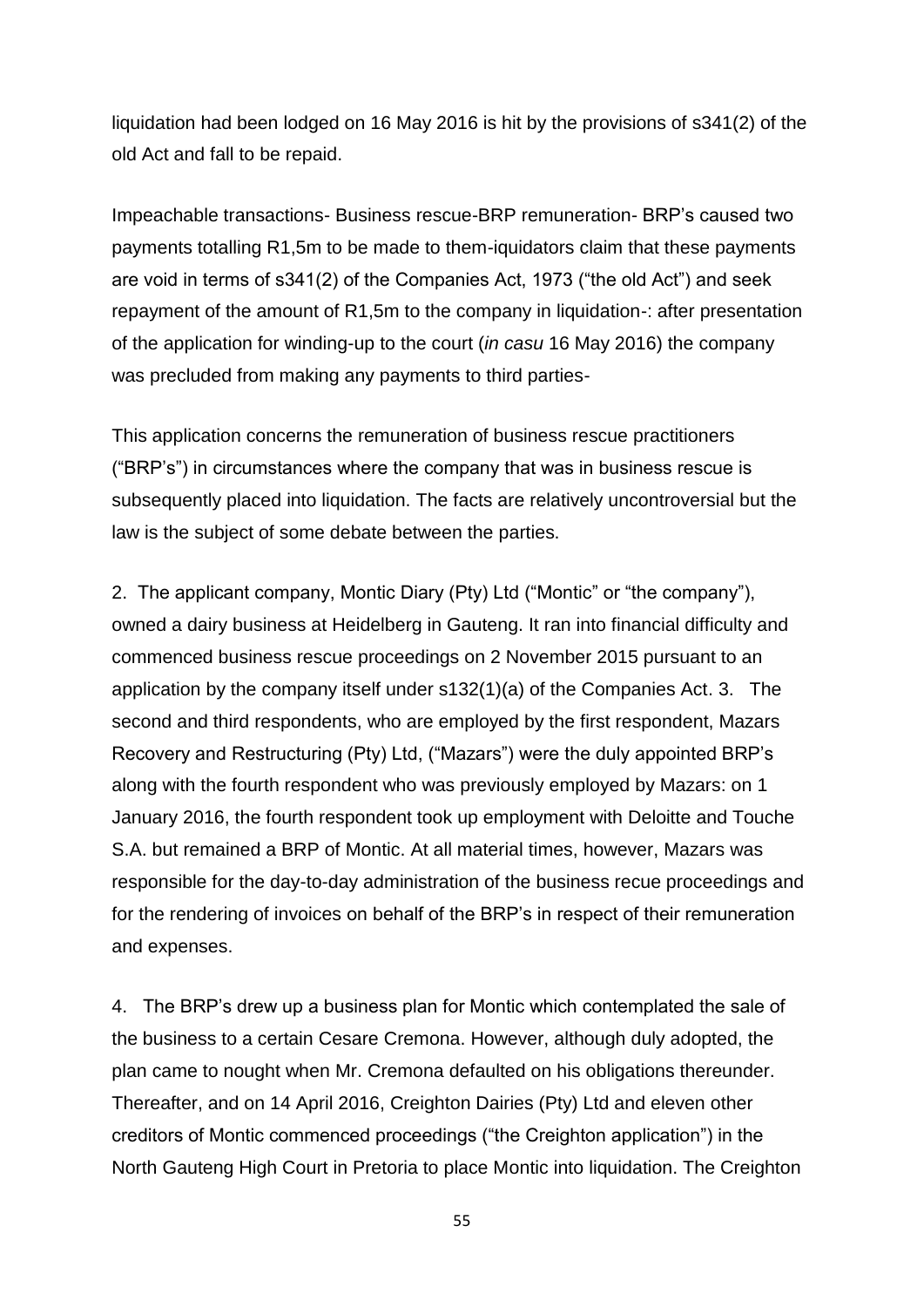application was enrolled for hearing on the unopposed motion roll in Pretoria on 31 May 2016.

5. On 26 April 2016, the BRP's resolved that there was no prospect of rescuing Montic but nevertheless took the somewhat cynical step of filing a notice to oppose the Creighton application on 29 April 2016. Then, on 13 May 2016, the BRP's withdrew their opposition to the Creighton application and 3 days later (16 May 2016) launched their own proceedings ("the BRP's application") in the same court for the discontinuation of the business rescue proceedings and the final winding up of Montic under **[s141\(2\)\(a\)](http://www.saflii.org/za/legis/consol_act/ca2008107/index.html#s141)** of the new **[Companies Act, on](http://www.saflii.org/za/legis/consol_act/ca2008107/)** the ground that there was no reasonable prospect of the company being rescued. On 18 May 2016, the BRP's reinstated their opposition to the Creighton liquidation application.

6. On 14 June 2016 the BRP's application to wind up the company was granted and Montic was finally liquidated. Subsequent thereto the second to fourth applicants were appointed as liquidators to wind up the company.

7. During May 2016, Mazars claimed to have unpaid bills for disbursements and services allegedly rendered by the BRP's to the distressed company. Accordingly, and while they were still in control of Montic, the BRP's caused two payments totalling R1,5m to be made to Mazars: on 23 May 2016 an initial amount of R500 000 was paid to it and on 2 June 2016 a further payment of R1m was made. 8. The liquidators claim that these payments to Mazars are void in terms of s341(2) of the Companies Act, 1973 ("the old Act") and seek repayment of the amount of R1,5m to the company in liquidation. Mazars and the BRP's, on the other hand, contend that the payments were validly made. The matter is before this Court because Mazar's principle place of business is in Cape Town.

#### THE SATUTORY FRAMEWORK

10. In terms of Items 9(1) and (2) of Schedule 5 to the new Companies Act, the relevant provisions of the old Act are preserved, and apply to the winding up of commercially insolvent companies such as Montic. This preserves the provisions of s341(2) of the old Act which reads as follows: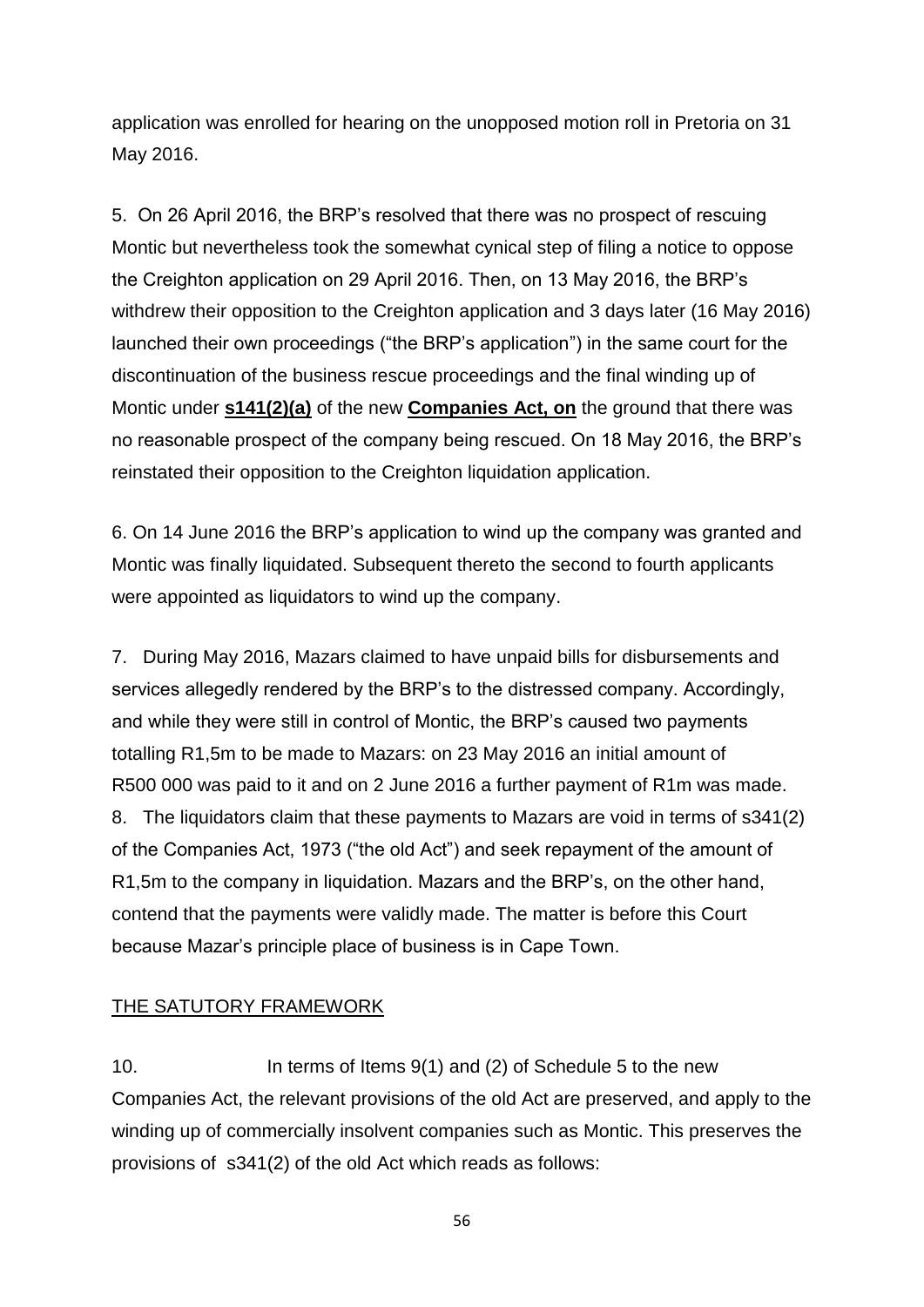"341(2) Every disposition of its property (including rights of action) by any company being wound up and unable to pay its debts made after **the commencement** of the winding up, shall be void unless the court otherwise orders." (Emphasis added)

11. The commencement of winding up proceedings is still governed by s348 of the old Act which is to the following effect:

"348. A winding up of a company by the Court shall be deemed to commence at the **time of the presentation** to the Court of the application for the winding up." (Emphasis added)

12. The case thus presented on behalf of the liquidators is, at first blush, relatively straightforward. On 16 May 2016, the BRP's presented their application to wind up Montic (then still under their stewardship in business rescue). The two payments by the BRP's to Mazars were made after that date (23 May and 2 June 2016) and the company was finally wound up on 14 June 2016. There is no counter-application by the BRP's for the Court to exercise its discretion under the proviso in s342 and thus it is argued by the liquidators that the payments fall to be set aside without more.

13. Not so fast, say the BRP's. The payments can only be set aside if they were dispositions of Montic's property and, they confidently assert, they were not dispositions as contemplated under s342(1). The BRP's argument seeks to rely on the following contentions.

- 13.1 A purposive interpretation of s341(2) requires that payments made by the company to the BRP's during the relevant period do not constitute dispositions of its property within the meaning of the section.
- 13.2 The interpretation of the section, and more particularly as to what would constitute a disposition by the company of its property, must be informed by the subsequent (and therefore more recent) provisions of chapter 6 of the new Companies Act relating to business rescue, and more particularly the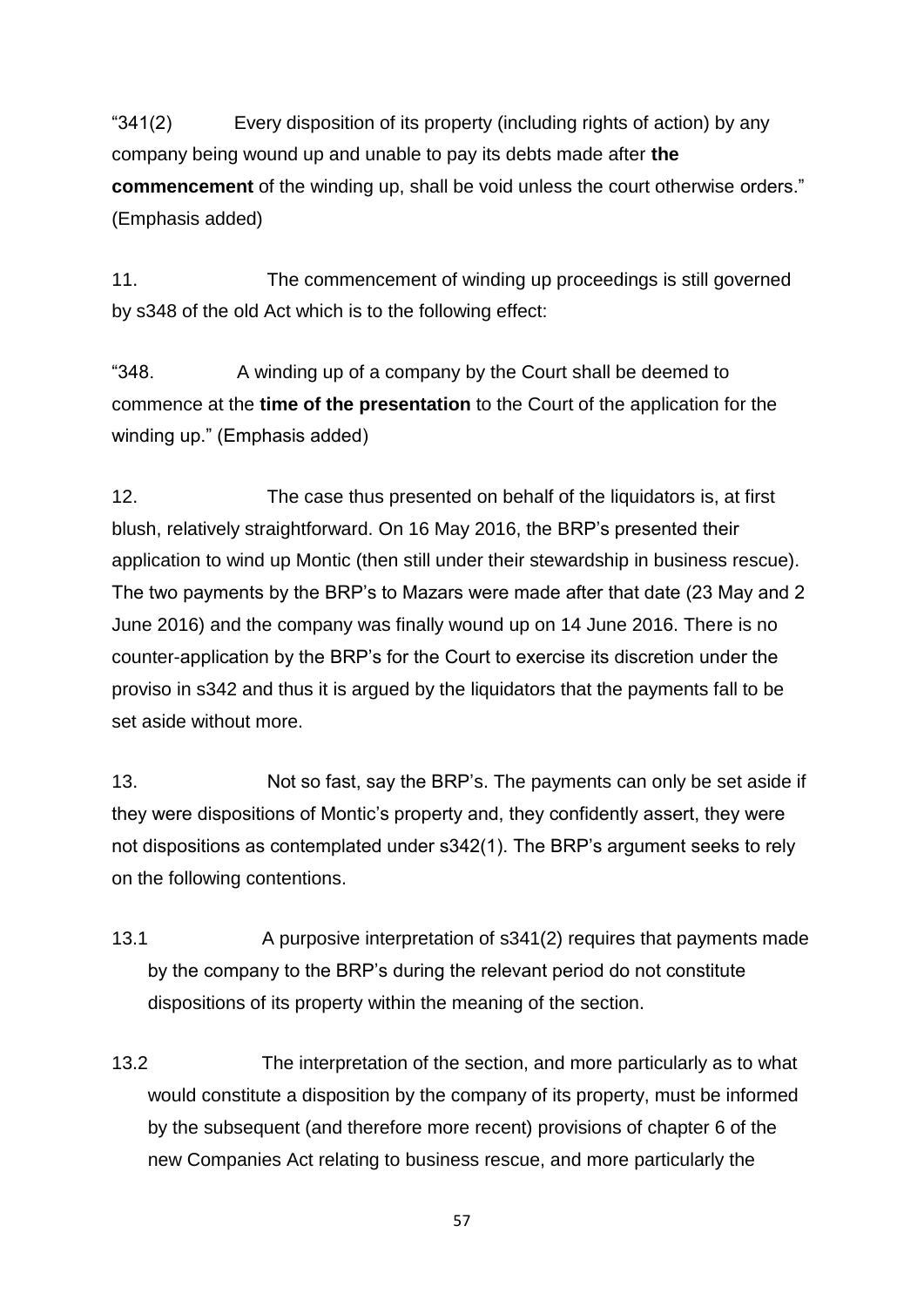BRP's preferential entitlement to be paid their remuneration and expenses during the business rescue proceedings.

- 13.3 The interpretation accords with s5(4)(a) of the new Companies Act which expressly provides that if there is an inconsistency between the provisions of that Act and a provision of any other national legislation (which perforce would include the continuing operative provisions of the old Act), the provisions of both Acts apply concurrently, to the extent that it is possible to apply and comply with one of the inconsistent provisions without contravening the second, failing which the new Companies Act is to apply.
- 13.4 There is both South African and foreign judicial precedent in support of the BRP's argument that dispositions by the company of its property during the relevant period do not invariably constitute a disposition of the company's property falling within the ambit of s341(2) even where effectively there was a disposition by the company of its property during the relevant period.
- 13.5 Lastly, a finding that the payments by the company to the BRP's, even though made during the relevant period, do not constitute dispositions by the company of its property, is a desirable, sensible, business-like and principled outcome supported by judicial precedent.

#### THE BRP'S ARGUMENT IN JUSTIFYING THE PAYMENTS

14. Mr. Gilbert pointed out in argument that the conundrum which confronted the BRP's in this matter is one which BRP's in general will face in the proper discharge of their statutory function when it is established that there is no reasonable prospect of saving the company. What is the BRP to do in relation to disbursements and fees already incurred under business rescue but not paid, and such further fees and disbursements as may be incurred in the discharge of the obligation to place the distressed company under final liquidation?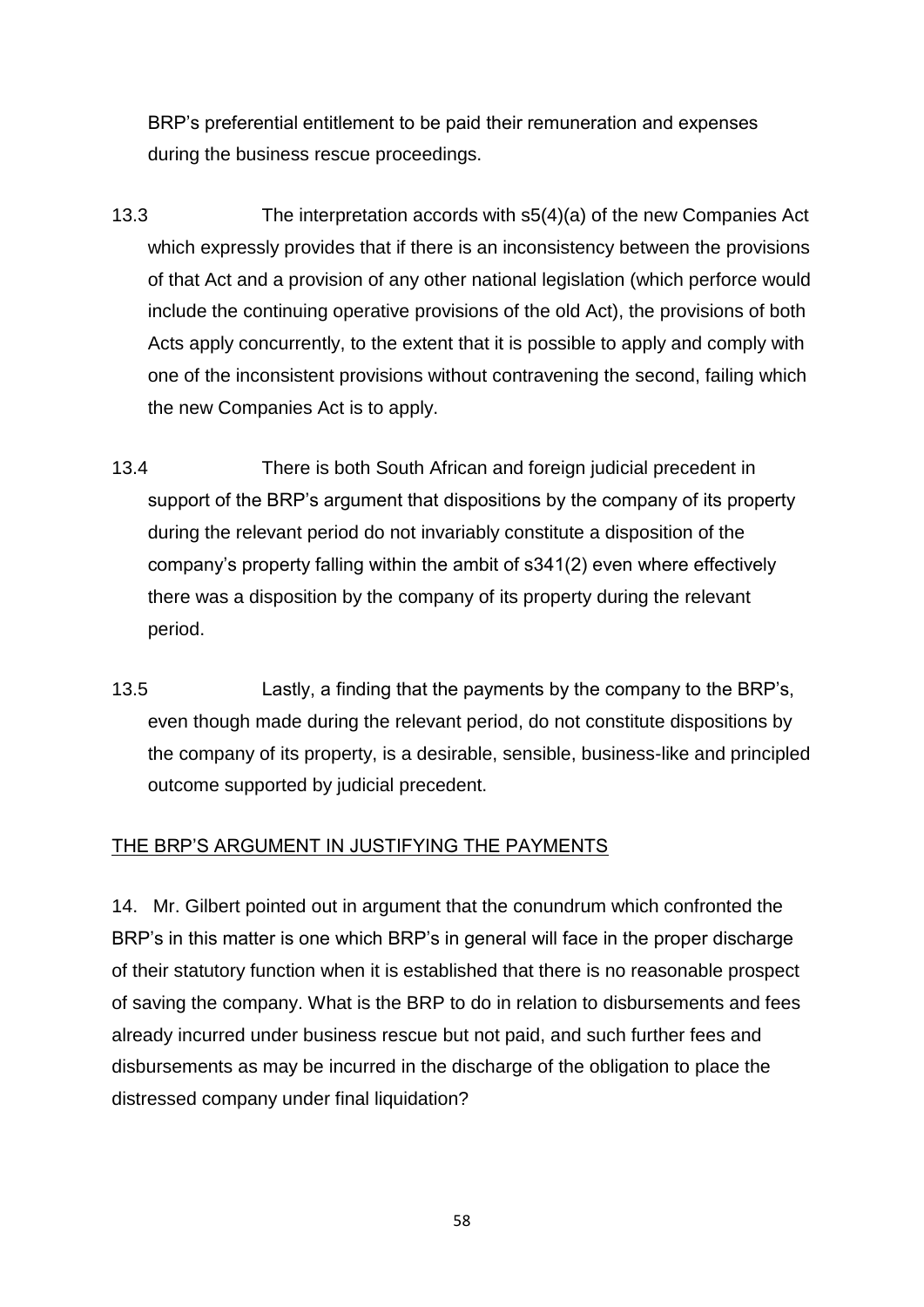15. The primary statutory duty of the BRP in this regard is regulated by s141(2) of the new Companies Act.

"141(2) If, at any time during business rescue proceedings, the practitioner concludes that:

- (a) there is no reasonable prospect for the company to be rescued, the practitioner must:
- (i) so inform the court, the company and all affected persons in the prescribed manner; and
- (ii) apply to the court for an order discontinuing the business rescue proceedings and placing the company into liquidation;"

16. But, the BRP's counsel observed, those responsibilities do not end when the BRP's statutory duty to place the company into liquidation arises. Given that there may, for instance, be opposition by an affected party to the liquidation application with the resultant delays, it is argued that the overall statutory duty of the BRP to manage the company continues.

"140(1) During a company's business rescue proceedings, the practitioner, in addition to any other powers and duties set out in this Chapter [6] –

> (a) has full management control of the company in substitution for its board and pre-existing management;"

17. This duty ends, so it is said, only when the company is finally placed into liquidation, as s132(2) of the new Companies Act provides.

"132(2) Business rescue proceedings end when –

(a) the Court –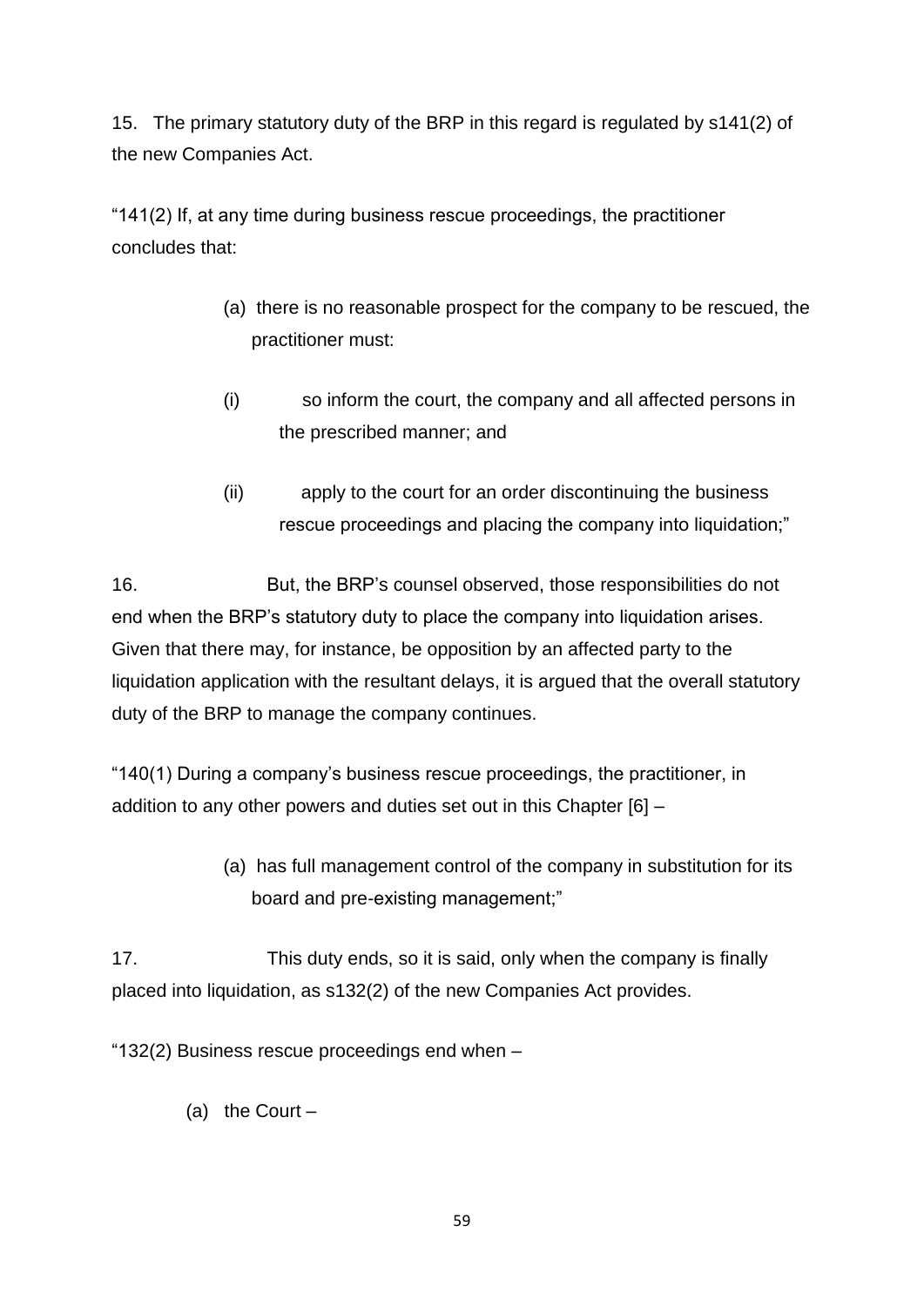- (i) sets aside the resolution or order that began those proceedings; or
- (ii) has converted the proceedings to liquidation proceedings;"

18. In the interim, it is said, the BRP's will continue to apply their time and resources in managing the company and are thus entitled to remuneration in that regard in addition to such expenses as may be incurred in finalizing the windingup application itself. It is inconceivable, counsel suggested, that the Legislature could have contemplated that any payments made to the BRP's in that period were to be considered void under s341(2).

19. Should this proposition be upheld, said Mr. Gilbert, it would be a significant disincentive to BRP's to conclude that there were no reasonable prospects of rescuing the company and this in turn would result in an unnecessary protraction of the business rescue proceedings where those proceedings ought already to have been brought to an end. In such event, it was suggested, the integrity and legitimacy of the entire business rescue process would be seriously undermined.

20. Counsel stressed that it is precisely in circumstances such as these - where the BRP is bound to conclude that there are no reasonable prospects for rescuing the company - that the affected parties' best interests are served by the BRP launching the requisite liquidation application without fear that any such payments as are made in the interim will become voided.

#### THE LIQUIDATORS' REPLY

21. Mr Butler submitted that there was no conundrum because the provisions of s341(2), read with s348, was clear: after presentation of the application for windingup to the court (*in casu* 16 May 2016) the company was precluded from making any payments to third parties. The fact that the BRP's sought to pay themselves what they claimed was due pursuant to the business rescue provisions of the new Companies Act did not change the clear wording of the old Act in relation to the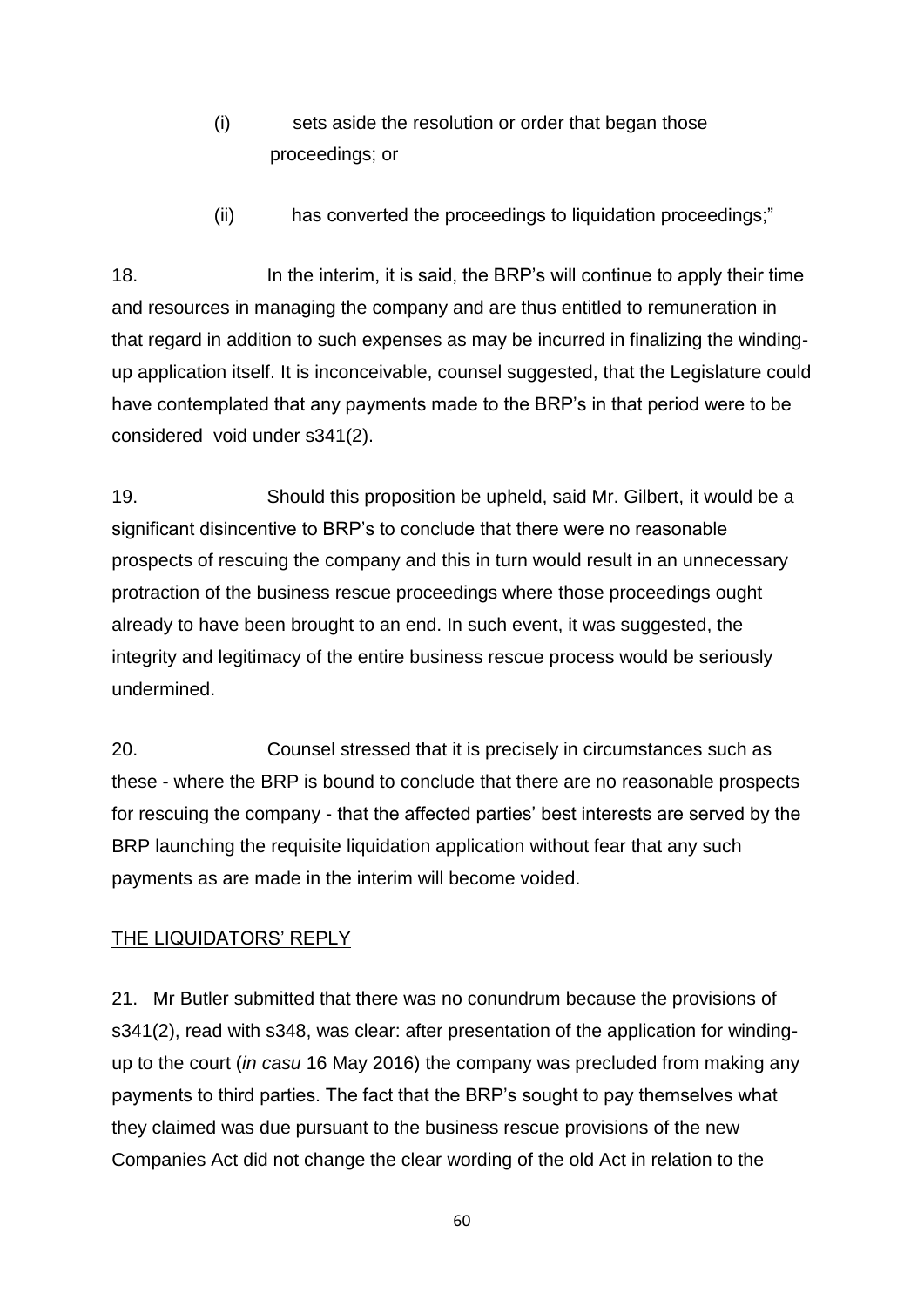applicable procedure for winding up the company. The rationale for the limitation of the disposal of the assets of a company that is facing liquidation is obvious. Once the application to wind up is lodged with the court, the public at large is informed of the true state of affairs in the company – essentially that it is unable to pay its debts and/or that its liabilities may exceed its assets. The lodging of the application then results in a *concursus creditorum* and the hand of the court is thus placed on the insolvent company to preclude the dissipation of its remaining assets otherwise than in accordance with the scheme of payments sanctioned under the old Act.

23. Most certainly, the managers of the company are not be entitled to demand payment of loans and/or emoluments due to them at that stage. They must wait their turn with the rest of the creditors and may then only be paid in accordance with the ranking of claims which the old Act sanctions. How then can it be said that the BRP's, who are charged with the management of the same entity, are entitled to receive preference in respect of monies which they claim are due as a consequence of services rendered to the company in an endeavour to save it from financial collapse?

24. Mr. Butler noted that in advancing that argument, the BRP's seek to rely on s143 of the new Companies Act which provides for their remuneration in accordance with the stipulated circumstances, as the case may be**[\[2\]](http://www.saflii.org/za/cases/ZAWCHC/2021/20.html#_ftn2)**. Of importance in that regard is  $s143(5)$  which provides that  $-$ 

"143(5) To the extent that the practitioner's remuneration and expenses are not fully paid, the practitioner's claim for those amounts will rank in priority before the claims of all other secured and unsecured creditors."

In this case the BRP's seek to push the envelope, as it were, and interpret that subsection as entitling them to avoid the strictures of s341(2).

25. However, the liquidators argue that such an interpretation would afford the BRP's a preference not contemplated under the winding up provisions of both the old Act and the new Companies Act. Mr. Butler submitted that the BRP's only have a preference under s135(4) to payment of their remuneration from the free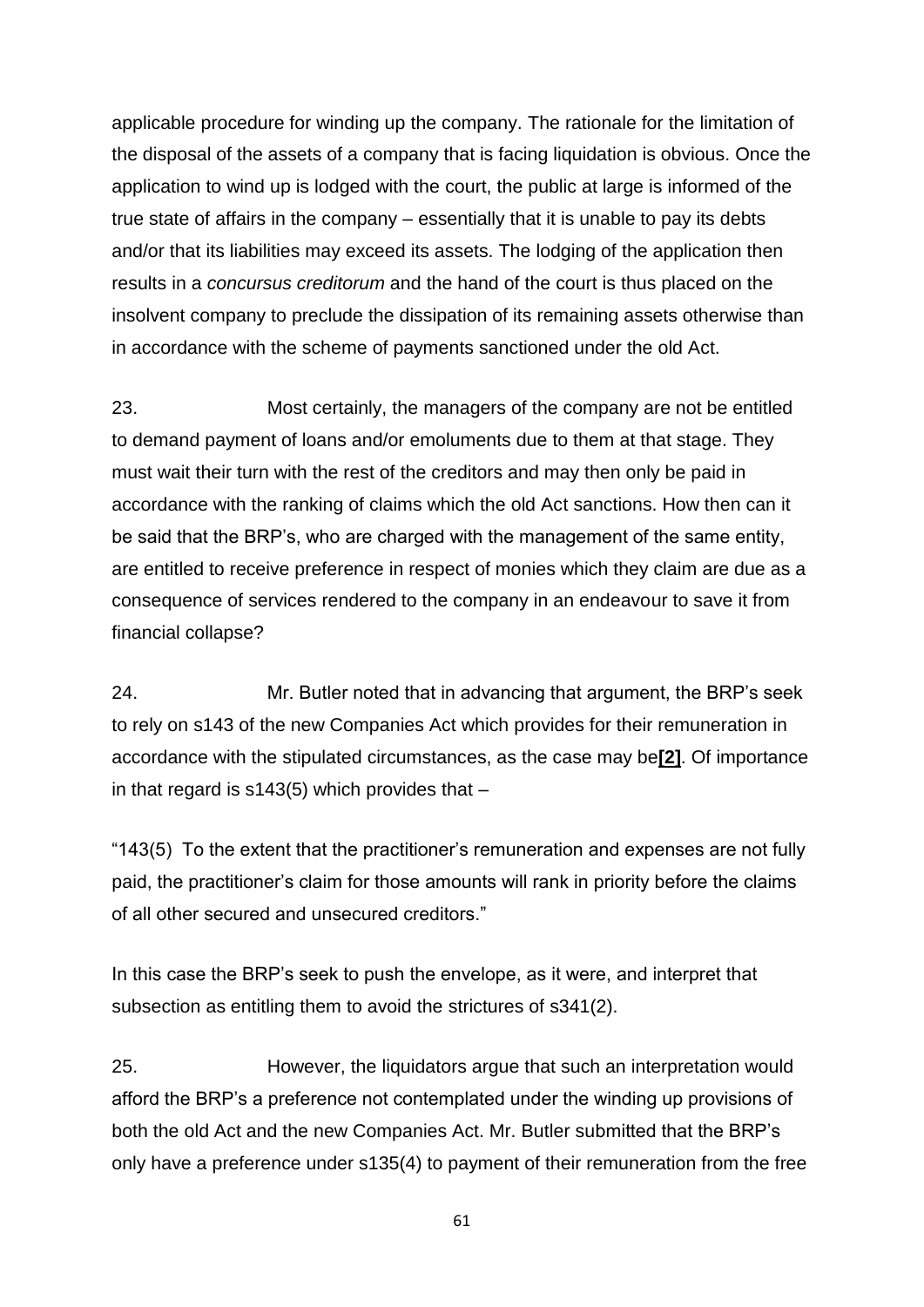residue after deduction of the costs of liquidation but before the claims of employees for post-commencement wages and other claims for post commencement finance, whether those claims are secured or not. This much was confirmed by the Supreme Court of Appeal in Diener**[\[3\]](http://www.saflii.org/za/cases/ZAWCHC/2021/20.html#_ftn3)**

26. Further, Mr. Butler stressed that the impact of the *ratio* in Diener was to grant BRP's some form of preference for their claims arising from the business rescue process but certainly not the so-called "super preference" that was contended for on behalf of the BRP's in that matter. The Supreme Court of Appeal ("SCA") put it thus.

"[42] The two sections upon which Diener's argument is largely based are cases in point. Section 135 concerns itself with post-commencement finance and it is in this context, i.e. while business rescue proceedings are in place, that it creates a set of preferences for the payment by the company of certain of its unpaid debts. It does so as part of the regulation of the affairs of the financially distressed company. It is only s 135(4) that is concerned with the consequences of a failed business rescue, retaining the preferences created in respect of post-commencement finance on liquidation, subject only to the costs of liquidation. This section, to the limited extent that it has to do with liquidation, says nothing of the 'super-preference' contended for over secured assets. To the contrary, it creates in favour of those claims listed in the section, a preference over unsecured claims."

[43] Section 143 is also not concerned with liquidation. Instead, it regulates the BRP's right to remuneration during business rescue proceedings: it concerns the tariff in terms of which BRP's are remunerated; the additional contingency-based remuneration that the BRP may negotiate, and safeguards in that respect; and the BRP's claim for unpaid remuneration, which ranks 'in priority before the claims of all other secured and unsecured creditors'. The reference to secured and unsecured creditors in the section must, in my view, be understood to be a reference back to s 135: to those persons who have, or have been deemed to have, provided the company with post-commencement finance, both secured and unsecured, and not to the company's pre-business rescue creditors. Simply put, the preference operates within this limited context. Henochsberg's commentary, referred to in [37] above,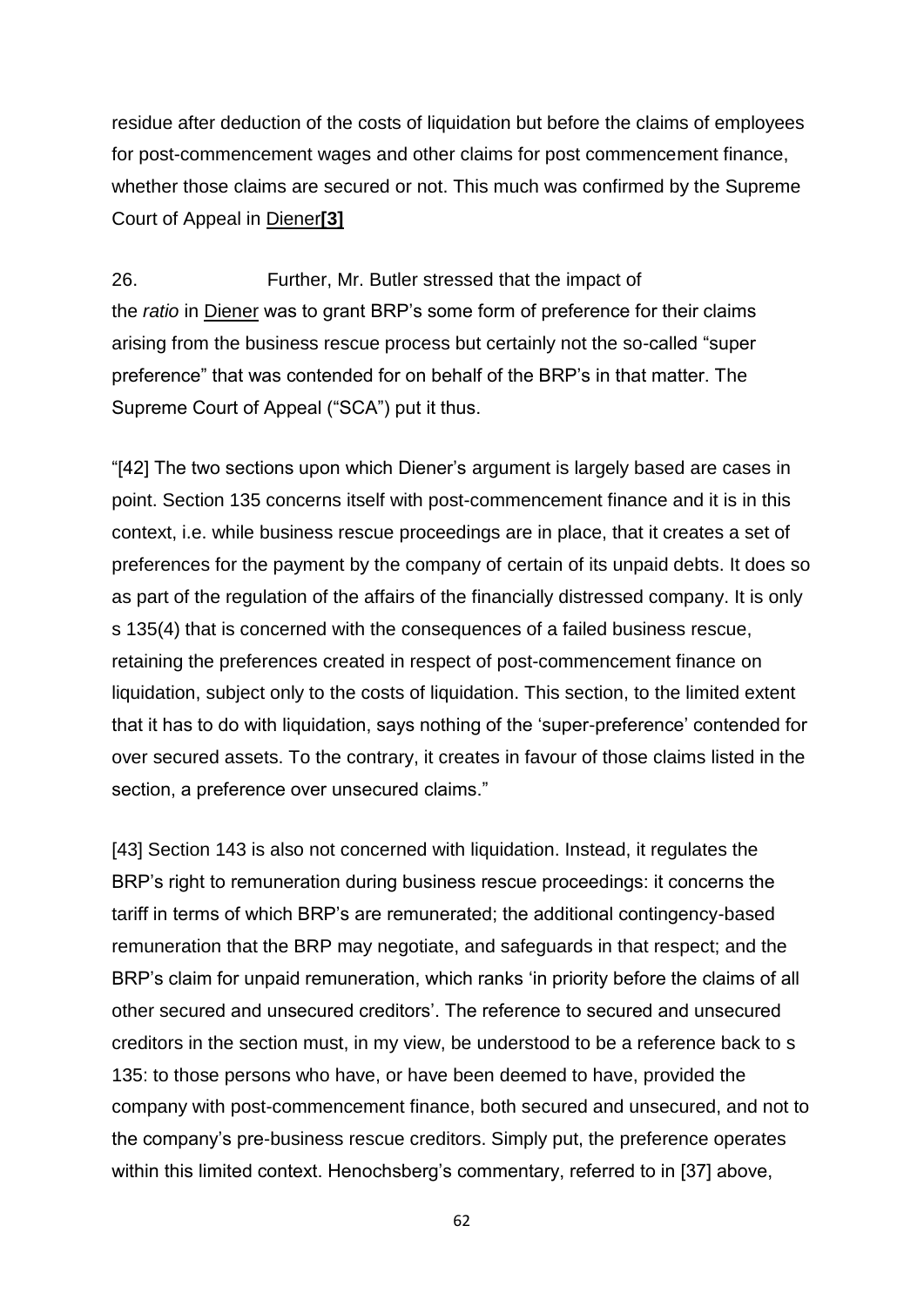seen in proper perspective is consonant with that conclusion." (Internal references omitted)

#### **DISCUSSION**

27. I consider that, while the facts in Diener are not on all fours with the present matter, the *ratio* therein certainly is applicable here. The SCA has confirmed that s143 of the new Companies Act does not relate to liquidation proceedings while s341(2) and 348 of the old Act (and, for that matter s81**[\[4\]](http://www.saflii.org/za/cases/ZAWCHC/2021/20.html#_ftn4)** of the new Companies Act) do. There is thus no inconsistency or clash between the various provisions of the two statutes.

28. It has been established law for more than a century that the effect of s348 is to establish the *concursus creditorum* at the time that the application for winding up is lodged.**[\[5\]](http://www.saflii.org/za/cases/ZAWCHC/2021/20.html#_ftn5)** The retention of that provision from the old Act as part of the overall matrix of the law relating to the winding up of companies means that the Legislature intended it to apply both to insolvent companies wound up under the old statutory dispensation and to companies wound up under the new Companies Act where business rescue proceedings have not achieved the desired result and s141(2)(ii) is implemented.

29. It therefore follows that s341(2) proscribes the disposition of a company's assets after the lodging of an application to wind up (whether that application is at the behest of an ordinary unpaid creditor or a BRP who concludes that the company cannot be rescued) while s143 only affords the BRP a limited measure of priority when his/her claim for remuneration is considered by the liquidator in the winding up process.

30. To grant the BRP's the relief that they seek in this case would require the Court to find that it is implicit in s143 that they have the right to be paid after the commencement of the winding up process, before a final order is granted and before the liquidators have done their work to liquidate and distribute the assets in the insolvent company. To import such an interpretation into s143 would be destructive of the whole basis of the winding up process which recognises defined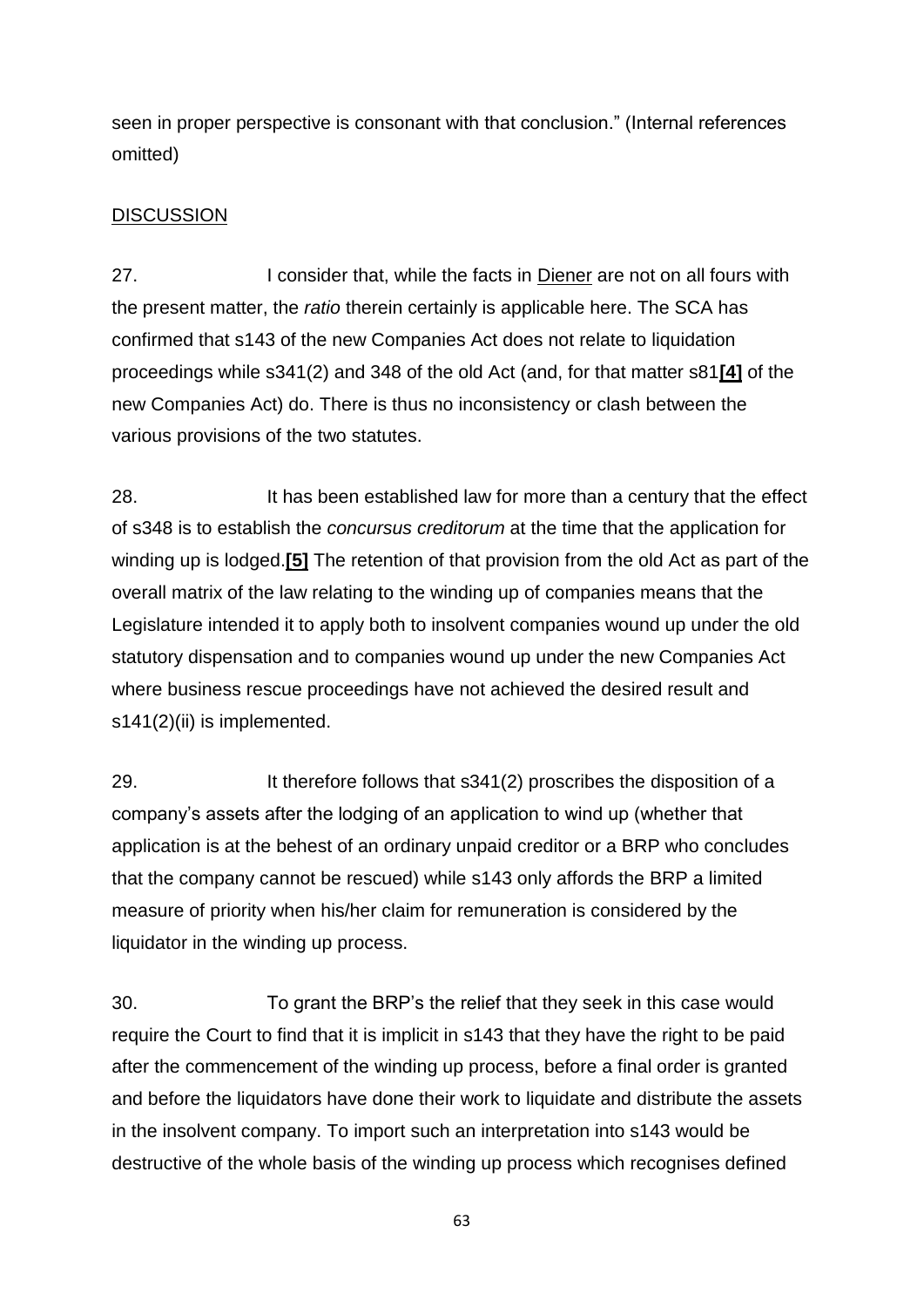classes of creditors and affords them priority in respect of their claims according to such classes.

31. Put differently, the BRP's demand that they are entitled to be paid after the establishment of the *concursus creditorum* and ahead of secured creditors might conceivably result in the free residue in the company being wiped out to the detriment of, for example, the holder of a first mortgage bond over the insolvent company's immovable property. The purpose and context of business recue is obviously not intended to destroy the rights of a secured creditor.**[\[6\]](http://www.saflii.org/za/cases/ZAWCHC/2021/20.html#_ftn6)**

32. In my considered view, such a situation would not only undermine the very basis of the law of insolvency but is to be regarded as unconscionable, particularly if the BRP's were to pay out excessive and/or unsubstantiated amounts. In this regard, it must be noted that at an enquiry already held in this matter in terms of s417 of the old Act, the commissioner (a retired judge) expressed concern about the extent of the payments which the BRP's made to Mazars, as well as the basis upon which the expenses were allegedly incurred.

33. Counsel for the BRP's cautioned against an interpretation of the new Companies Act which might scare off BRP's from taking appointments as such lest they are not remunerated for their services. The flip side of that coin is that BRP's are to be discouraged from embarking on business rescue exercises where there is little prospect of salvaging the ailing company and where their involvement becomes no more than an exercise in self-enrichment.

34. In Diener the SCA remarked as follows regarding the purpose of business rescue.

"[1]…Section 7(k) of the 2008 Act provides that one of its purposes is 'to provide for the efficient rescue and recovery of financially distressed companies, in a manner that balances the rights and interests of all relevant stakeholders'…

[28] Business rescue is not an open-ended process. Its very rationale is that it must end, either when its aim has been attained, or when the realisation arises that rescue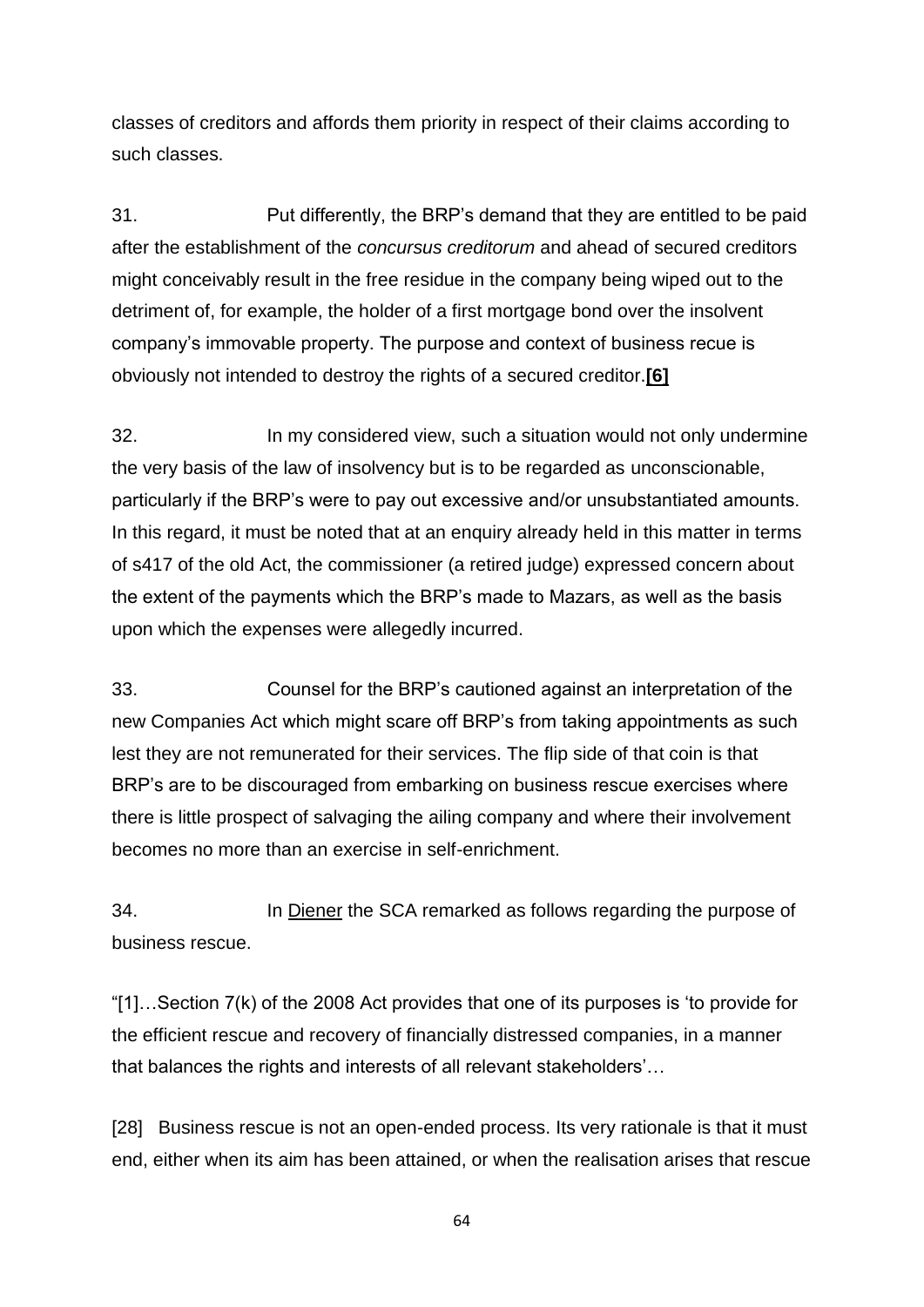is not attainable. To this end, s132(3) provides that if business rescue proceedings have not ended within three months of commencement or a longer period sanctioned by a court, the BRP must prepare a progress report which he or she must update monthly until the end of the business rescue proceedings…

[40]… (T)he starting point is the context and purpose of ch 6 [of the new Companies Act]. It is apparent, when regarded is had to the central provisions of ch 6, as I have done above, that it is intended to create an efficient, regulated and effective mechanism to facilitate the rescue of companies in financial distress – as long as they are capable of rescue – in a way that balances the rights and interests of the stakeholders.

[41] Although the chapter makes provision for business rescue failing in some instances, and hence allows for conversion of business risk proceedings into liquidation proceedings, its overwhelming focus is on business rescue and the mechanics of business rescue, rather than on liquidation."

35. To that must be added that embarking on business rescue is not intended to be utilised by the management of a company in financial distress to obtain the respite afforded by the general moratorium on legal proceedings in terms of s133 of the new Companies Act in order to rearrange the proverbial deck chairs on the Titanic.

36. Responsible BRP's, mindful of these parameters discussed by the SCA, will thus not be encouraged to chase up unnecessary costs in a company that has little prospect of being rescued if they are aware of the fact that they do not enjoy a privilege to be remunerated ahead of all other interested parties.

#### **CONCLUSION**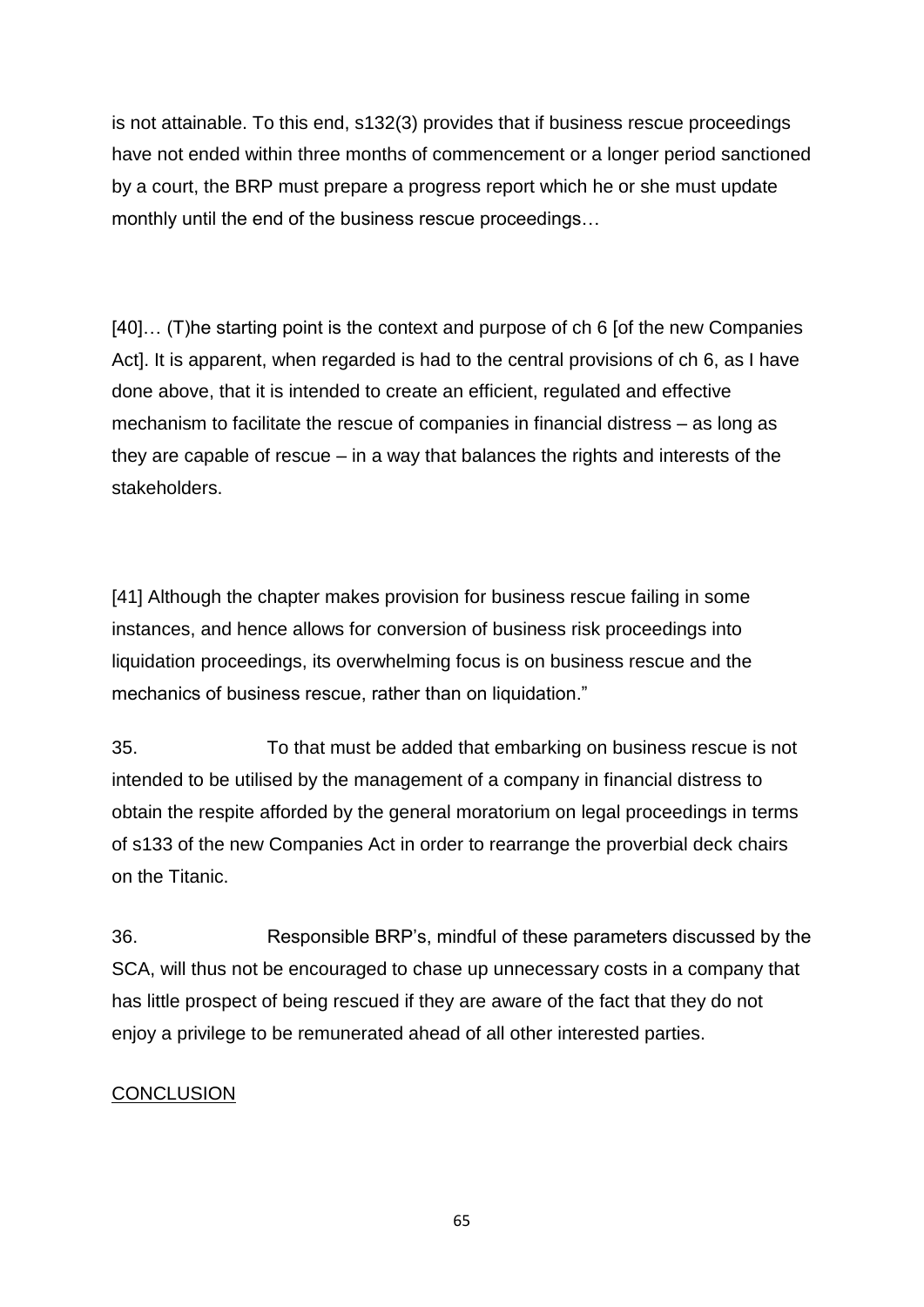37. In the light of the aforegoing, I conclude that the payments made by the BRP's herein to Mazars after their application for an order of liquidation had been lodged on 16 May 2016 is hit by the provisions of s341(2) of the old Act and fall to be repaid by Mazars.

#### **ORDER OF COURT**

Accordingly, the following orders are made:

- 1. It is declared that the payments by the first applicant to the first respondent on 23 May 2016 in the amount of R500 000.00 (Five Hundred Thousand Rand) and on 2 June 2016 in the amount of R1 000 000,00 (One Million Rand) are void in terms of section 341(2) of the Companies Act, 1973;
- 2. The first respondent, alternatively the second, third and fourth respondents, the one paying the others to be absolved, are hereby directed to pay to the first applicant:
	- 2.1 R1 500 000,00 (One Million Five Hundred Thousand Rand);
	- 2.2 Interest on R500 000,00 (Five Hundred Thousand Rand) at the rate of 9,5% per annum calculated from 23 May 2016 to date of payment
	- 2.3 Interest on R1 000 000,00 (One Million Rand) at the rate of 9,5% per annum calculated from 2 June 2016 to date of payment;
- 3. The first, second, third and fourth respondents are declared to be jointly and severally liable for payment of the first applicant's costs of suit herein, including the costs of two counsel where so employed, and are directed to pay such costs, the one paying, the others to be absolved.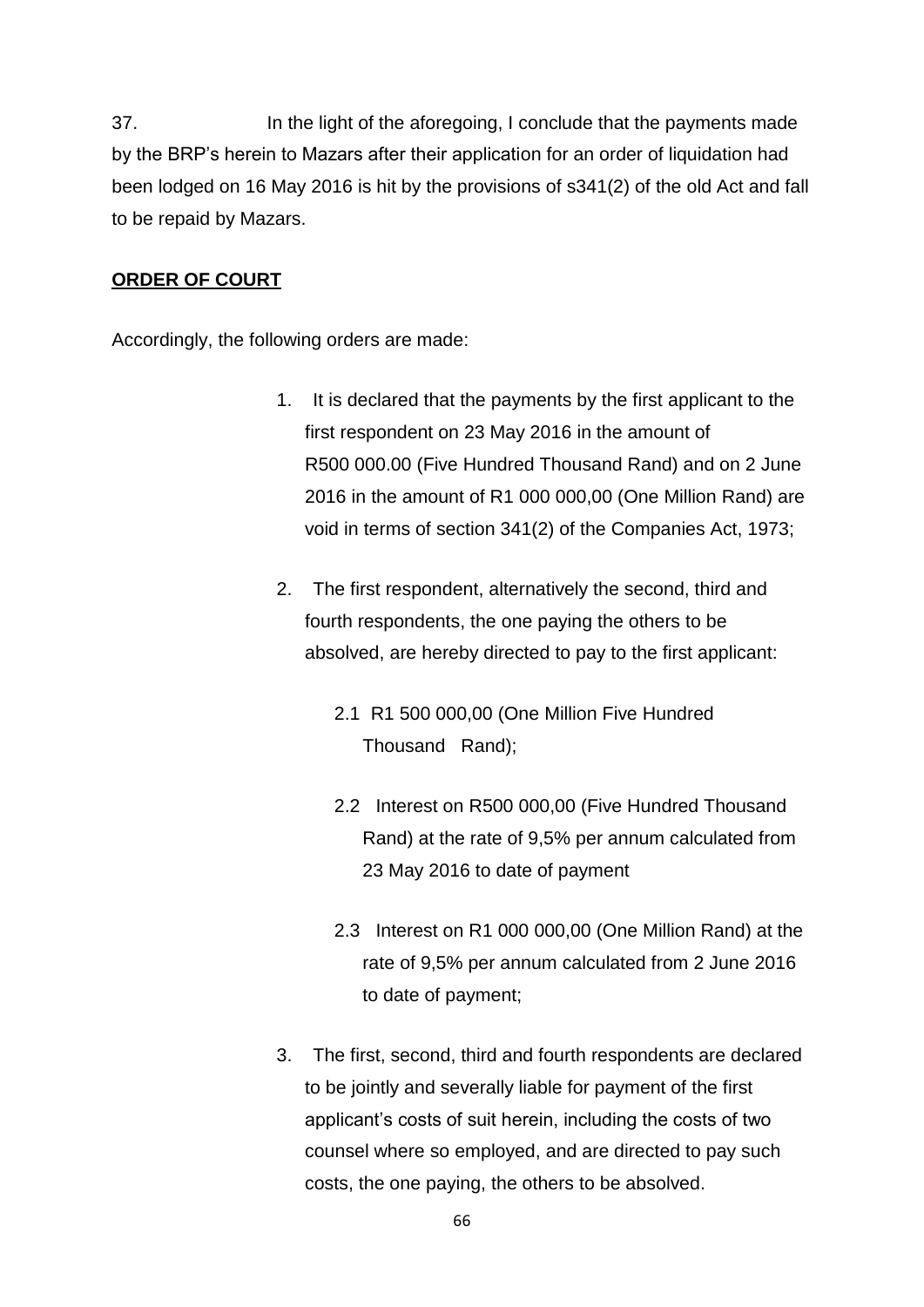### **GAMBLE, J**

**[\[1\]](http://www.saflii.org/za/cases/ZAWCHC/2021/20.html#_ftnref1)** Henochsberg on the Companies Act, APPI -20(1); Herrigel NO v Bon Roads Construction Co (Pty) Ltd **[1980 \(4\) SA 669](http://www.saflii.org/cgi-bin/LawCite?cit=1980%20%284%29%20SA%20669)** (SWA); Lane NO v Olivier Transport 1997 (!) SA 383 (C)

**[\[2\]](http://www.saflii.org/za/cases/ZAWCHC/2021/20.html#_ftnref2)** S143(1) read with s143(6) provides for a tariff in accordance with which BRP's may charge, while ss143(2) and (3) provide for BRP's to agree with the company to charge an additional contingency fee.

## **[\[3\]](http://www.saflii.org/za/cases/ZAWCHC/2021/20.html#_ftnref3)** Diener NO v Minister of Justice and others **[2018 \(2\) SA 399](http://www.saflii.org/cgi-bin/LawCite?cit=2018%20%282%29%20SA%20399)** (SCA) at [42] *et seq.*

**[\[4\]](http://www.saflii.org/za/cases/ZAWCHC/2021/20.html#_ftnref4)** S81 provides for the winding up of a solvent company, inter alia, on the application of its directors, shareholders, creditors or a BRP who has concluded that it is incapable of being rescued.

**[\[5\]](http://www.saflii.org/za/cases/ZAWCHC/2021/20.html#_ftnref5)** Walker v Syfret N.O. **[1911 AD 141](http://www.saflii.org/cgi-bin/LawCite?cit=1911%20AD%20141)** at 160;166; Adminstrator, Natal v Magill, Grant and Nell (Pty) Ltd (in liquidation) **[1969 \(1\) SA 660](http://www.saflii.org/cgi-bin/LawCite?cit=1969%20%281%29%20SA%20660)** (A) at 671G-H

### **[\[6\]](http://www.saflii.org/za/cases/ZAWCHC/2021/20.html#_ftnref6)** Diener [44]

**Drakenstein Municipality v Castle Ultra 300 (Pty) Ltd ; Drakenstein Municipality v De Oude Paarl Trading (Pty) Ltd (9530/2020; 9531/2020) [2021] ZAWCHC 26 (16 February 2021)**

Winding up applications-municipality applicant- Section 345 of the 1973 Companies Act provides as follows in relevant part: When company deemed unable to pay its debts- the respondents have not shown that the companies are able to pay their debts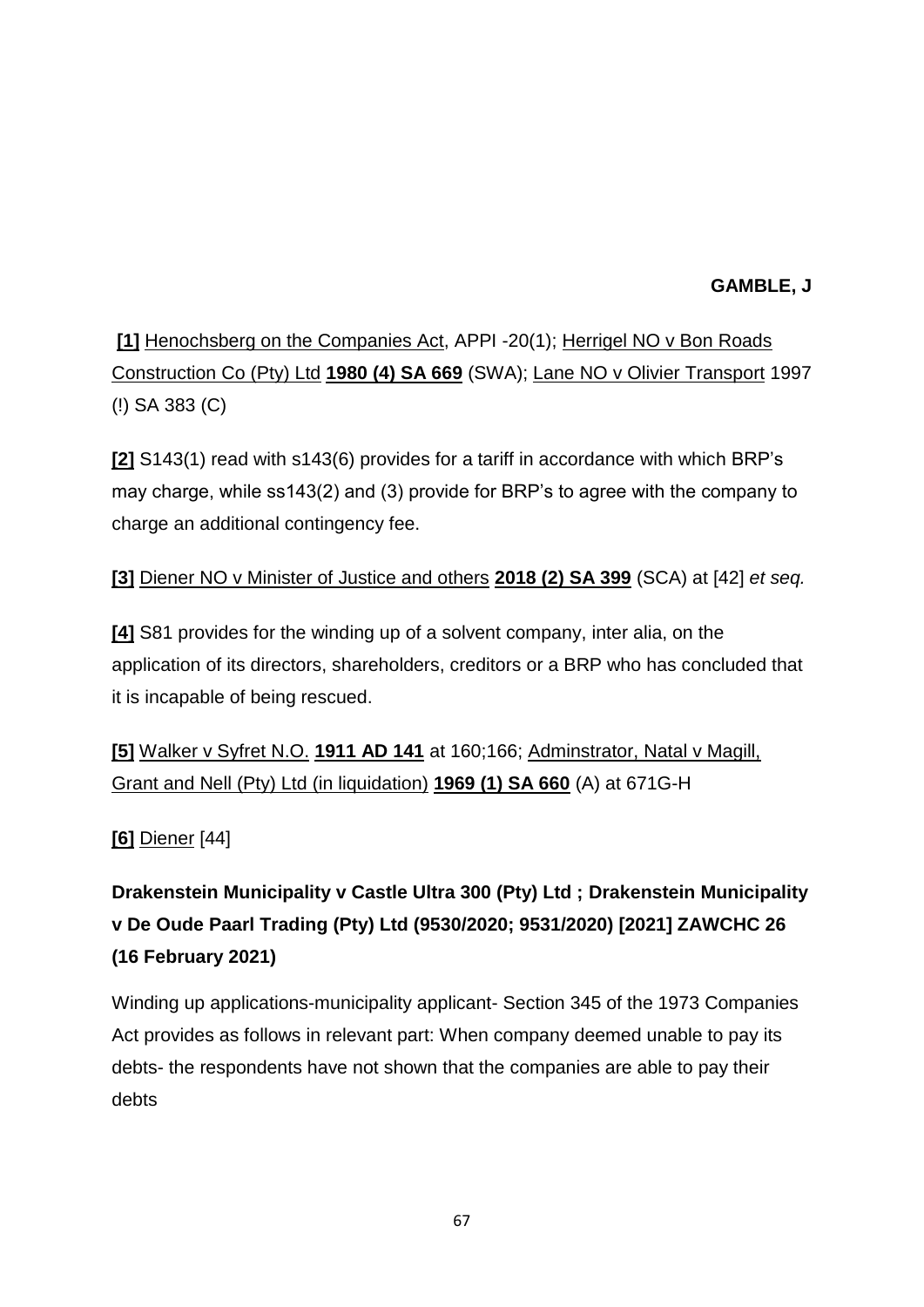These two applications came up for hearing together. The applicant in both matters is the Drakenstein Municipality, which has its council offices in Paarl. The Municipality applies in each application for the provisional winding up of the respondent company.

[2] The respondent companies are interrelated in the sense that their respective sole shareholder and director is one Gerhard Meyer. De Oude Paarl Trading (Pty) Ltd, which is the respondent in case no. 9531/2020, is the registered owner of certain immovable property in Paarl, and the other company, Castle Ultra 300 (Pty) Ltd, rents the property and sublets it to a commercial tenant at a rental of just over R107 000 per month, excluding VAT.

[3] As these applications are for provisional orders, it is therefore at this stage only necessary for the Municipality to make out a prima facie case in the sense explained in *Kalil v Decotex* **[1988 \(1\) SA 943](http://www.saflii.org/cgi-bin/LawCite?cit=1988%20%281%29%20SA%20943)** (A). The applicant is entitled to the relief it seeks if it shows on a balance of the probabilities as they appear from the papers that it is a creditor of the companies and that they are unable to pay their debts. I therefore do not intend in this judgment to traverse the facts in the detail that might be appropriate in support of a decision granting final relief. It is not in dispute that the Municipality is a creditor of the respondent companies. It relies on the deeming provisions of s 345 of the Companies Act 61 of 1973 to establish that the companies are unable to pay their debts.

[4] The Municipality has a claim for unpaid property rates and service charges against the property-owning respondent and a claim for unpaid electricity accounts against the tenant company. A number of actions for payment of the amounts claimed by the Municipality have been instituted in the magistrates' court. Apart from one case, in which default judgment was obtained against Castle Ultra 300 (Pty) Ltd for just over R180 000 in February 2015, none of these actions has been brought to trial.

[5] A *nulla bona* return was rendered when the Municipality endeavoured to obtain execution of its judgment. The Municipality abandoned any reliance on the judgment and the *nulla bona* return in its counsel's argument in support of the winding up application. That was a sensible decision because there do appear to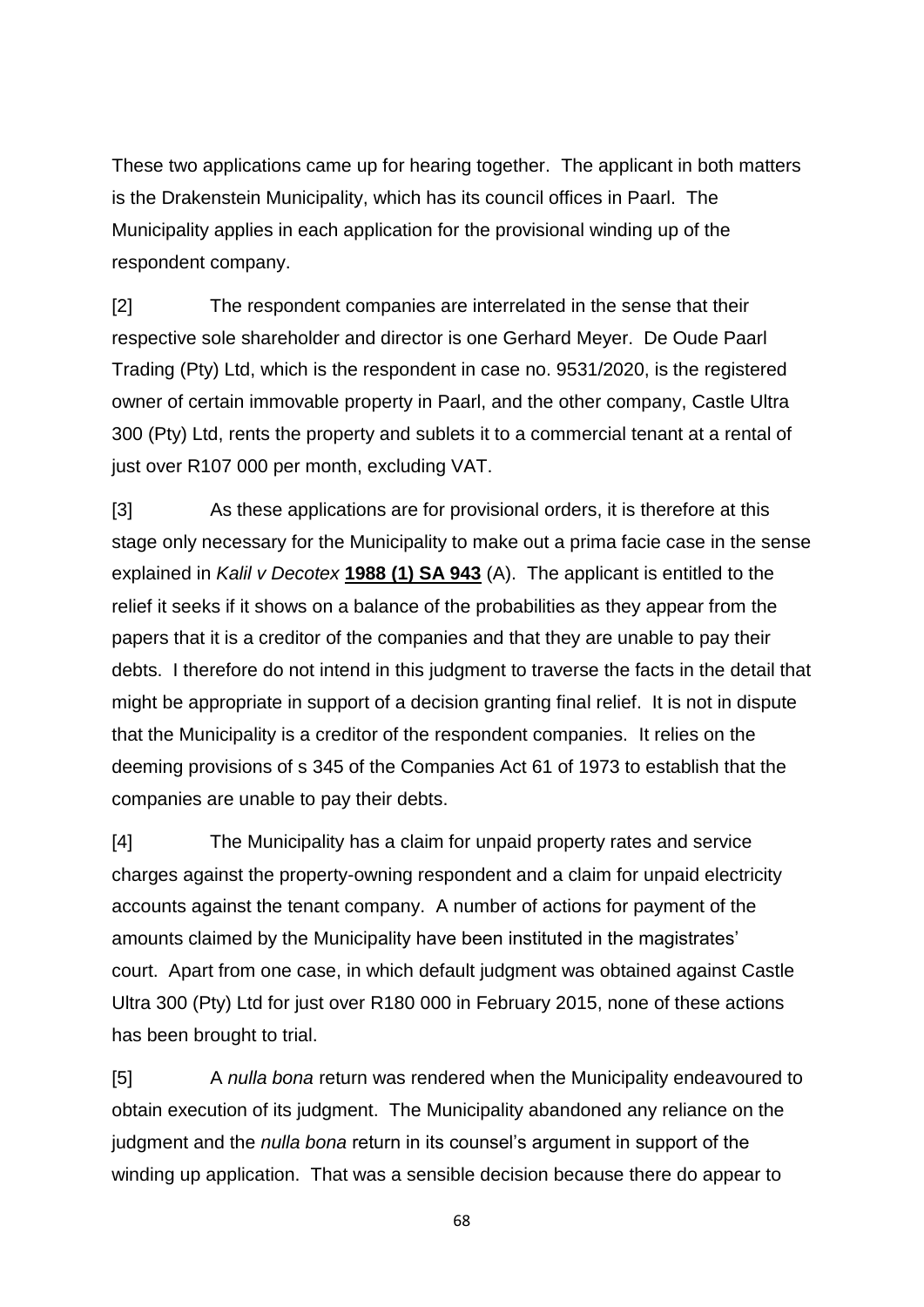have been questions pertaining to the efficacy of the service of the process in that action. The applicant's counsel did stress, however, that the respondent in that matter had failed to apply for the rescission of the judgment. Any rescission application would, of course, require the judgment debtor to show that it had a defence to the claim and, in order to demonstrate its bona fides, also disclose the nature thereof in sufficient detail to persuade a court of the genuineness thereof.

[18] Section 345 of the 1973 Companies Act provides as follows in relevant part:

#### *When company deemed unable to pay its debts*

[26] In my judgment the respondents have not shown that the companies are able to pay their debts. On the contrary, it appears from the papers on a balance of probabilities that they are indebted to the Municipality in a sum considerably greater than R104 079,78. Mr Meyer has been dogged in his resistance to the local authority's claims against the companies and I consider it extremely unlikely in the circumstances that an offer of settlement would have been made to the Municipality in the sum of nearly R670 000 if there had been any belief on his part that the local authority's claim in at least that amount had not been substantiated. It is striking that the respondents have not taken the court (and the Municipality) into their confidence by setting forth in detail the basis upon which they have conceded a limited liability to the Municipality. They should have been able to state the amounts in which they admitted liability to the local authority and set out how such amounts were determined, and they should have paid the admitted amounts

unconditionally. Furthermore, the indications that the companies would need to settle the determined amounts of their indebtedness in instalments over an extended period of time is suggestive of their inability to pay the debts as and when they were due. It has not been explained why deferred payment terms should be necessary or appropriate. Municipalities are obliged by legislation to recover rates either monthly or annually**[\[1\]](http://www.saflii.org/za/cases/ZAWCHC/2021/26.html#_ftn1)** and members of local communities have the duty to pay *promptly* service fees, rates on property and other taxes, levies and duties imposed by the municipality.**[\[2\]](http://www.saflii.org/za/cases/ZAWCHC/2021/26.html#_ftn2)** These shortcomings in the respondents' answers to the applications suggest that the Municipality's claims are not bona fide disputed, at least not to their full extent. The answers also fall short of affording any basis upon which the court's discretion might be judicially exercised in the respondents' favour.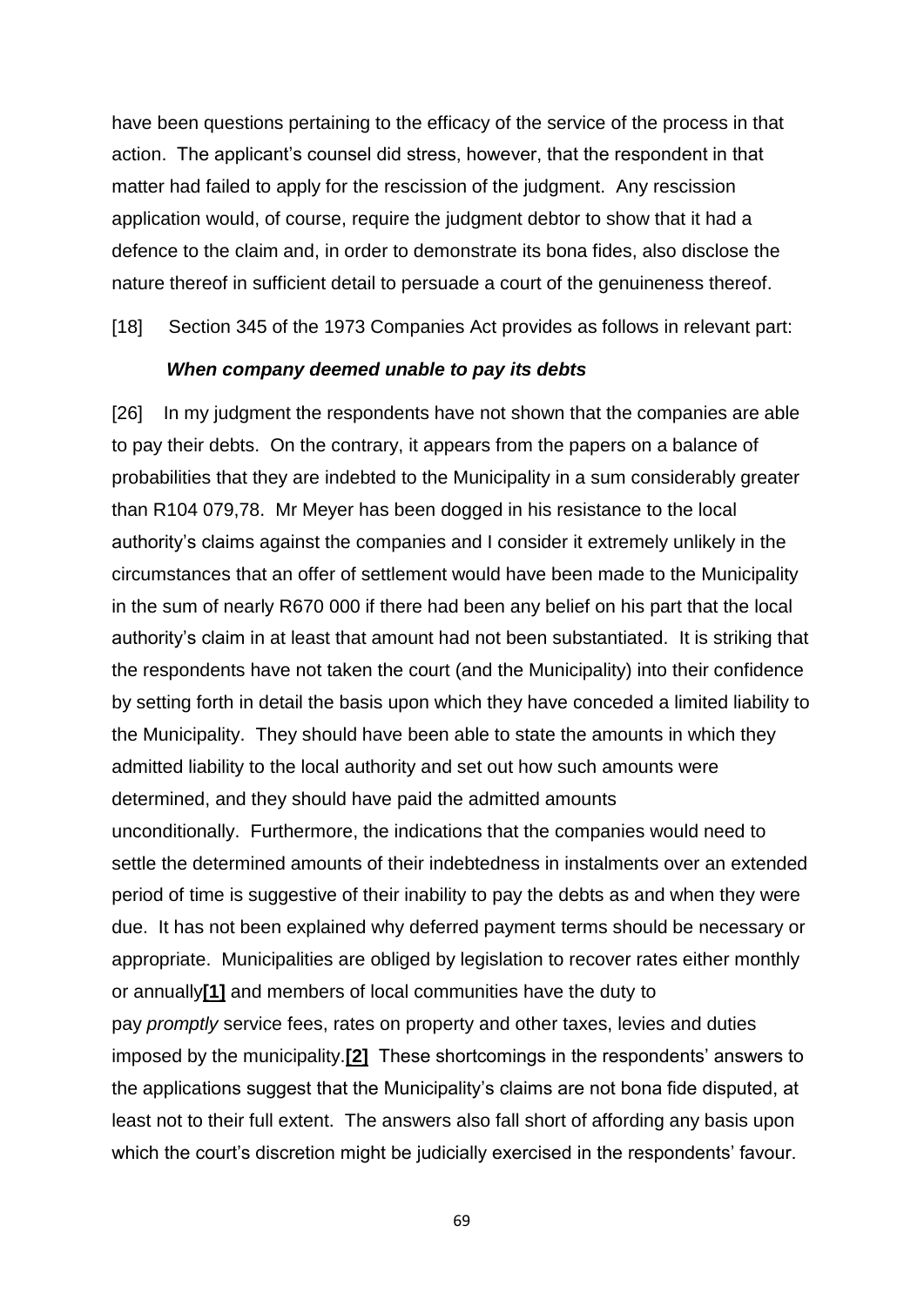[27] In the result, provisional winding-up orders, returnable on 15 April 2021, will issue in respect of each of the respondent companies in accordance with the draft orders handed up by the Municipality's counsel, which I have signed and marked 'X'.

# **New Approach Trading 73 CC v Precision Rigging Pty Ltd (15059/2020) [2021] ZAWCHC 29 (19 February 2021)**

Winding up application- unable to pay its debts-respondent has shown that it is bona fide in disputing the applicant's claim and that the grounds upon which it does so are reasonable, by all of which expressions I understand is meant that the claim is genuinely disputed on apparently cogent grounds

The applicant alleges that it is a creditor of the respondent in the amount of R173 896,71 being in respect of certain services and repairs rendered to equipment that had been subject of 'sale and service' agreements concluded between the respondent and a third party, Portland Hollowcore Slabs (Pty) Ltd on 14 March 2019. The equipment included a Liebherr crane. Those agreements were subsequently consensually terminated in terms of a 'Surrender and Termination Agreement' concluded on 23 January 2020.

[2] The respondent alleged that at the time of the conclusion of the sale and service agreements the Liebherr crane was 'broken'. It alleged that the crane was taken directly from Portland's premises to the applicant's premises to be repaired on the common understanding that the repairs to the crane were to be for Portland's account. It needs to be understood that in terms of the service agreement the purchased equipment was to be used by the respondent exclusively for the purpose of undertaking installation work for Portland in respect of 'Hollowcore Slabs' and 'other products to be installed such as stairs, steel/concrete beams or lintels'.

[3] The respondent has identified 15 invoices that it alleges are the subject matter of the applicant's alleged claim against it. Four of those invoices relate to the Liebherr crane. They are invoices 4898 (R1863,00), dated 31 May 2019, 5368 (R8320,20), dated 11 November 2019, 5369 (R57 375,35), dated 11 November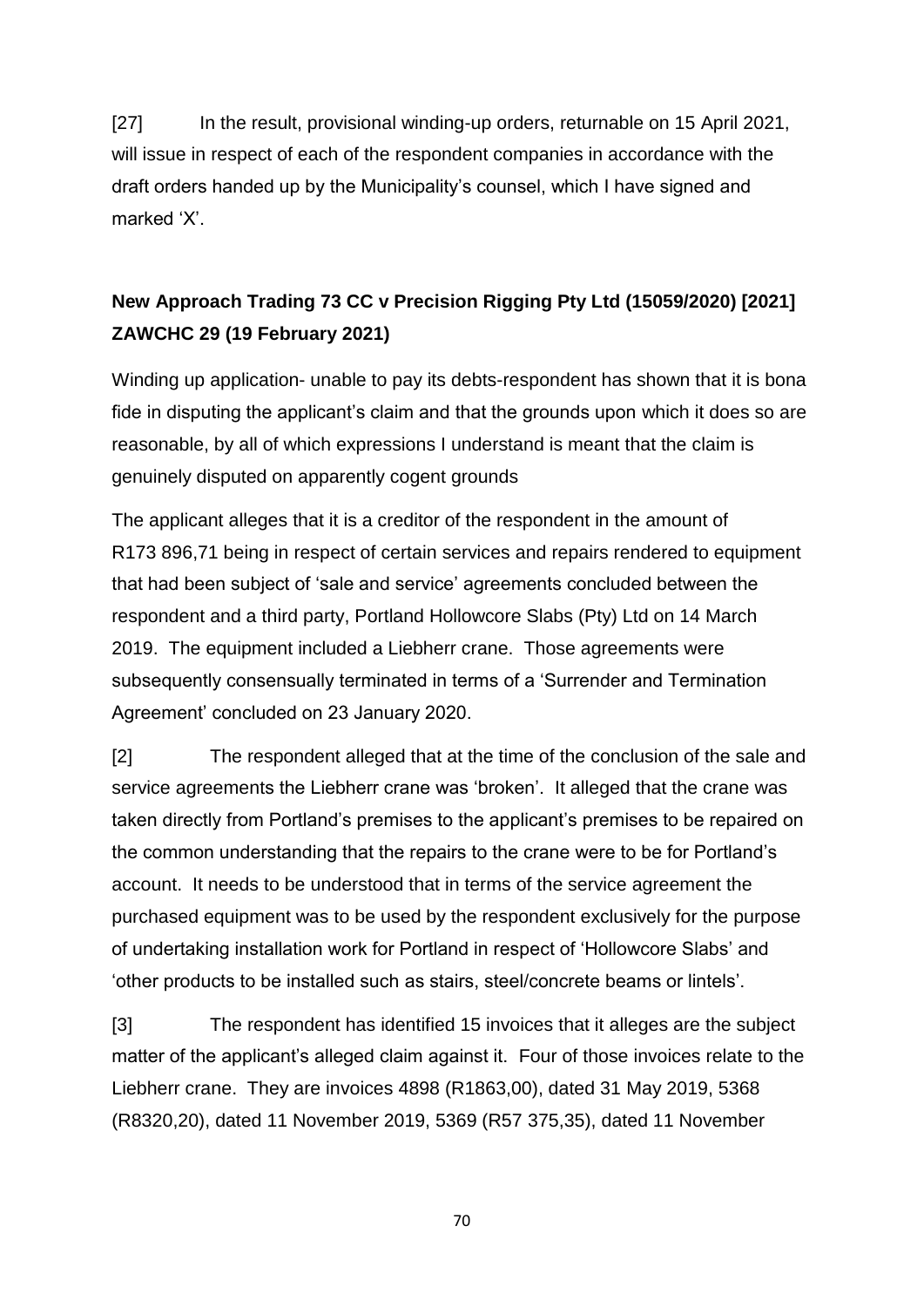2019, and 5371 (R2906,94), dated 12 November 2019. The total amount charged in terms of the unpaid Liebherr crane-related invoices was therefore R70 465,49.

[12] In my view, the respondent has shown that it is bona fide in disputing the applicant's claim and that the grounds upon which it does so are reasonable, by all of which expressions I understand is meant that the claim is genuinely disputed on apparently cogent grounds. There are a number of factors that support such a conclusion. Firstly, there is the uncontroverted averment in the respondent's answering affidavit that the applicant initially requested payment for the repairs from Portland, and turned to the respondent for payment only when Portland refused to make payment. Secondly, there is a demonstrated pattern of behaviour in which the respondent has paid those of the applicants invoices that it says were not subject to the aforementioned payment arrangements incidental to the surrender and termination agreement. And thirdly, the respondent has shown, at least prima facie, that it is able to pay the amount claimed by the applicant, and furthermore tendered to pay into its attorneys' trust account prior to the hearing of the application the full amount claimed by the applicant, to be held in trust pending the determination of the disputed claim in appropriate proceedings. (The tender was not accepted.)

[16] The application is dismissed with costs.

# **KHAMMISSA AND OTHERS v MASTER, GAUTENG HIGH COURT, AND OTHERS 2021 (1) SA 421 (GJ)**

**Company** — Winding-up — Liquidator — Appointment — Master appointing liquidators whom another Master had refused to appoint — Master functus officio after first decision and second appointment ultra vires — Companies Act 61 of 1973, s 370(1).

**Company** — Winding-up — Liquidator — Appointment — 'Person aggrieved' by appointment of liquidator — Not to be narrowly construed — Companies Act 61 of 1973, s 371.

The applicants, the joint liquidators of a company, sought the review and settingaside of the appointment of the second and third respondents as liquidators. An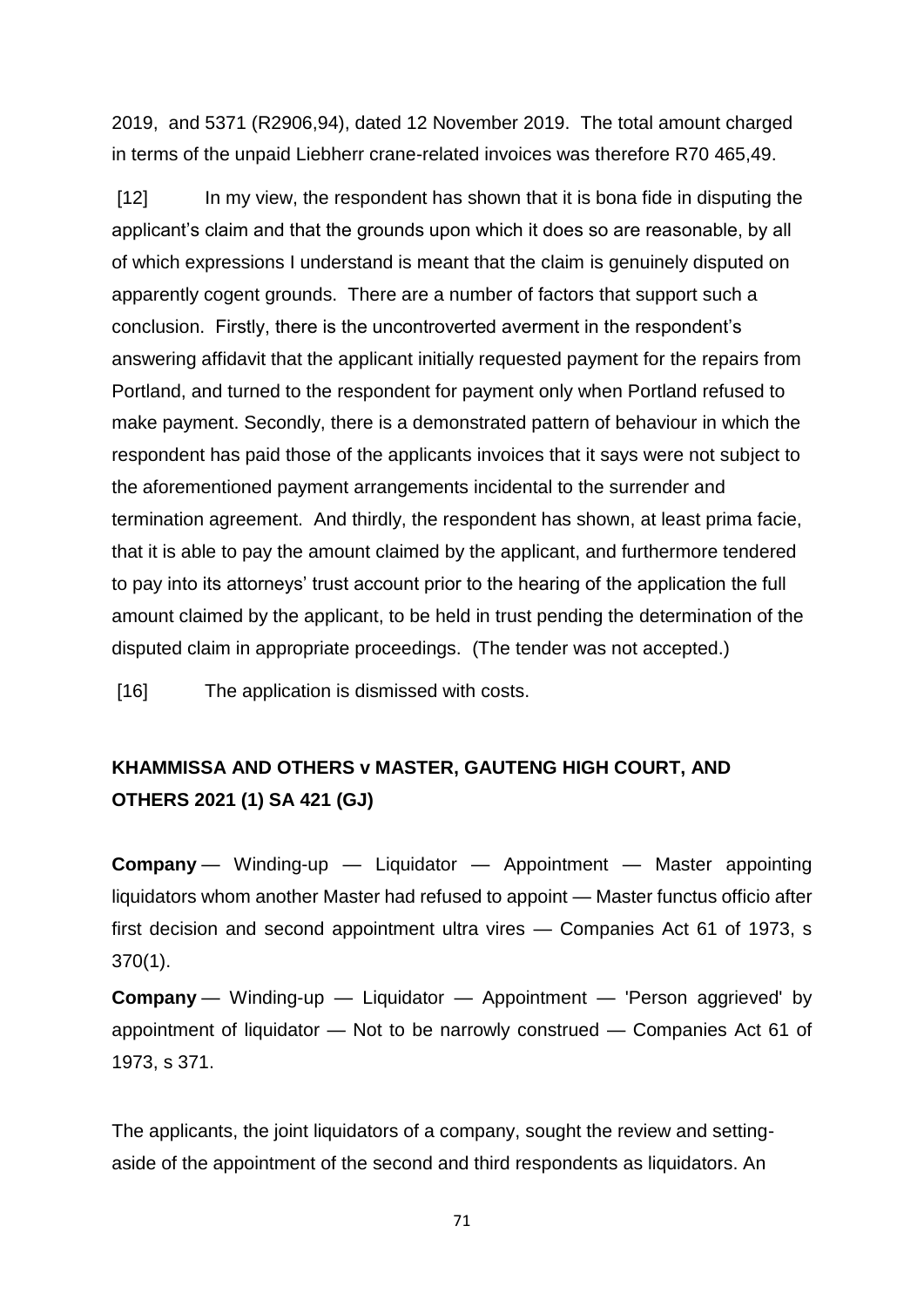Assistant Deputy Master made a decision on 31 August 2017 to refuse to appoint the respondents as liquidators under s 370(1) of the Companies Act 61 of 1973 (the old Companies Act), but despite this, another assistant deputy Master on 25 October 2017 appointed the second and third respondents as liquidators.

The applicants argued that the decision to appoint the respondents was ultra vires since the Master was functus officio when the second decision was made. In turn, the respondents argued that the applicants lacked locus standi since they were not 'aggrieved persons' as intended in s 371 of the old Companies Act; that s 151 of the Insolvency Act 24 of 1936 did not apply; and that the applicants had disregarded the provisions of s 371, which was the only gateway for relief available to the applicants. **Held**

The category 'person aggrieved' should not be narrowly construed. Here the essence of the grievance was an allegation of unlawful, arbitrary or capricious appointment and decision in an estate that the applicants were charged with. They were not busy bystanders or strangers to the issue and the applicants accordingly had locus standi to review and set aside the unlawful appointment alleged. (See [24]  $-$  [26].)

Section 371 was not the only provision dealing with a complaint about appointment and non-appointment of a liquidator. The dispute was not about a nomination or failure to appoint a liquidator but about the legal validity of the second appointment after a decision had been made on the same issue. In the circumstances recourse to the Insolvency Act remained available to the applicants. (See [30].)

The decisions of the Master were administrative action and the power to revoke or amend administrative decisions, once communicated, was limited. No power was given to the Master in terms of the Administration of Estates Act to revoke or amend decisions. Hence the Master was functus officio and not empowered to issue a second decision once the decision not to appoint the second and third respondents had been made. (See [33].)

# **De Beer NO and others v Magistrate of Dundee NO and others [2021] 1 All SA 405 (KZP)**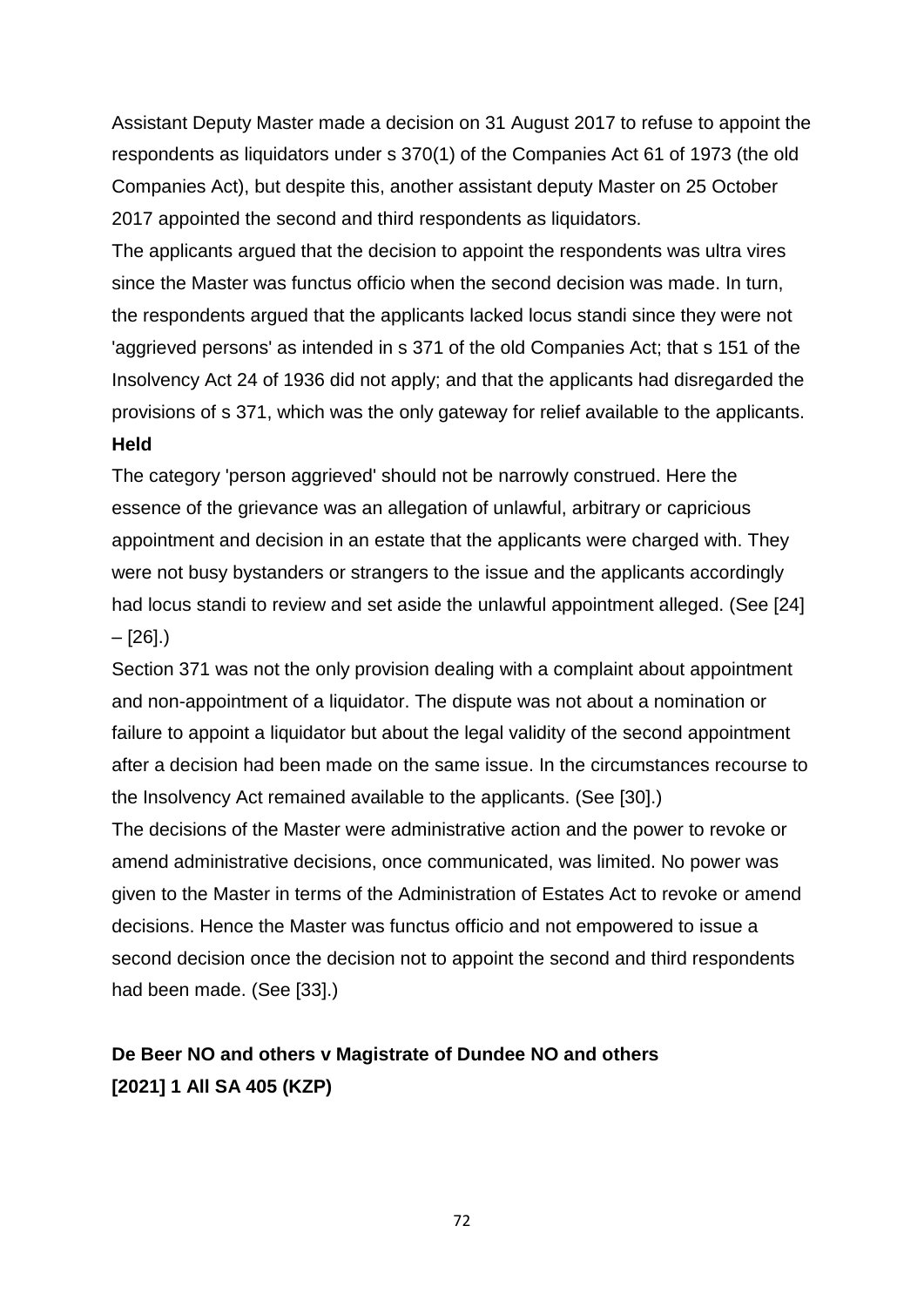Insolvency – Provisional liquidation – Appointment of provisional liquidators – Validity of acts by liquidators prior to formal appointment – Court having no power to declare valid any acts performed by provisional liquidator before appointment.

Insolvency – Provisional liquidation – Search and seizure operation – Search warrant – Execution of operation contrary to terms of warrant rendering operation unlawful.

The first applicant ("De Beer") was the sole director of the second and third applicants and the chairperson of sixth applicant. All the applicants were at the material time either employed at or operating from premises which were subject to a search and seizure operation.

In February 2020, a company ("Coinit"), whose sole shareholder was De Beer, was placed under provisional liquidation. Coinit had conducted business by enticing members of the public to participate in what turned out to be an unlawful Ponzi scheme. De Beer managed the scheme and he dealt with the money circulating in the scheme as his own money. Upon the provisional liquidation of Coinit, the fourth, fifth and sixth respondents were appointed joint liquidators on 5 March 2020.

On learning of the appointments, the fourth respondent ("Nel") proceeded to act in furtherance of his duties as joint provisional liquidator. He contacted various financial institutions advising them that he had been appointed joint provisional liquidator of Coinit and issued directions relating to financial affairs and records of Coinit. He proceeded to Coinit's premises, presented himself as a joint provisional liquidator and made enquiries relating the affairs, assets and documents belonging to Coinit. He then applied for a warrant to search and seize articles, books and documents belonging to Coinit. The magistrate authorised the issue of the warrant, which resulted in the seizure and removal of articles and documents from the premises. Nel directed the execution of the warrant.

The applicants contended that the above actions taken by Nel before 5 March when his appointment was certified, were unauthorised. They also contended that the warrant was invalid for vagueness and was overbroad; that it directed that it be executed by the sheriff and police officers not Nel or his agents; and that only articles and documents belonging to Coinit were covered by the warrant not the articles and documents that were indiscriminately removed and retained. Finally, it was submitted

73